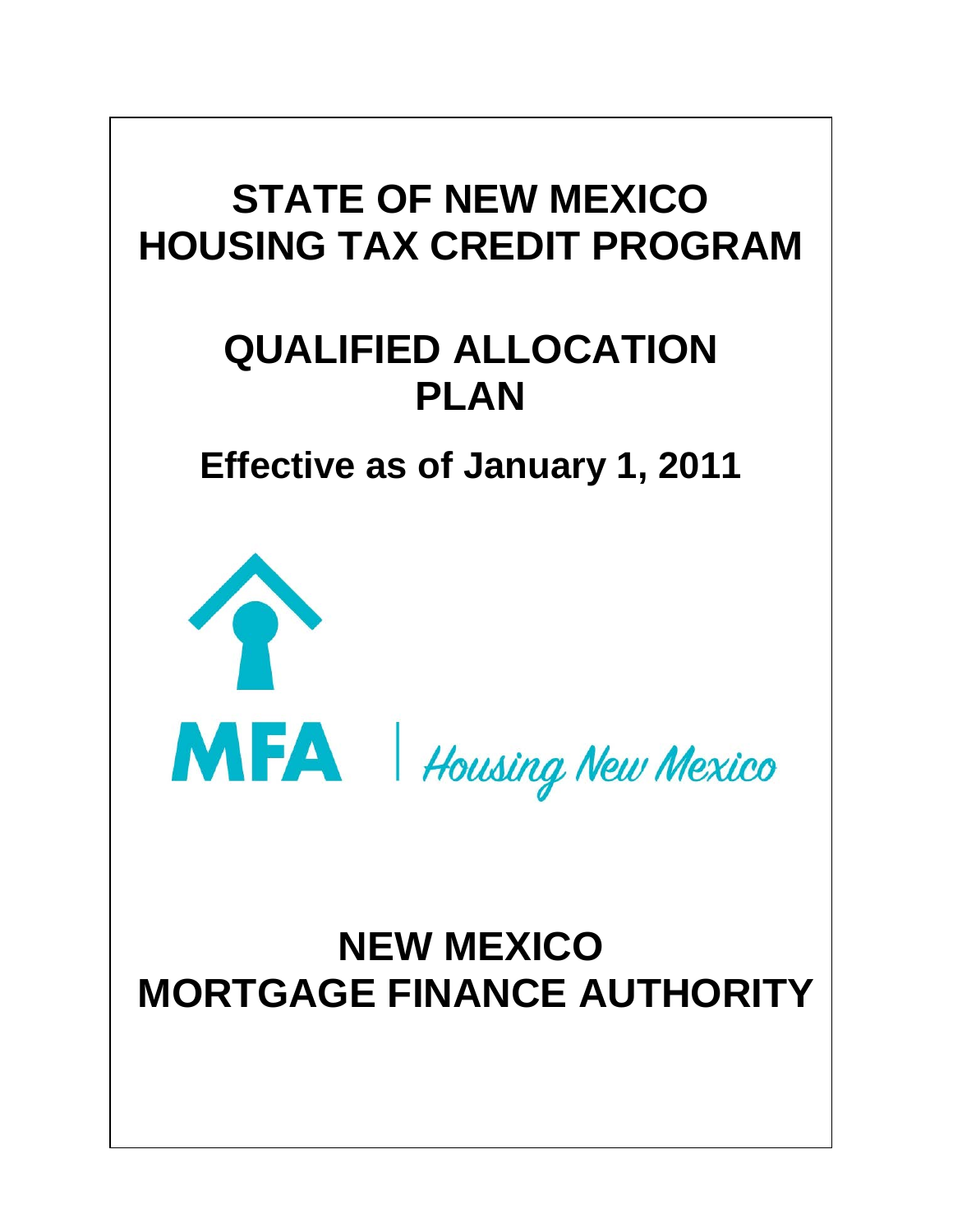# **Table of Contents**

| L.  | BACKGROUND AND PURPOSE OF THE QUALIFIED ALLOCATION PLAN  1       |  |
|-----|------------------------------------------------------------------|--|
| Α.  |                                                                  |  |
| B.  |                                                                  |  |
| Н.  |                                                                  |  |
| А.  |                                                                  |  |
| C.  |                                                                  |  |
| D.  |                                                                  |  |
| Е.  |                                                                  |  |
| F.  |                                                                  |  |
| G.  |                                                                  |  |
| Η.  |                                                                  |  |
| L.  |                                                                  |  |
| J.  |                                                                  |  |
| Κ.  |                                                                  |  |
| L.  |                                                                  |  |
| М.  |                                                                  |  |
| N.  | BUILDING CLASSIFICATION AND TAX CREDIT APPLICABLE PERCENTAGES  6 |  |
| Ш.  |                                                                  |  |
| А.  |                                                                  |  |
| В.  |                                                                  |  |
| C.  |                                                                  |  |
| D.  |                                                                  |  |
| Е.  |                                                                  |  |
| F.  |                                                                  |  |
| G.  |                                                                  |  |
| Η.  | NEW ALLOCATIONS TO PROJECTS PREVIOUSLY SUBSIDIZED WITH CREDITS19 |  |
| I.  |                                                                  |  |
| IV. |                                                                  |  |
| А.  |                                                                  |  |
| В.  |                                                                  |  |
| C.  |                                                                  |  |
| D.  |                                                                  |  |
| Ε.  |                                                                  |  |
| F.  |                                                                  |  |
| G.  | NOTIFICATION OF APPROVAL AND SUBSEQUENT PROJECT REQUIREMENTS 33  |  |
| Η.  | TERMINATION OF RESERVATIONS OR REJECTION OF APPLICATIONS 36      |  |
| L.  |                                                                  |  |
| J.  |                                                                  |  |
| Κ.  |                                                                  |  |
| L.  |                                                                  |  |
| V.  |                                                                  |  |
| Α.  |                                                                  |  |
| В.  |                                                                  |  |
| C.  |                                                                  |  |
| VI. |                                                                  |  |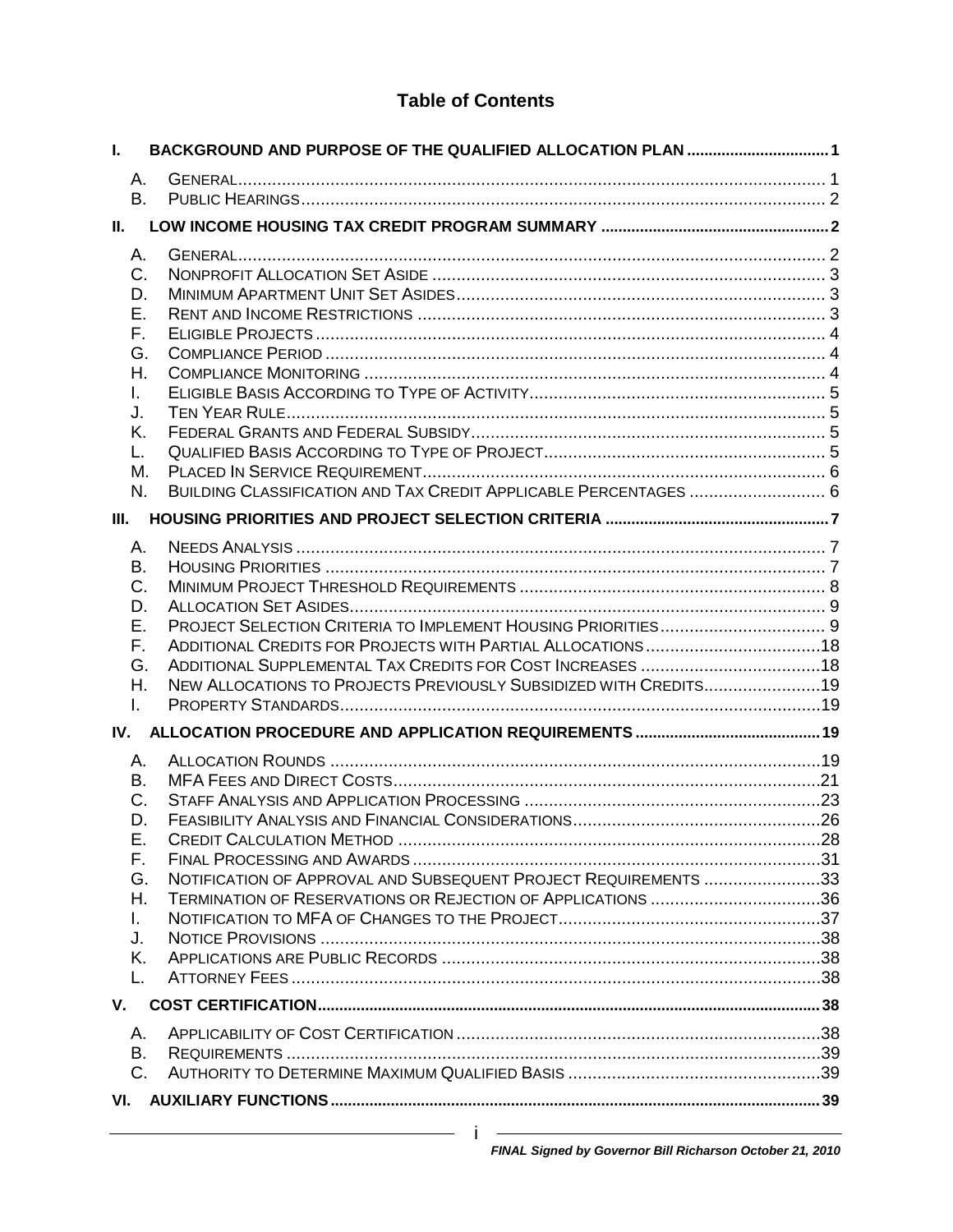| Α.<br>В. | PROCESSING OF TAX EXEMPT BOND FINANCED PROJECT APPLICATIONS 40          |  |
|----------|-------------------------------------------------------------------------|--|
|          |                                                                         |  |
|          | VII. AMENDMENTS TO THE ALLOCATION PLAN AND WAIVERS OF PLAN PROVISIONS41 |  |
|          |                                                                         |  |
| IX.      |                                                                         |  |
|          |                                                                         |  |
| $A_{1}$  |                                                                         |  |
| В.       |                                                                         |  |
| $C$ .    |                                                                         |  |
| D.       |                                                                         |  |
| Е.       |                                                                         |  |
| XI.      |                                                                         |  |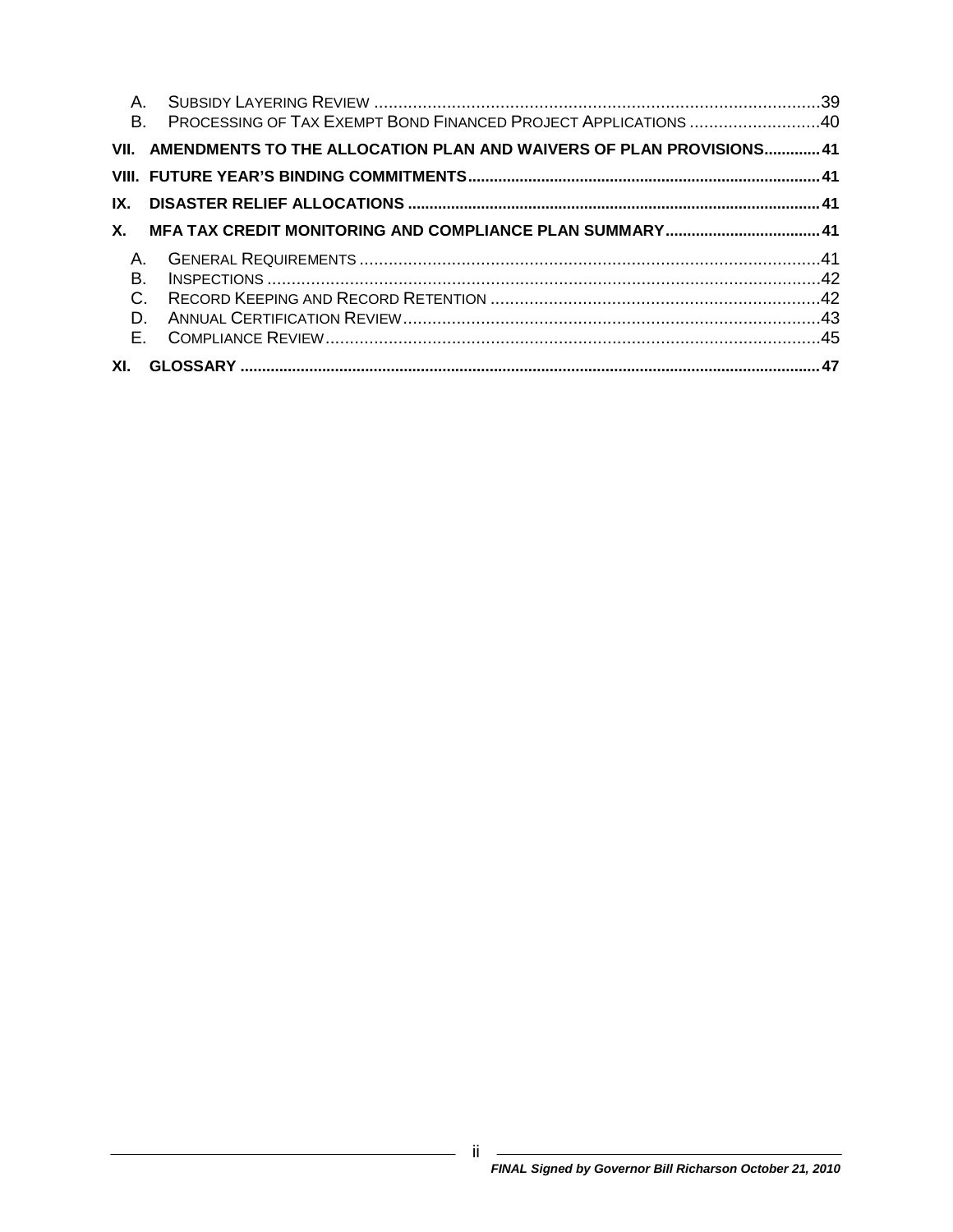#### <span id="page-3-1"></span><span id="page-3-0"></span>**I. BACKGROUND AND PURPOSE OF THE QUALIFIED ALLOCATION PLAN**

## **A. General**

The Low Income Housing Tax Credit ("HTC", "Credits", or "Tax Credit") Program was created in the Tax Reform Act of 1986 as an incentive for individuals and corporations to invest in the construction or rehabilitation of low income housing. The Tax Credit provides the investor a dollar-for-dollar reduction in personal or corporate federal income tax liability for a 10-year period for Projects meeting the Program's requirements.

New Mexico Mortgage Finance Authority ("MFA") is the Housing Credit Agency ("HCA") for the State of New Mexico, responsible for administering the Tax Credit Program and allocating Tax Credits to eligible New Mexico Projects. Consequently, MFA awards Tax Credits to Projects meeting its Project Selection Criteria, including an annual population allocation, any subsequent carry-forward, returned and national pool Credits, and monitors existing Projects for compliance with the Section 42 of the Internal Revenue Code of 1986, as amended ("Section 42 of the Code"). However, MFA does not make any representation to any party concerning compliance with Section 42 of the Code, Treasury Regulations or other laws or regulations governing Low Income Housing Tax Credits. Neither MFA, nor its agents or employees will be liable for any matters arising out of, or in relation to, the allocation of Low Income Housing Tax Credits. All organizations and individuals intending to utilize the HTC Program should consult their own tax advisors concerning the application of Tax Credits to their Projects, and the effect of Tax Credits on their federal income taxes.

The federal laws governing the HTC Program are subject to change. Final interpretations of certain rules and regulations governing the Program may not yet have been issued by the U.S. Department of Treasury. In the event that any portion of this Qualified Allocation Plan ("QAP") should conflict with Section 42 of the Code, amendments made thereto, or federal regulation promulgated thereunder, the federal regulation shall take precedent. If any portion of this QAP is invalid due to such conflict, the validity of the remaining portions will in no way be affected, prejudiced, or disturbed.

Administration of the Tax Credit Program, as outlined in this Qualified Allocation Plan, is consistent with the statutes creating MFA in 1975 [Chapter 303, Laws of New Mexico, 1975, known and cited as the New Mexico Mortgage Finance Authority Act, being Sections 58-18-1 through 58-18-27, inclusive], as supplemented in 1995, as follows:

*The legislature hereby finds and declares that there exists in the state of New Mexico a serious shortage of decent, safe and sanitary residential housing available at prices and rentals within the financial means of persons and families of low income. This shortage is severe in certain urban areas of the state, is especially critical in the rural areas and is inimical to the health, safety, welfare and prosperity of all residents of the state…The legislature hereby further finds and determines that to aid in remedying these conditions and to help alleviate the shortage of adequate housing, a public body politic and corporate, separate and apart from the state, constituting a governmental instrumentality, to be known as the New Mexico Mortgage Finance Authority should be created with power to raise funds from private investors in order to make such private funds available to finance the acquisition, construction, rehabilitation and improvement of residential housing for persons and families of low income within the state. The legislature hereby finds and declares further that in accomplishing this purpose, the New Mexico Mortgage Finance Authority is acting in all respects for the benefit of the people of the state in the performance of essential public functions and is serving a valid public purpose in improving and otherwise promoting their health, welfare and prosperity, and that the enactment of the*

1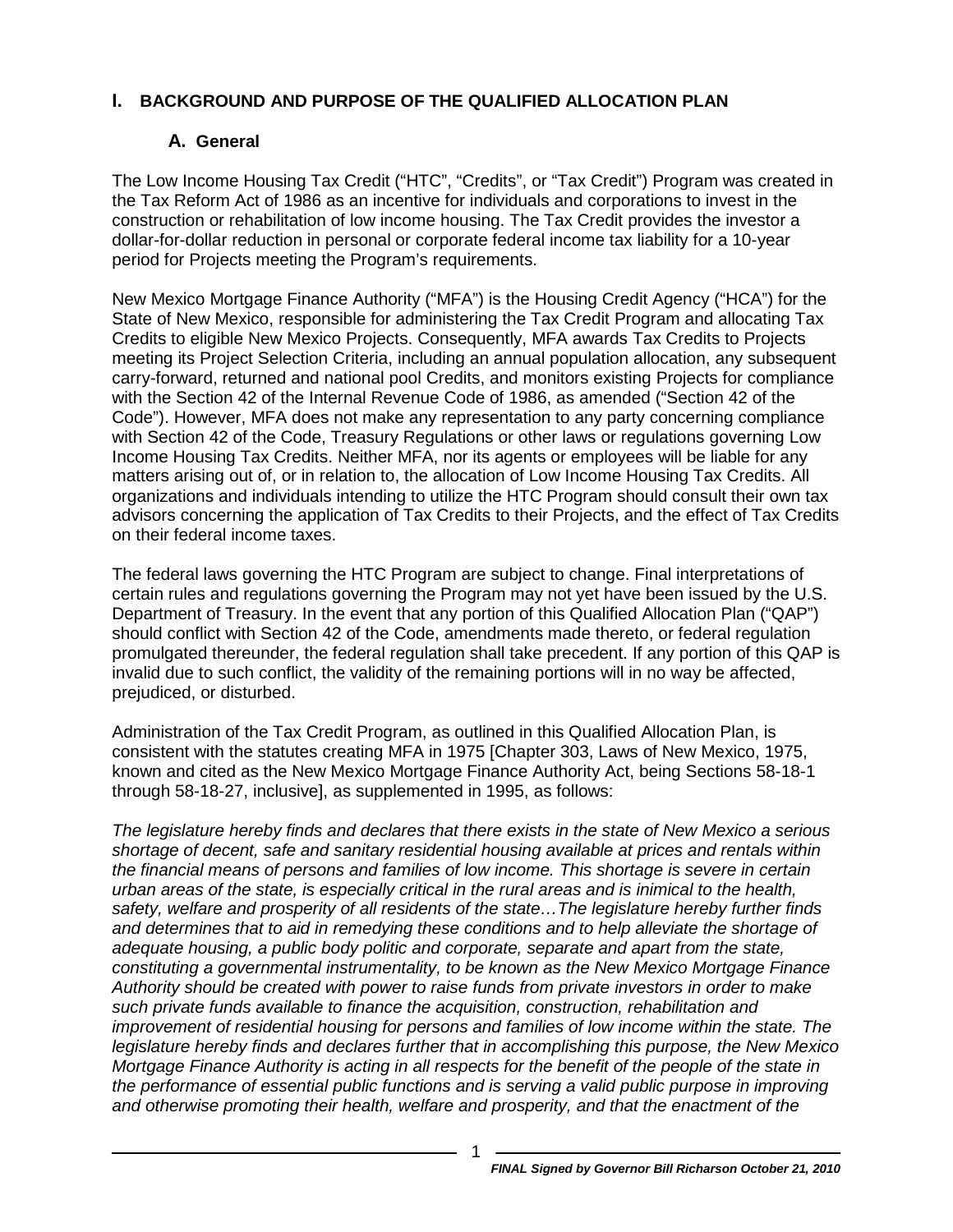*provisions hereinafter set forth is for a valid public purpose and is hereby so declared to be such as a matter of express legislative determination.*

One of the requirements of the HCA is to prepare a Qualified Allocation Plan for allocating Tax Credits. Code Section 42(m) states that the HCA must make allocations of Tax Credits pursuant to a Q*ualified Allocation Plan* which:

- 1. Sets forth Project Selection Criteria to be used to determine housing priorities of the Housing Credit Agency, which are appropriate to local conditions. These criteria must consider Project location, housing needs characteristics, Project characteristics, sponsor characteristics, participation of local tax-exempt organizations, public housing waiting lists, tenants with special housing needs including individuals with children, energy efficiency standards, historic character and Projects intended for eventual tenant ownership.
- 2. Gives preference in allocating housing credit dollar amounts among selected Projects to those which:
	- a) Serve the lowest income tenants;
	- b) Serve qualified tenants for extended periods of time; and
	- c) Are located in Qualified Census Tracts and the development of which contributes to a Concerted Community Revitalization Plan.
- 3. Provides a procedure that the agency will use in monitoring for noncompliance.

<span id="page-4-3"></span>This document is intended to fulfill requirements 1 and 2 above for the MFA's Tax Credit allocation activity in the State of New Mexico, commencing on its effective date. The procedure required in item [3](#page-4-3) above is summarized in **Section X** but published in full under a separate cover.

## **B. Public Hearings**

<span id="page-4-0"></span>Following public notice, a draft Qualified Allocation Plan will be available to the public for comment for a period of thirty (30) days, during which time public hearing(s) will be held. MFA will accept written comments during this thirty-day period and will consider any comments presented at the public hearing, prior to completion of the plan.

## <span id="page-4-2"></span><span id="page-4-1"></span>**II. LOW INCOME HOUSING TAX CREDIT PROGRAM SUMMARY**

## **A. General**

The Tax Reform Act of 1986 established the HTC Program to stimulate private sector investment in low income rental housing. In August of 1993, permanency was granted to the HTC Program after numerous temporary annual extensions.

There are numerous technical rules governing a Project's qualification for Tax Credits. The following is a summary of certain key provisions of Section 42 of the Code and regulations, and the HTC Program. Applicants are advised to review Section 42 of the Code directly for further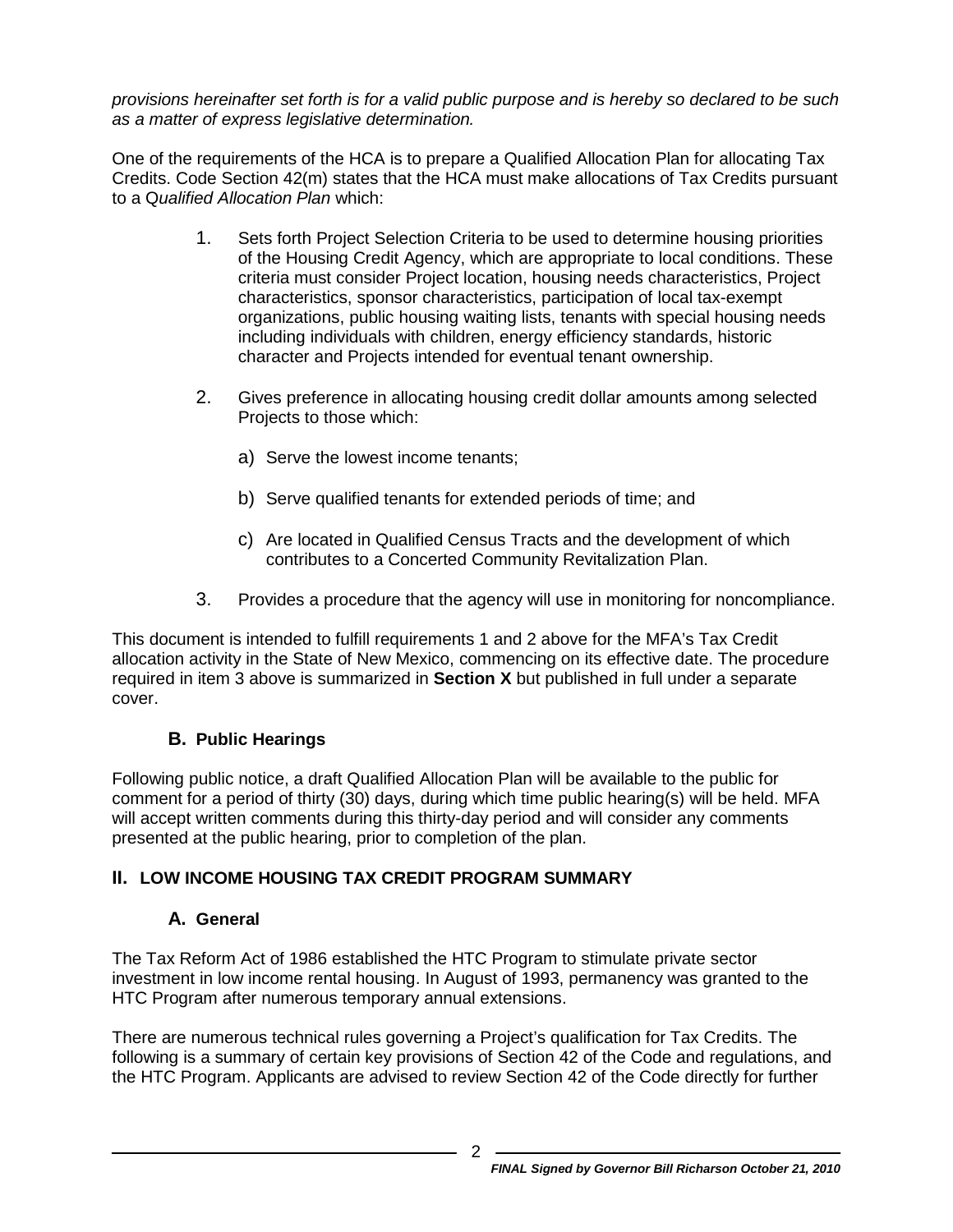detail, since this overview does not address all of the provisions. Important terms, when not defined in the text of this document, are defined in Section XI or in Section 42 of the Code.

# **B. Amount of Tax Credit Available Statewide**

The State of New Mexico, for the calendar year 2011, will receive a population based Tax Credit allocation equal to \$2.10 (indexed for inflation) per resident. The current year's population estimates, as provided by the Internal Revenue Service, and the estimated Annual Credit Ceiling, including any carry-forward, returned or national pool Credits received by the State, may be found on the MFA web site.

# **C. Nonprofit Allocation Set Aside**

<span id="page-5-0"></span>A minimum of 10 percent of the Annual Credit Ceiling must be allocated each year to Projects involving Qualified Nonprofit Organizations. MFA's Allocation Set Asides (**see Section III.D**) are intended to implement this requirement. However, Qualified Nonprofit Organizations may also apply for Credits in excess of these Set Asides.

For the purposes of identifying applicants eligible for this Allocation Set Aside, several requirements must be met, as described in Code Section 42(h)(5). A Qualified Nonprofit Organization is an organization described in Sections  $501(c)(3)$  or  $501(c)(4)$  of the IRS Code and exempt from tax under Section 501(a). The production of decent, safe and affordable housing must be one of the defined goals, objectives, or purposes of the nonprofit organization. The nonprofit organization must materially participate in the Project. This means the organization "must be involved on a regular, continuous and substantial basis" in the development and operation of the Project during the term of the Compliance Period. The nonprofit must own an interest in the Project throughout the Compliance Period and may not be affiliated with or controlled by a for-profit organization.

# **D. Minimum Apartment Unit Set Asides**

<span id="page-5-1"></span>In order for a Project to qualify for Credits, the Project Owner must rent at least 20 percent of the units in the Project to households with incomes at or below 50 percent of the Area Gross Median Income; or at least 40 percent of the units to households with incomes at or below 60 percent of the Area Gross Median Income. Projects eligible for the Tax Credit may exceed these limitations, but cannot fall below them, and the Set Aside Election must be made at the time the Application is submitted to MFA. Once an Application has been submitted to MFA, the Set Aside Election cannot change. Generally Units must be made available to the general public under an initial lease term of at least 6 months. However, exceptions are made for single room occupancy and transitional homeless facilities.

# **E. Rent and Income Restrictions**

<span id="page-5-2"></span>Set Aside Units must only be rented to households meeting certain income restrictions. Furthermore, rents charged for Set Aside Units may not exceed 30 percent of the applicable income limit(s) designated by the Applicant (generally 50 percent or 60 percent of the Area Gross Median Income). Gross rent limits provided annually by HUD (found on MFA's web site) must be reduced by a utility allowance that accurately reflects the cost of tenant-paid utilities by unit size. MFA's Land Use Restriction Agreement prohibits collection of Section 8 or other rent subsidy payments which, when added to the tenant payments, would exceed the Tax Credit Ceiling Rents, except in Projects with project-based subsidies when the program governing the project-based subsidy allows higher rents. More detail regarding rental assistance payments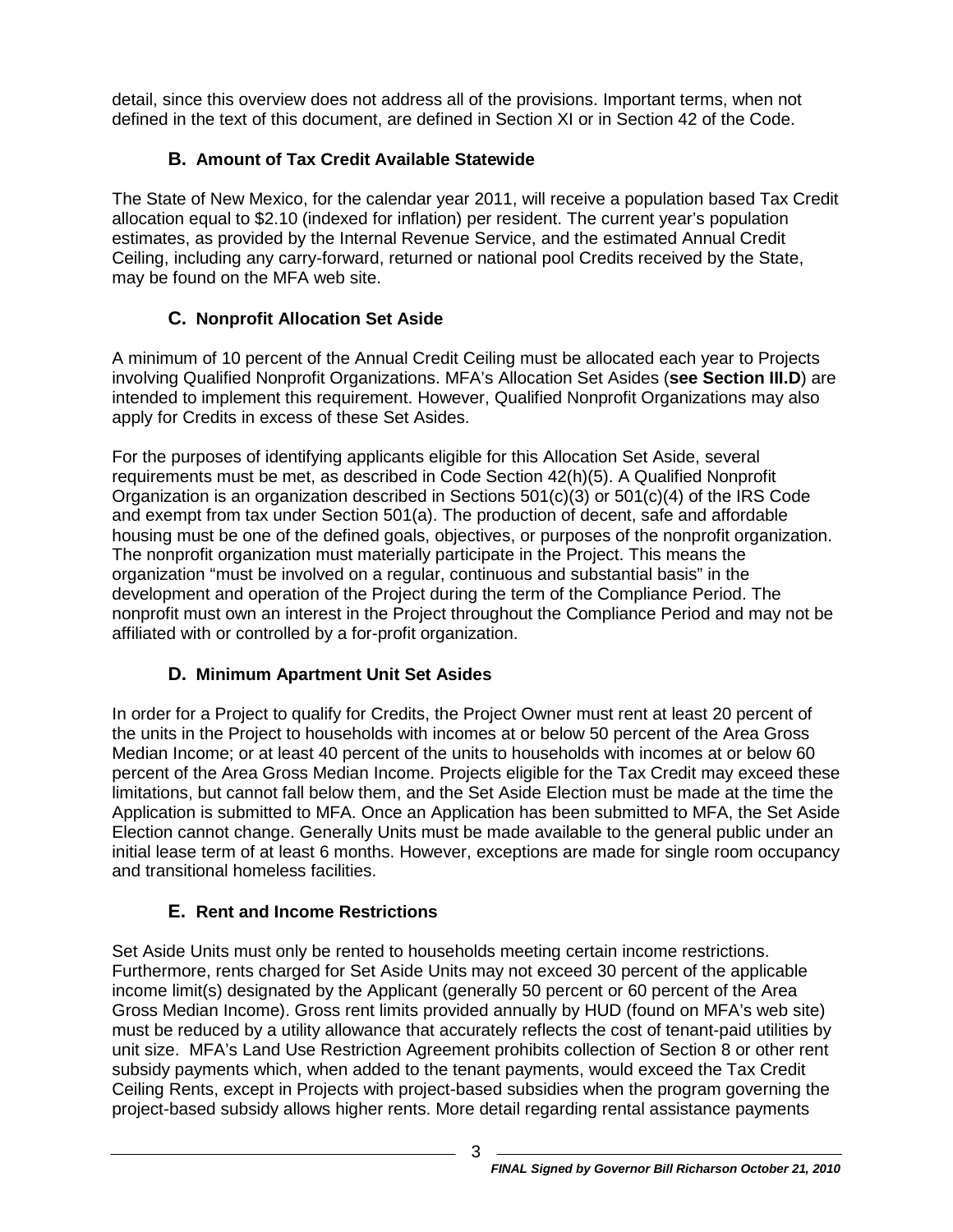and qualifying tenants can be found in the MFA Tax Credit Monitoring and Compliance Plan, which is issued under a separate cover and summarized in **Section [X](#page-43-3)**.

# **F. Eligible Projects**

<span id="page-6-0"></span>The Tax Credit Program is intended for rental housing. These may include transitional housing for the homeless, Single Room Occupancy (SRO) projects, senior and other special needs projects. Dormitories, "trailer parks" and transient housing are ineligible.

# **G. Compliance Period**

<span id="page-6-1"></span>The initial Compliance Period is 15 years. An Extended Use Period also applies to the Project for a minimum 15 years subsequent to the initial Compliance Period, during which time transfers and tenant dislocation are limited. If the Project Owner chooses to transfer or sell the property during the Extended Use Period, the Project Owner must notify MFA in writing thirty (30) days prior to the transfer or closing date. By agreeing to an Extended Use Period, the Project Owner and its successors and assigns agree to maintain the Project as a Qualified Low Income Housing Project (as defined in Section 42(g) of the Code) for the entire Extended Use Period. During the Extended Use Period the Project Owner is prohibited from evicting or terminating tenancy of an existing tenant of any Low-Income Unit other than for good cause and/or increasing the gross rent with respect to a Low-Income Unit not otherwise permitted by Section 42 of the Code, applicable throughout the entire commitment period. The Project Owner will not have the right to require the MFA to present a "qualified contract" in accordance with Code Section 42(h)(6), the Extended Use Period will not be terminated for any reason other than foreclosure, and existing Low Income Tenants will not be evicted or charged rents in excess of Tax Credit Rents for a period of three years after the Extended Use Period. Failure to comply with Set Asides, or any reduction in the number or floor space of the Set Aside Units during the Compliance Period, will result in recapture, with non-deductible interest, of at least a portion of the Tax Credits taken previously. MFA will notify the IRS if it learns of any noncompliance. A Project Owner may not begin to claim the Tax Credit until IRS Form 8609 is filed, and this form is considered to be a certification of initial compliance with the IRS requirements. The Project Owner must also make tenant income determinations and file an annual compliance statement with MFA.

# **H. Compliance Monitoring**

<span id="page-6-2"></span>As of January 1, 1992 the IRS required each HCA to write and implement a Monitoring and Compliance Plan (summarized in **Section X**). MFA's monitoring procedure includes a combination of annual certifications and regular site visits (audits and inspections) for all completed Tax Credit Projects. The IRS has provided substantial penalties, including recapture of the Tax Credits plus interest, for non-compliance with the policies and procedures set forth in Section 42 of the Code and MFA's Tax Credit Monitoring and Compliance Plan. Annual fees described in **Section IV. B**. will be assessed for each year of the Extended Use Period. Fees for monitoring and compliance will be billed annually before December 31 for the subsequent year. Owners of new Tax Credit Projects will also be given an option to pay the initial 15 years of compliance fees at the time of Final Allocation Application. Failure to pay these fees within the time frame specified in the invoice will result in MFA's filing of a "Notice of Noncompliance" (IRS Form 8823) with the IRS and disallow the Principal(s) from applying for additional funding from MFA including tax credit applications for any Projects while the fees remain outstanding. All Tax Credit Projects must submit their Annual Compliance Reports through the MFA's WCMS online system. If the management company is new to New Mexico they must attend a class on the online system prior to occupancy.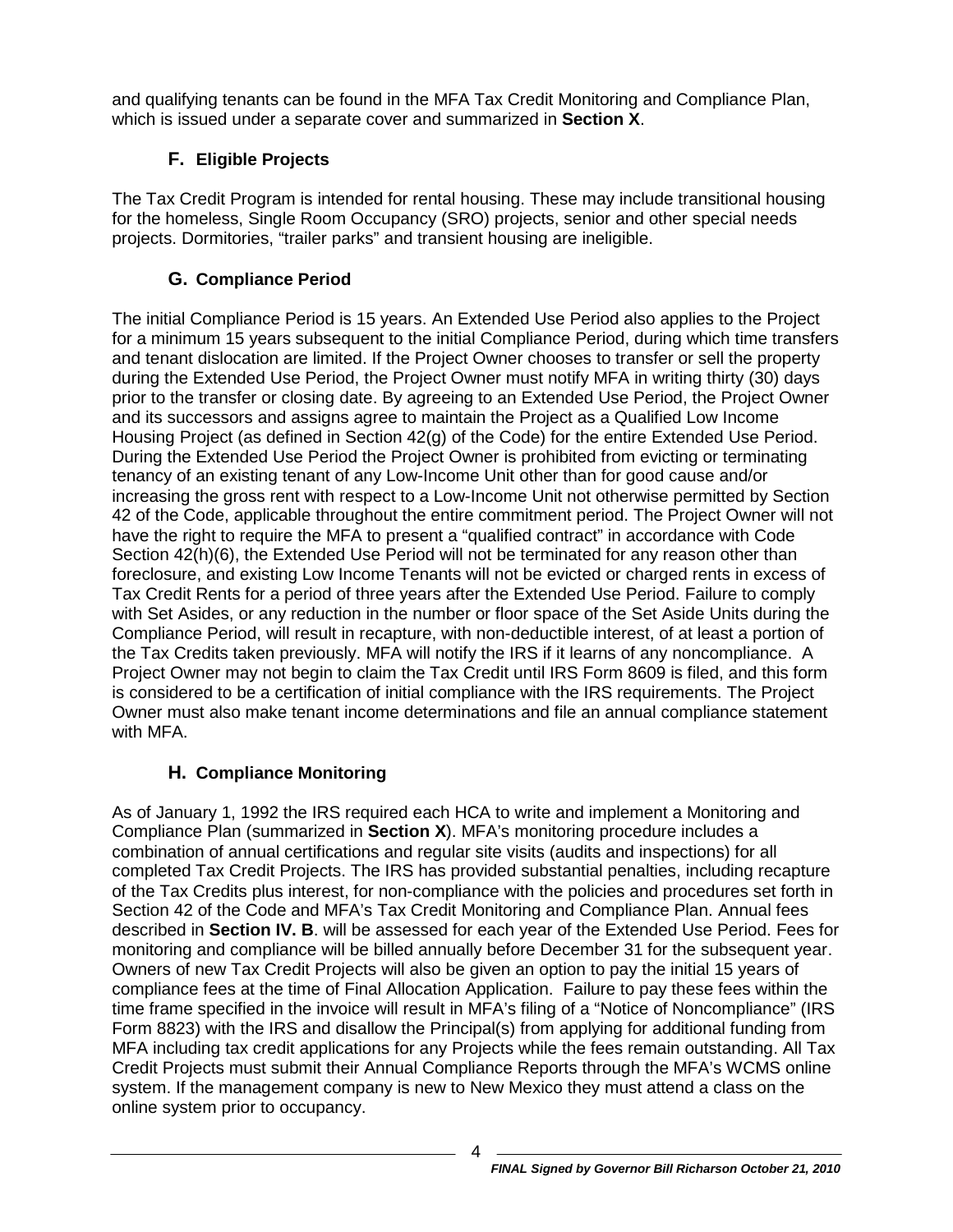# **I. Eligible Basis According to Type of Activity**

<span id="page-7-0"></span>The "Eligible Basis" is generally the same as a Project's adjusted depreciable basis for tax purposes. Fees or points charged to obtain long-term financing, syndication costs and fees, and marketing expenses are not included in Eligible Basis. These include credit enhancement, credit origination fees, bond issuance costs, reserves for replacement, start-up costs and future operating expenses. Costs related to the acquisition of land, costs attributable to any commercial portion of the property, and costs attributable to non-Set Aside Units that are above the average quality of the Set Aside Units in the Project are ineligible. Additionally, Federal Grants shall not be included in a Project's Eligible Basis in accordance with Section 42 of the Code.

The Eligible Basis attributable to new construction or rehabilitation costs for a Project which are not financed with Tax Exempt Bonds may be increased by up to 30 percent for the purpose of calculating Tax Credits based on financial need at MFA's discretion. The Eligible Basis attributable to new construction or rehabilitation costs for a Tax Exempt Bond Financed Project may be increased by up to 30 percent for the purpose of calculating Tax Credits only if it is located in a HUD designated "Qualified Census Tract" or a HUD designated "Difficult to Develop Area." In no case will a Project's Eligible Basis attributable to the acquisition of an existing building be increased.

# **J. Ten Year Rule**

<span id="page-7-1"></span>In order for the acquisition of an existing building to qualify for Tax Credits, the taxpayer must acquire the building from an unrelated person who has held the building for at least ten years. The 10-year requirement shall not apply to Federally-Assisted Buildings and State-Assisted Buildings. In addition, the Secretary of the Treasury can waive the 10-year "Placed In Service" limitation for buildings acquired from a federally insured depository institution that is in default, as defined by Section 3 of the Federal Deposit Insurance Act, or from a receiver or conservator of such an institution. Please refer to Section 42(d) of the Code for exceptions to the Ten Year Rule.

# **K. Federal Grants and Federal Subsidy**

<span id="page-7-2"></span>The Eligible Basis of any building shall not include costs financed with the proceeds of a federally funded grant. Many federal operating and rental assistance funds are excluded from this provision, as are Native American Housing Self Determination Act (NAHSDA) funds. Please refer to Section 1.42-16(b) of the Treasury regulations for a complete list of federal assistance waived from this provision. For the purpose of determining a Project's Tax Credit Applicable Percentage, Federal Subsidy means Tax Exempt Bond Financing.

# **L. Qualified Basis According to Type of Project**

<span id="page-7-3"></span>The "Qualified Basis" is that portion of the Eligible Basis attributable to Low Income Units. It is calculated as the smaller of the percentage of Low Income Units in the building, or the percentage of floor space devoted to Low Income Units in a building.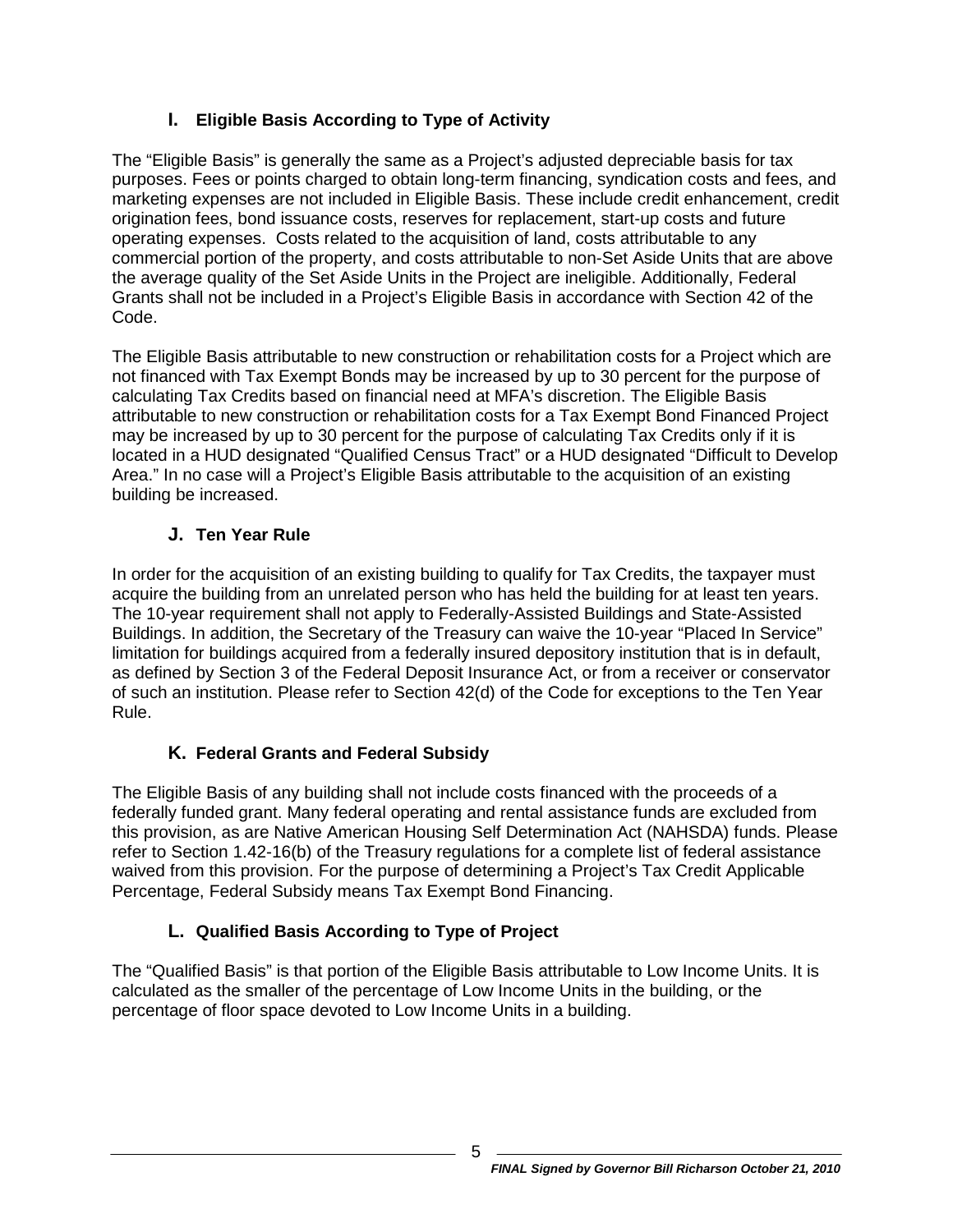# **M. Placed In Service Requirement**

<span id="page-8-0"></span>The 10-year Credit Period and 15-year Compliance Period begin with the taxable year in which the building is "Placed In Service" (the time at which a building is "suitable for occupancy," which generally refers to the date of the issuance of the first certificate of occupancy for each building in the Project), or, at the Project Owner's election, the following taxable year.

Section 42(h)(1)(E) of the IRS Code allows for the allocation or "Carryover Allocation" of Tax Credits to a building that is part of a new construction or rehabilitation Project if an applicant's qualified expenditures, or actual basis in the Project as of the later of the end of the calendar year in which the allocation is made or 12 months subsequent to the date of allocation is more than 10 percent of the taxpayer's reasonably expected total basis in the Project. MFA requires evidence of ownership and submission of a complete Carryover Allocation Application by November  $15<sup>th</sup>$  (see Glossary) of the year in which the Tax Credit award was made, and evidence of the expenditure of more than 10 percent of the expected basis in the Project by August 3[1](#page-0-0)<sup>1</sup> of the following year. A Cost Certification detailing the qualified expenditures, or actual basis, that make up 10 percent of the reasonably expected basis and a description of the Applicant's method of accounting must be prepared by a Certified Public Accountant and submitted to MFA at that time. If the Carryover Allocation Application, the Certified Public Accountant's Cost Certification, the Attorney's Opinion regarding the qualification of the Project for Tax Credits, and any other required materials are not received on the appropriate dates noted above by 5:00 P.M., the Project's Credit Reservation will be canceled. Section 42(h)(1)(E) further allows for a qualified building to be Placed in Service in either of the two calendar years following the calendar year in which the allocation is made. This paragraph does not apply to Tax Exempt Bond Financed Projects.

# **N. Building Classification and Tax Credit Applicable Percentages**

<span id="page-8-1"></span>The Tax Credit's Applicable Credit Percentage (i.e., the "4 Percent" or "9 Percent" Credits for which a Project is eligible) is determined by the type of Project proposed, its use of Federal Subsidy or Federal Grants, and the amount of Credit necessary to reach feasibility and longterm viability. The rates of 4 Percent and 9 Percent are upper limits of available Credits, which fluctuate based on market conditions. The actual "Applicable Credit Percentages" are based on monthly prevailing interest rates that are calculated and published by the U.S. Treasury Department as the "Applicable Federal Rate" or "AFR." The amount of the annual Credit is calculated to yield a present value of either 30 percent (4 Percent Credit) or 70 percent (9 Percent Credit) of Qualified Basis, as adjusted by MFA. Effective July 31, 2008 to December 31, 2013, the 70 percent (9 Percent Credit) is a minimum of 9 percent. The Applicable Credit Percentage may be locked in at the Developer's option, at 1) the month in which the building is Placed In Service or 2) the month in which a Binding Commitment (Carryover Allocation) is made for an allocation or, in the case of Tax Exempt Bond Financed Projects, the month the tax-exempt obligations are issued. Listed below are types of Projects, which could be considered eligible for the HTC and the Applicable Credit Percentage for each type.

> 1. New Construction**.** New construction Projects that are not financed by Tax Exempt Bonds are eligible for 9 Percent Credits. Projects financed with Tax Exempt Bonds are eligible for 4 Percent Credits only.

<span id="page-8-2"></span> $<sup>1</sup>$  If such date falls on a weekend or holiday, the deadline shall be the first working day following such</sup> date.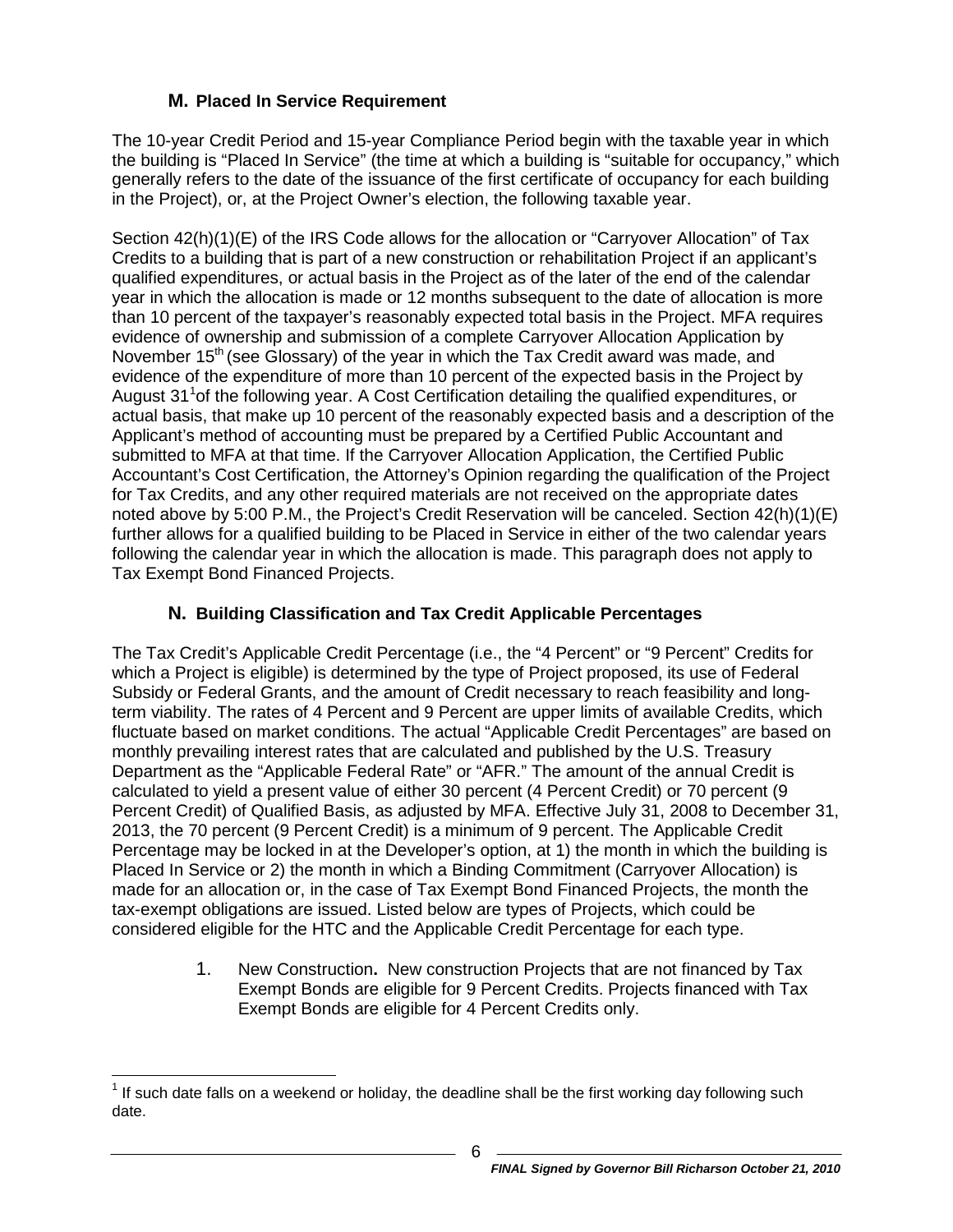- 2. Rehabilitation **of an Existing Building.** To qualify for Tax Credits, rehabilitation expenditures must exceed the greater of 1) at least 20 percent of the Qualified Basis of the building being rehabilitated, or 2) at least \$6,000 per Low-Income Unit being rehabilitated. For Projects Placed In Service after 2009, the \$6,000 will be indexed for inflation. Rehabilitation Projects that are not financed by Tax Exempt Bonds are eligible for 9 Percent Credits. Projects financed with Tax Exempt Bonds are eligible for 4 Percent Credits only.
- 3. Acquisition/Rehabilitation of an Existing Building**.** The maximum Applicable Credit Percentage for acquisition of an existing building is 4 percent. To qualify for Tax Credits for the acquisition, rehabilitation expenditures must exceed the greater of 1) at least 20 percent of the Qualified Basis of the building being rehabilitated, or 2) at least \$6,000 per Low-Income Unit being rehabilitated. For Projects Placed In Service after 2009, the \$6,000 will be indexed for inflation. Rehabilitation and related expenditures can qualify for the 9 Percent Tax Credits as long as the rehabilitation expenditures are not funded with Tax Exempt Bonds. Projects financed with Tax Exempt Bonds are eligible for 4 Percent Credits only.
- 4. Federal Grant Financed Projects with Reduction in Eligible Basis**.** In the case of a Project financed with Federal Grants, whether a newly constructed or rehabilitated building, the taxpayer shall exclude the amount of the Federal Grants from Eligible Basis.

# <span id="page-9-0"></span>**III. HOUSING PRIORITIES AND PROJECT SELECTION CRITERIA**

## **A. Needs Analysis**

<span id="page-9-1"></span>This plan is consistent with the Needs Analysis of the *State of New Mexico Consolidated Plan for Housing and Community Development and 2011 Action Plan.* Housing priorities stated in the Consolidated Plan include increasing the supply of decent, affordable rental housing, expanding housing opportunities and access for individuals with special needs, expanding the supply of housing and services to assist the homeless, and preserving the State's existing affordable housing stock.

## **B. Housing Priorities**

<span id="page-9-2"></span>The following priorities are to be used by MFA in the distribution of Tax Credits, and are reflected in the Allocation Set Asides and Project Selection Criteria used to rank competitive Projects. These priorities include the following:

- 1. Levels of affordability in excess of the minimum requirements, through one or more of the following:
	- a. Higher numbers of Set Aside Units; and /or
	- b. Rents set to serve lower income tenants, for example, tenants earning no more than 40 percent or 30 percent of median income; and/or
	- c. Extended Use Periods longer than the 30-year minimum.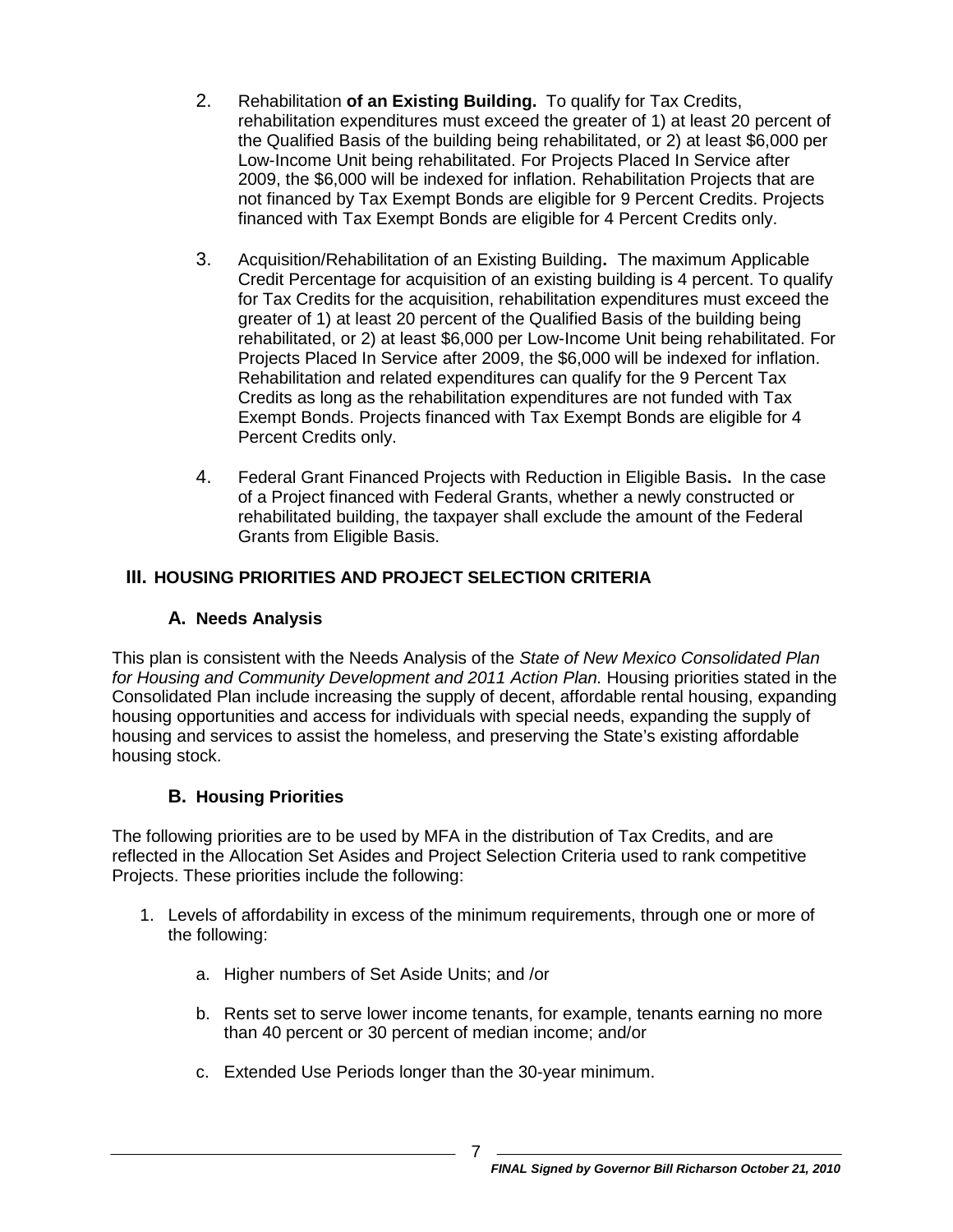- 2. Provision of affordable housing to households on public housing waiting lists;
- 3. Maximizing leverage by obtaining other public or private non-equity program resources;
- 4. An equitable distribution of Tax Credits throughout all parts of the state where affordable housing is needed;
- 5. Provision of housing to serve documented Senior and Special Needs Households, tenant populations of Individuals with Children, Projects intended for eventual tenant ownership, and under-served urban and rural areas;
- 6. Nonprofit development;
- 7. Production of housing with high quality design and construction;
- 8. Production of Projects that are located in Qualified Census Tracts;
- 9. Production of Projects which contribute to a Concerted Community Revitalization Plan;
- 10. Provision of housing that is energy efficient or historic in nature; and
- 11.Efficient use of scarce resources including Tax Credits, measured through lower Development Costs or other means.

## **C. Minimum Project Threshold Requirements**

<span id="page-10-0"></span>All Tax Credit Applications must meet each of the following requirements. If they are not met, the Applicant will be given an opportunity to correct the deficiency and if not corrected in the time period allowed the Application will be rejected without further review, and no exceptions will be granted unless MFA decides to reduce the minimum score as described in **Section III.E**. Furthermore, these requirements are binding through Final Allocations. For example, MFA will not approve changes that cause a Project's scoring to deteriorate to a level at which it would not have received an award in the original round.

- 1. Site Control**.** Site control for all of the land needed for the Project must be evidenced by a written governmental commitment to transfer the land to the Applicant, recorded deed or long term leasehold interest, or by a fully executed purchase contract or purchase option. If a contract or option is submitted, the agreement must provide for an initial term lasting at least until July 31 of the year in which the allocation is made. **This initial term must not be conditioned upon any extensions requiring seller consent, additional payments, financing approval, tax credit award or other such requirements.** Site control evidence and the Application materials must show exactly the same names, legal description/area and acquisition costs. All signatures, exhibits, and amendments should be included to be considered complete.
- 2. Zoning**.** Evidence of approved zoning of the proposed site must be submitted. This requires that multifamily Projects are not prohibited by the existing zoning of the proposed site. Projects sited on land which is not zoned or which is zoned agricultural, are exempt from this threshold test, but must obtain zoning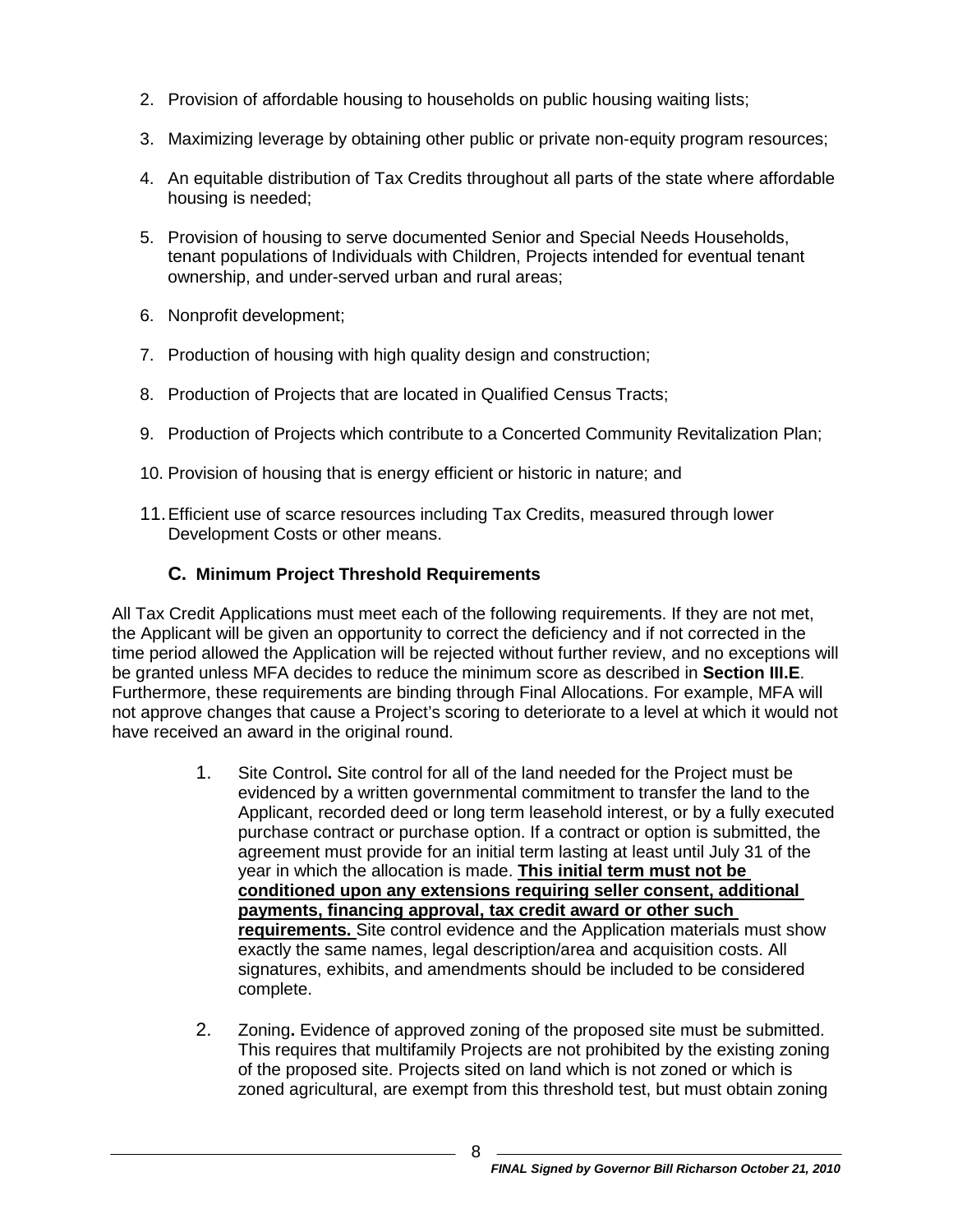approval and deliver evidence of it to MFA no later than November 15<sup>th</sup> of the year of the Reservation.

- 3. Minimum Project Score**.** The Project must achieve at least the Minimum Score established in the Project Selection Criteria as discussed below.
- 4. Fees**.** All fees owed to MFA for all Tax Credit Projects in which Principal(s) participate must be current. Fees must be received by MFA by the date due to be considered current.

Additional minimum Project Threshold Requirements apply to Tax Exempt Bond Financed Projects, as described in **Section VI.B**.

## <span id="page-11-0"></span>**D. Allocation Set Asides**

- 1. Nonprofit Set Aside**.** Ten percent of the Annual Credit Ceiling for each calendar year will be reserved for Projects sponsored by Qualified Nonprofit Organizations as defined in IRS Code Section 42(h)(5)(C). For purposes of this set aside, only federal requirements identified in IRS Code Section 42(h)(5) will apply. The aggregate amount of Tax Credit allocated by MFA to nonprofit organizations may exceed this amount.
- 2. USDA Rural Development Set Aside**.** Ten percent of the Annual Credit Ceiling will be set aside for Projects with USDA Rural Development (USDA-RD) Financing Commitment(s) for the proposed Project. Existing properties must also have all USDA-RD approvals required for the new Project Owner to assume existing USDA-RD assistance in addition to commitments for any new USDA-RD financing. *To be eligible for the USDA-RD Set Aside a Project's score must be within 10 percent of the lowest scoring Project to be awarded Tax Credits through the ranking process.*
- 3. Ranking to Meet Allocation Set Asides**.** If the scoring and ranking process without regard to the Nonprofit Set Aside does not result in awards to Projects sponsored by Qualified Nonprofit Organization sufficient to fill the Nonprofit Set Aside requirement, the next highest scoring, Qualified Nonprofit Organization Eligible Projects will receive awards sufficient to fulfill that requirement ahead of the lowest scoring Projects that would otherwise have received an award. If there are insufficient Qualified Nonprofit Organization Eligible Projects to meet the Nonprofit Set Aside, the unallocated Nonprofit Set Aside Tax Credits can not be allocated to other Eligible Projects. A similar procedure will be used to meet the USDA-RD Set Aside; however, if there are insufficient USDA-RD Projects to meet the USDA-RD Set Aside, any unallocated USDA-RD Tax Credits may be used for other Eligible Projects.

<span id="page-11-1"></span>Tax Exempt Bond Financed Projects are not subject to the above Set Aside considerations.

# **E. Project Selection Criteria to Implement Housing Priorities**

The criteria shown below are the basis for the awarding of points to a particular proposed Project during the Application round(s) conducted by MFA. Tax Credit reservations will not be awarded to Projects achieving fewer than 130 points (the "Minimum Score") unless too few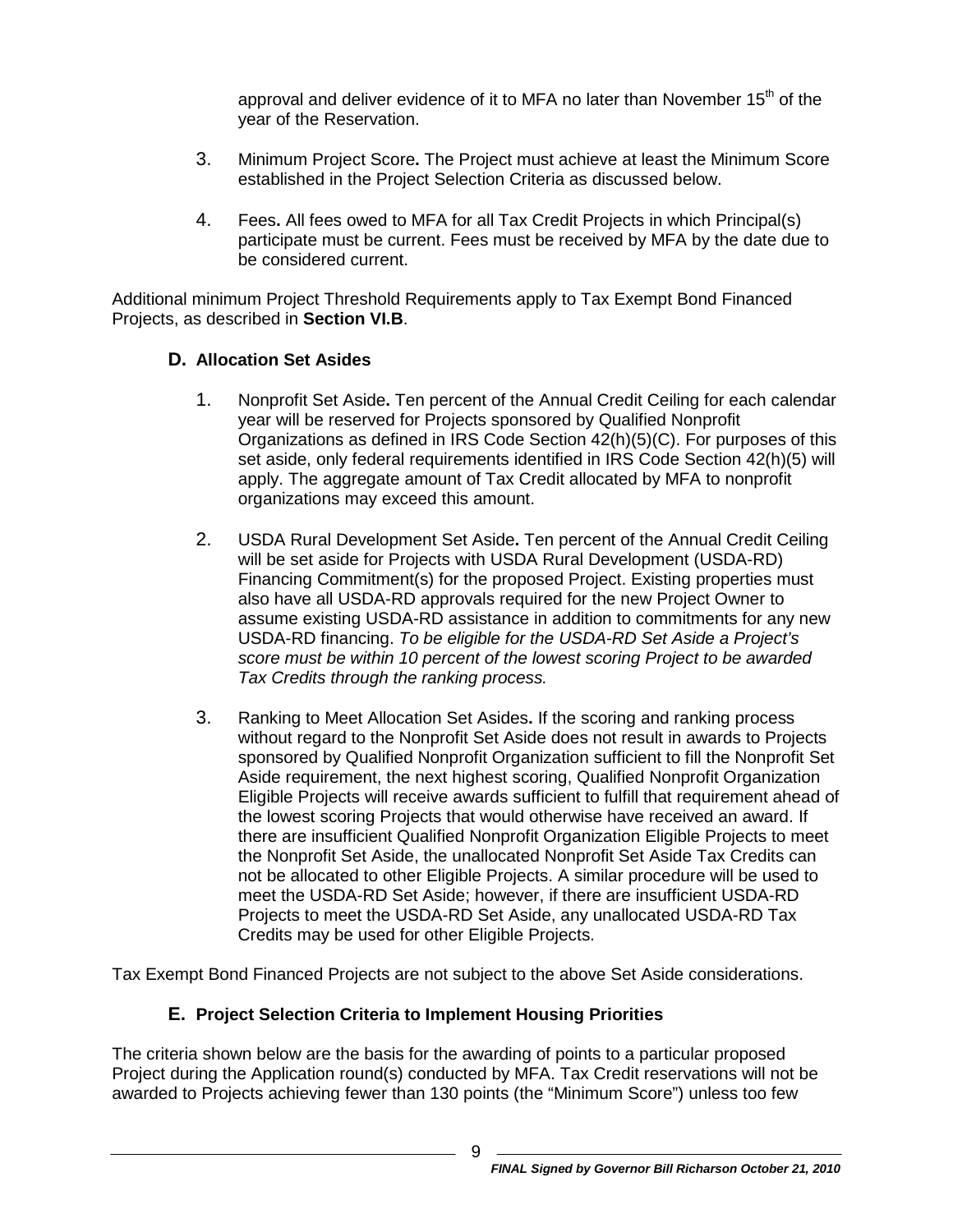Projects score above this level and MFA, in its reasonable judgment, decides to reduce the Minimum Score. Projects scoring 130 or more points will be ranked according to their scores, subject to Allocation Set Aside requirements, and Reservations will be made to these Projects, unless they are eliminated under subsequent processing, starting with the highest scoring Projects until all available Credits are used. Tax Exempt Bond Financed Projects will also be scored and must obtain a score of at least 80 points in order to obtain a Letter of Determination that they are consistent with the QAP. Tax Exempt Bond Financed Projects must also include points for serving a targeted population (scoring criteria 11, 12, or 13 - special needs, seniors or individuals with children) and scoring for Projects that benefit the environment (scoring criteria 3).

Although some criteria include scaled point structures, partial points will not be otherwise awarded. If two Projects with equal scores would require more than the available Credits, the Project with the lower Total Development Cost per Unit will be selected. If too few Credits are available to make a full award to the next lower scoring Project, MFA will determine whether or not to award a partial allocation and/or a commitment of future year's Credits to the Project, following requirements in **Section [VIII](#page-43-1)**.

*Regardless of strict numerical ranking, the scoring does not operate to vest in an Applicant or Project any right to a Reservation or Tax Credit Allocation in any amount. MFA will, in all instances, reserve and allocate Tax Credits consistent with its sound and reasonable judgment, prudent business practices, and the exercise of its inherent discretion.*

#### **Project Selection Criteria**

| 1. | Local Nonprofit or Local, State or Tribal Government                                                                              | 10 Points |
|----|-----------------------------------------------------------------------------------------------------------------------------------|-----------|
|    | <b>Instrumentality Participation</b>                                                                                              |           |
|    | For private nonprofits this requires that the nonprofit have a board                                                              |           |
|    | comprised of a majority of New Mexico residents, was incorporated in                                                              |           |
|    | New Mexico before January 1 of the year in which the Application is                                                               |           |
|    | submitted, owns at least 51 percent of the general partner interest,                                                              |           |
|    | meets the criteria of Code Section 42(h)(5), and have submitted an                                                                |           |
|    | IRS determination letter. In addition, private nonprofits must also<br>demonstrate financial capacity as evidenced by minimum net |           |
|    | worth/net assets of \$250,000 or be an approved Community Housing                                                                 |           |
|    | Development Organization ("CHDO").                                                                                                |           |
|    |                                                                                                                                   |           |
|    | For government or tribal instrumentalities this requires evidence that                                                            |           |
|    | they own at least 51 percent of the general partner interest, and                                                                 |           |
|    | organizational documents verifying their governmental status.                                                                     |           |
|    | For any entity to claim points under this criterion, the nonprofit,                                                               |           |
|    | government or tribal instrumentality must be receiving a minimum of                                                               |           |
|    | 10 percent of the Developer Fee as identified in the Project                                                                      |           |
|    | Application. This calculation is done before any reduction for                                                                    |           |
|    | consultant fees. When more than one entity is receiving a portion of                                                              |           |
|    | the developer fee, documentation will be required evidencing the                                                                  |           |
|    | agreement among the entities as to the fee split arrangement. Also a                                                              |           |
|    | representative of the entity (board member, officer, director, or staff)                                                          |           |
|    | must provide evidence that the representative has attended the MFA                                                                |           |
|    | QAP training and/or other MFA approved tax credit training prior to                                                               |           |
|    | application. This approved training must have been completed within                                                               |           |
|    | the six months prior to submittal of the application.                                                                             |           |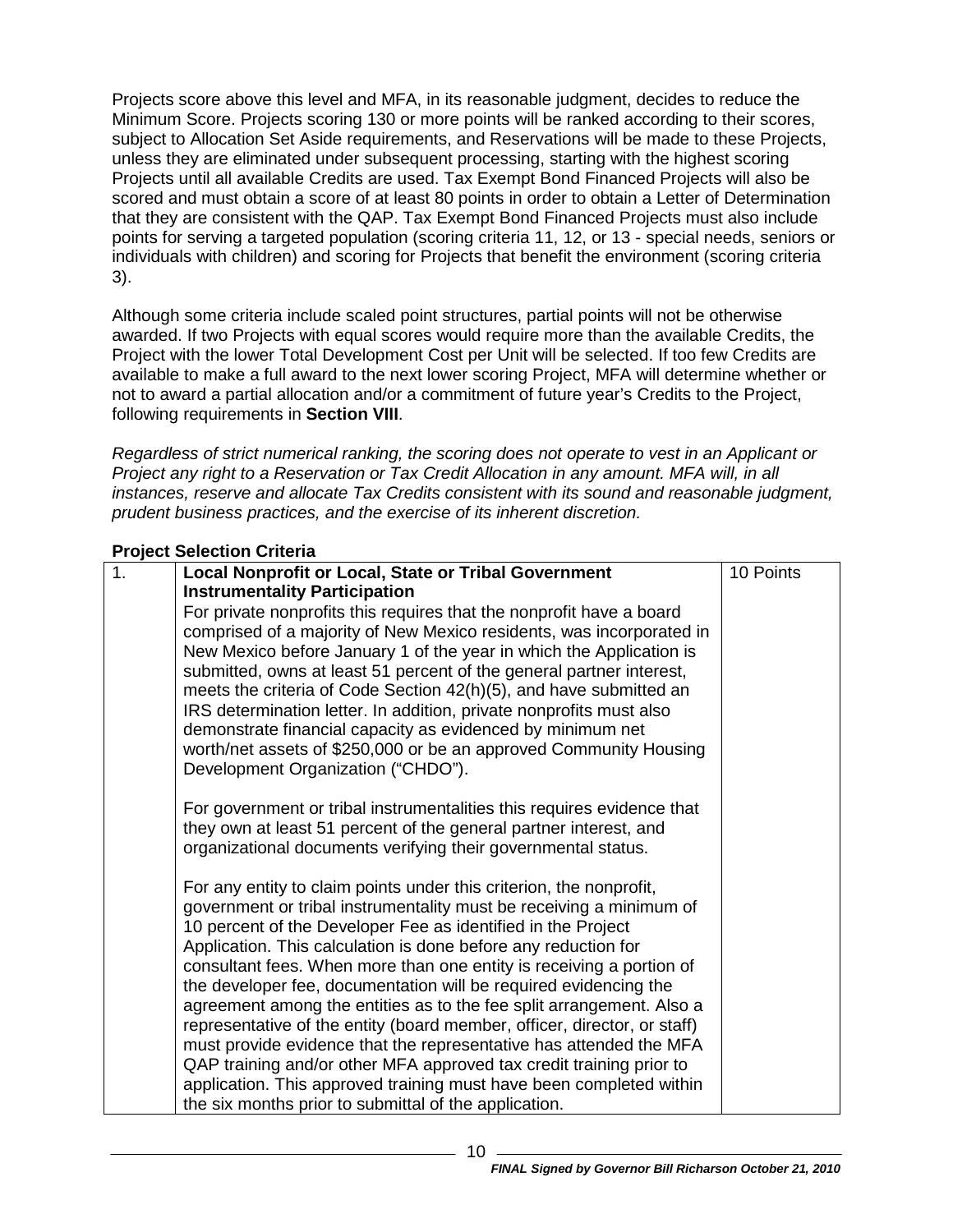| 2. | <b>Tax Credit Design Competition Winners</b>                                                                                           | 10 Points- $1st$       |
|----|----------------------------------------------------------------------------------------------------------------------------------------|------------------------|
|    |                                                                                                                                        | place                  |
|    | MFA will hold a juried competition emphasizing high quality design                                                                     |                        |
|    | and construction, for Projects passing the Threshold Tests. The                                                                        | 7 Points-              |
|    | competition is optional, and up to three winning Projects may receive                                                                  | $2nd$ place            |
|    | points under this criterion at the committee's discretion. See                                                                         |                        |
|    | Attachments Checklist in Application Package for additional materials                                                                  | 4 points- 3rd          |
|    | needed to participate in the Design Competition.                                                                                       | place                  |
| 3. | <b>Projects that Benefit the Environment</b>                                                                                           | Option A: 20<br>Points |
|    | These points will be awarded to Projects meeting minimum                                                                               |                        |
|    | requirements in incorporating green building, energy efficiency, water                                                                 | Option B:              |
|    | conservation, healthy materials, and sustainability in the design and                                                                  | 18 Points              |
|    | construction or rehabilitation of the Project. Projects seeking points in                                                              |                        |
|    | this category must make one of the following: commitment to obtain                                                                     | Option C:              |
|    | LEED Certification, with a rating of Silver or better (Option A),                                                                      | Range of 5             |
|    | commitment to obtain basic LEED Certification (Option B)                                                                               | to 15 Points           |
|    | commitment to obtain Build Green NM Certification (Option B), to<br>meet Enterprise Green Communities Green Criteria (Option B), or to |                        |
|    | meet the MFA Green Building Criteria (Option C). See Application                                                                       |                        |
|    | Attachments Checklist and 2011 Green Building LIHTC Scoring                                                                            |                        |
|    | supplemental document in Application Package for additional                                                                            |                        |
|    | materials needed to obtain points in this category.                                                                                    |                        |
| 4. | <b>Rehabilitation and Adaptive Reuse Projects</b>                                                                                      | 15 Points              |
|    |                                                                                                                                        |                        |
|    | These points will be awarded to all Projects incurring average                                                                         |                        |
|    | rehabilitation/conversion hard costs of \$10,000 per Unit or more. In                                                                  |                        |
|    | combined new construction and rehabilitation or Adaptive Reuse                                                                         |                        |
|    | Projects, rehabilitated/converted Units must account for at least 20                                                                   |                        |
|    | percent of the total Units and the separation of                                                                                       |                        |
|    | rehabilitation/conversion costs and new construction costs should be                                                                   |                        |
|    | designated in the application. Please provide Schedules A and D with                                                                   |                        |
|    | these costs broken out between rehabilitation/conversion and new                                                                       |                        |
|    | construction. These points can be awarded in conjunction with                                                                          |                        |
|    | points under #5 or #6 below, but not with both.                                                                                        |                        |
| 5. | <b>Conversion plus Rehabilitation</b>                                                                                                  | 15 Points              |
|    | These points will be awarded to existing multi family Projects which                                                                   |                        |
|    | are in service and meet the rehabilitation requirements of criterion 4                                                                 |                        |
|    | above and convert at least 50 percent of the existing Market Rate                                                                      |                        |
|    | Units to Low Income Units.                                                                                                             |                        |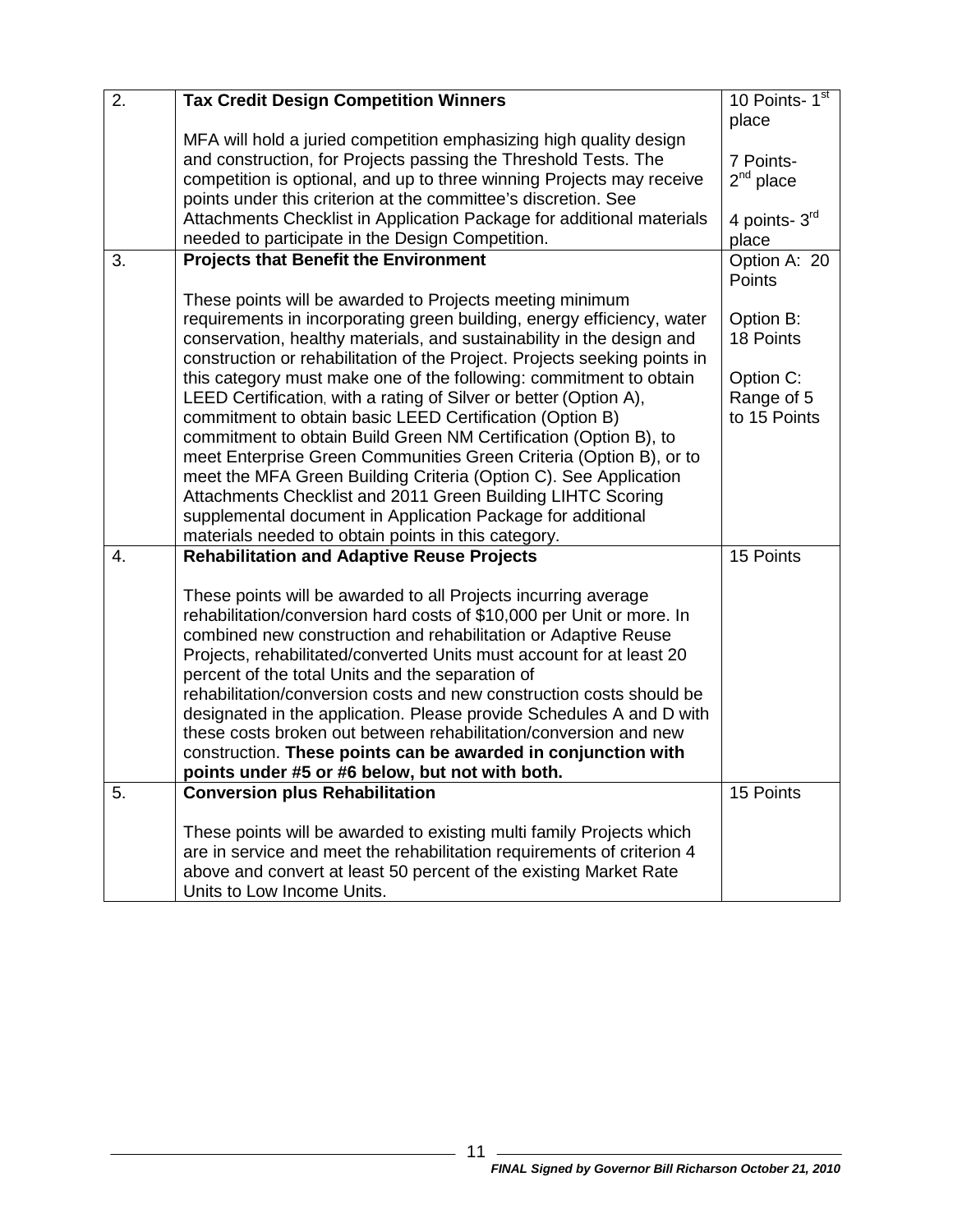| 6. | <b>Preservation of Affordable Housing</b>                                                                                                                                                                                                                                                                                                                                                                                                                                                                                                                                                                                                                                                           |                                                     |                                         | 15 Points                                                                                     |
|----|-----------------------------------------------------------------------------------------------------------------------------------------------------------------------------------------------------------------------------------------------------------------------------------------------------------------------------------------------------------------------------------------------------------------------------------------------------------------------------------------------------------------------------------------------------------------------------------------------------------------------------------------------------------------------------------------------------|-----------------------------------------------------|-----------------------------------------|-----------------------------------------------------------------------------------------------|
|    | These points are awarded to previously subsidized Projects in which<br>rents for 75 percent of the Units are currently in excess of HTC<br>Ceiling Rents and will be reduced to HTC Ceiling Rents, or for which<br>use restrictions are to expire on or before December 31, 2015.<br>Projects which are currently subsidized and are eligible for<br>prepayment and termination of their use agreement are also eligible.<br>(See Attachments Checklist for additional materials required to obtain<br>these points.) Rents will be limited to HTC Ceiling Rents despite<br>other subsidy rules, except in Projects with project-based subsidies<br>that allow for rents in excess of HTC ceilings. |                                                     |                                         |                                                                                               |
| 7. | Projects with the following Average Gross Median Income<br>(AGMI) Levels:                                                                                                                                                                                                                                                                                                                                                                                                                                                                                                                                                                                                                           |                                                     |                                         | See Chart                                                                                     |
|    | To calculate the AGMI, calculate a weighted average based on the<br>number of units Set Aside at each income level. Market Rate Units<br>will be treated as if they were Set Aside at 100 percent of Area Gross<br>Median Income (AMI). When calculating AGMI, round to the nearest<br>whole number, following the example in the Glossary definition of<br>"AGMI." Maximum points that will be awarded for rent and income<br>targeting in $#7, #8,$ and $#9$ combined is 65.                                                                                                                                                                                                                      |                                                     |                                         | 50% or<br>less, 35-40<br>Points<br>$51 - 59%$<br>30-35 Points<br>$60 - 69\%$ 25-<br>30 Points |
|    |                                                                                                                                                                                                                                                                                                                                                                                                                                                                                                                                                                                                                                                                                                     | Counties w/AMI less<br>than or equal to<br>\$50,000 | Counties w/AMI<br>greater than \$50,000 |                                                                                               |
|    | 50 percent or less<br>51-59 percent                                                                                                                                                                                                                                                                                                                                                                                                                                                                                                                                                                                                                                                                 | 40 Points<br>35 Points                              | 35 Points<br>30 Points                  |                                                                                               |
|    | 60-69 percent                                                                                                                                                                                                                                                                                                                                                                                                                                                                                                                                                                                                                                                                                       | 30 Points                                           | 25 Points                               |                                                                                               |
| 8. | Projects with the following Average Gross Median Rent (AGMR)<br>Levels:                                                                                                                                                                                                                                                                                                                                                                                                                                                                                                                                                                                                                             |                                                     |                                         | $60 - 69\% 20$<br>Points                                                                      |
|    | To calculate the AGMR, calculate a weighted average based on the<br>number of units Set Aside at each rent level. Market Rate Units will<br>be treated as if they were Set Aside at 100 percent of AMI. When<br>calculating AGMI, round to the nearest whole number, following the<br>example in the Glossary definition of "AGMR." A Project can opt to<br>restrict rents at a lower level than the targeted income level for any<br>given unit(s), but in no case can the rent levels exceed the income<br>levels. Maximum points that will be awarded for rent and income<br>targeting in Selection Criteria #7, #8, and #9 combined is 65.                                                      |                                                     |                                         | $51 - 59%$<br>25 Points<br>50% or<br>less,<br>30 Points                                       |
| 9. | <b>Projects that incorporate Market Rate Units</b>                                                                                                                                                                                                                                                                                                                                                                                                                                                                                                                                                                                                                                                  |                                                     |                                         | 10 Points                                                                                     |
|    | Projects that incorporate Market Rate Units equal to at least 15<br>percent of the total Units. Maximum points that will be awarded for<br>rent and income targeting in Selection Criteria #7, #8, and #9<br>combined is 65.                                                                                                                                                                                                                                                                                                                                                                                                                                                                        |                                                     |                                         |                                                                                               |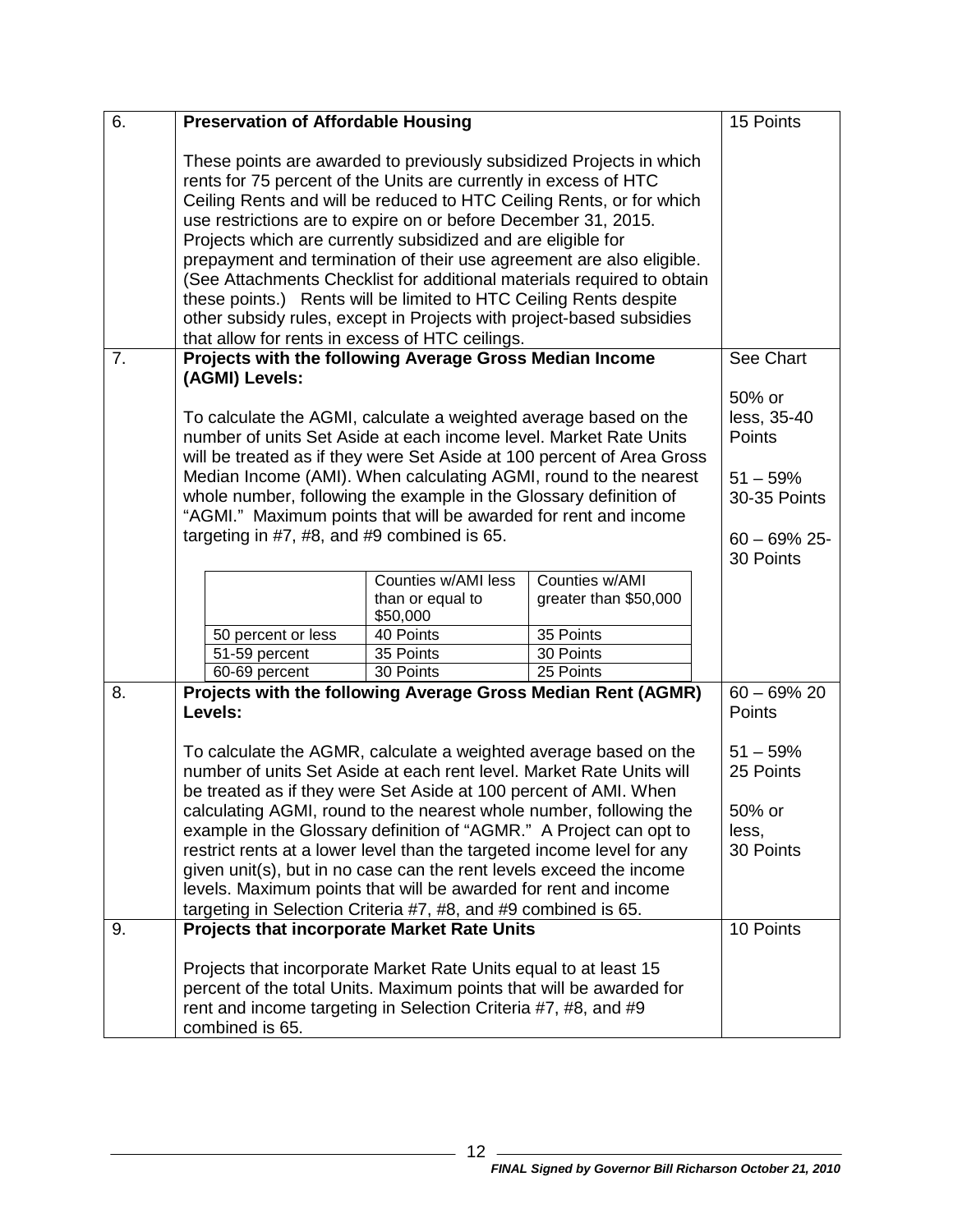| 10. | Projects committed to an Extended Use Period of the following:                                                                                                                                                                                                                                                                                                                                                                                                                                                                                                                                                                                                                                                                                                                                                                                                                                                                                                                                                                                                                                                                                                                                                   | $35$ Yrs $-$<br>5 Points |  |  |  |
|-----|------------------------------------------------------------------------------------------------------------------------------------------------------------------------------------------------------------------------------------------------------------------------------------------------------------------------------------------------------------------------------------------------------------------------------------------------------------------------------------------------------------------------------------------------------------------------------------------------------------------------------------------------------------------------------------------------------------------------------------------------------------------------------------------------------------------------------------------------------------------------------------------------------------------------------------------------------------------------------------------------------------------------------------------------------------------------------------------------------------------------------------------------------------------------------------------------------------------|--------------------------|--|--|--|
|     | 35 Years5 Points 40 Years10 Points 45 Years15 Points                                                                                                                                                                                                                                                                                                                                                                                                                                                                                                                                                                                                                                                                                                                                                                                                                                                                                                                                                                                                                                                                                                                                                             | 40 Yrs - 10<br>Points    |  |  |  |
|     | This period includes the 15 Year IRS Compliance Period.                                                                                                                                                                                                                                                                                                                                                                                                                                                                                                                                                                                                                                                                                                                                                                                                                                                                                                                                                                                                                                                                                                                                                          | 45 Yrs - 15<br>Points    |  |  |  |
| 11. | Projects in which Units are Reserved for Special Needs<br><b>Households</b>                                                                                                                                                                                                                                                                                                                                                                                                                                                                                                                                                                                                                                                                                                                                                                                                                                                                                                                                                                                                                                                                                                                                      |                          |  |  |  |
|     | "Reserved" for Special Needs Households (see definitions of Special<br>Needs Household and Reserved in glossary) will mean that the units<br>may not be rented to other households unless the unit has been<br>marketed for 30 days and no qualified households have been referred<br>by the Local Lead Agency (LLA). To receive these points, the<br>Applicant will need to provide a copy of the signed MFA-approved<br>agreement (form provided with Application) with the LLA for the<br>geographic area where the Project is to be located at Application. The<br>Applicant will provide notice of available units to the LLA. The LLA will<br>be responsible for providing services for the duration of the Project<br>and for referring qualified tenants as soon as Set Aside Units become<br>available. Projects in areas without a LLA will commit to signing an<br>agreement with the LLA as soon as one is identified.<br>The 5 points for a 5 percent Set Aside for Special Needs<br>Households are able to be combined with the scoring for Senior<br>Households or Households Comprised of Individuals with<br>Children (maximum of 20 points).<br>25 percent of Units Set Aside and<br>20 points |                          |  |  |  |
|     | signed Agreement with LLA.<br>5 percent of Units Set Aside and<br>5 points                                                                                                                                                                                                                                                                                                                                                                                                                                                                                                                                                                                                                                                                                                                                                                                                                                                                                                                                                                                                                                                                                                                                       |                          |  |  |  |
|     | signed Agreement with LLA.                                                                                                                                                                                                                                                                                                                                                                                                                                                                                                                                                                                                                                                                                                                                                                                                                                                                                                                                                                                                                                                                                                                                                                                       |                          |  |  |  |
| 12. | <b>Projects Reserved for Senior Households</b><br>Up to 15<br>Points (see<br>These points benefit Projects specifically designated for exclusive use<br>chart)<br>by senior residents. The Projects should feature independent living<br>and an appropriate management arrangement. New construction<br>Projects must include central common areas that can be used for<br>resident activities and serving meals with an adjoining kitchen area.<br>"Senior Household" is defined as a household including at least one<br>person 55 years of age or older.                                                                                                                                                                                                                                                                                                                                                                                                                                                                                                                                                                                                                                                      |                          |  |  |  |
|     |                                                                                                                                                                                                                                                                                                                                                                                                                                                                                                                                                                                                                                                                                                                                                                                                                                                                                                                                                                                                                                                                                                                                                                                                                  |                          |  |  |  |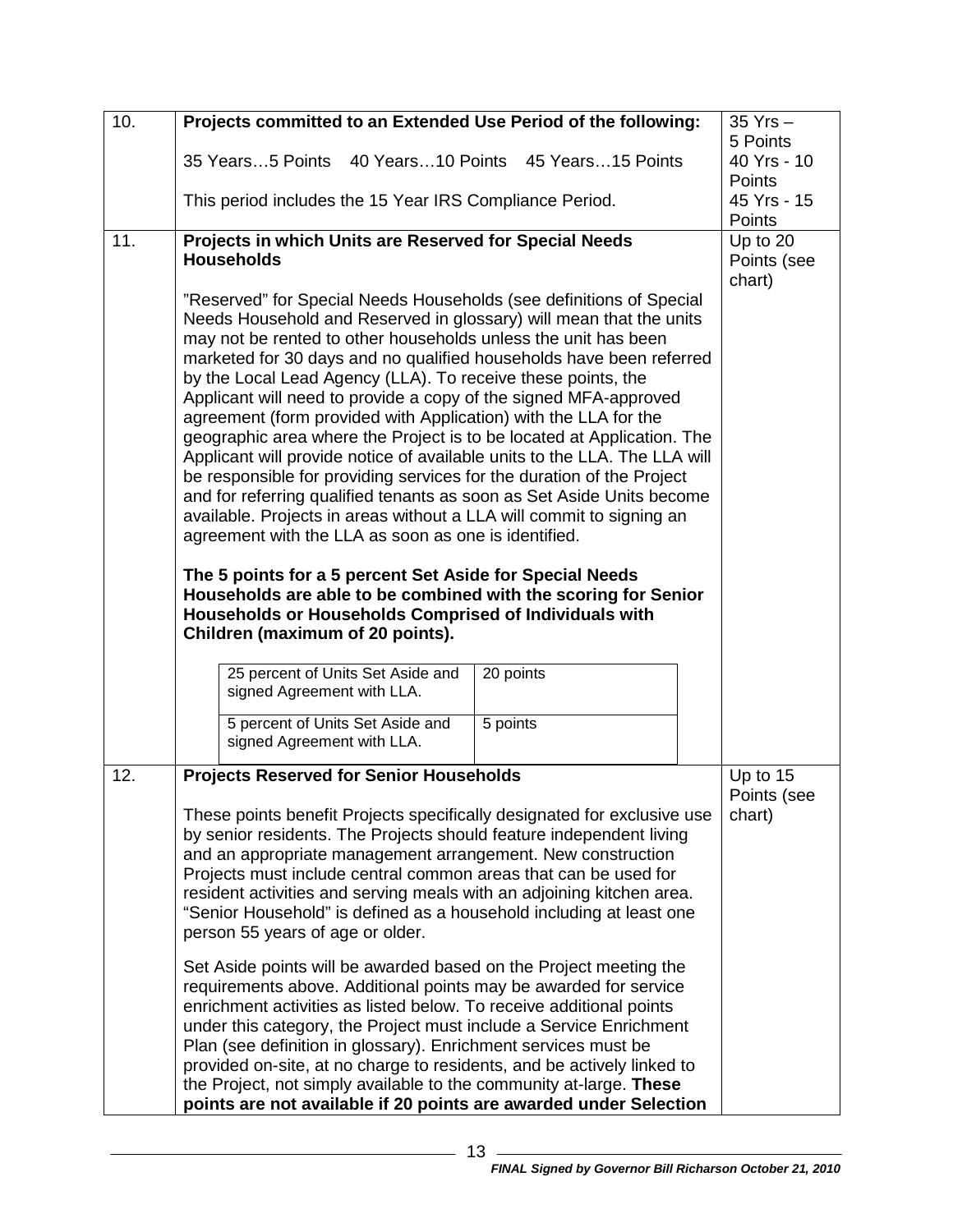| #13.                                             | Criterion #11 or if points are awarded under Selection Criterion                                                                                                                                                                                                                                                                                                                                                                                                                                                                                                                                                                                                                                                                                                                                                                                      |                                                                |                       |
|--------------------------------------------------|-------------------------------------------------------------------------------------------------------------------------------------------------------------------------------------------------------------------------------------------------------------------------------------------------------------------------------------------------------------------------------------------------------------------------------------------------------------------------------------------------------------------------------------------------------------------------------------------------------------------------------------------------------------------------------------------------------------------------------------------------------------------------------------------------------------------------------------------------------|----------------------------------------------------------------|-----------------------|
| Set Aside and design requirements met            |                                                                                                                                                                                                                                                                                                                                                                                                                                                                                                                                                                                                                                                                                                                                                                                                                                                       | 7 points                                                       |                       |
| <b>Service Enrichment Scoring</b>                |                                                                                                                                                                                                                                                                                                                                                                                                                                                                                                                                                                                                                                                                                                                                                                                                                                                       |                                                                |                       |
|                                                  | Community building and all Units incorporate Universal                                                                                                                                                                                                                                                                                                                                                                                                                                                                                                                                                                                                                                                                                                                                                                                                | 3 points                                                       |                       |
|                                                  | Design (must be evidenced in plans and specifications)                                                                                                                                                                                                                                                                                                                                                                                                                                                                                                                                                                                                                                                                                                                                                                                                |                                                                |                       |
| manager.                                         | The Project Owner must certify that a service coordinator<br>will be on site a minimum of two days per week for a<br>cumulative minimum of 10 hours per week. The social<br>service coordinator must be in addition to the property                                                                                                                                                                                                                                                                                                                                                                                                                                                                                                                                                                                                                   | 1 point                                                        |                       |
| all tenants                                      | Providing one prepared meal on a daily basis available to                                                                                                                                                                                                                                                                                                                                                                                                                                                                                                                                                                                                                                                                                                                                                                                             | 2 points<br>(congregate<br>meals) 1<br>point (meal<br>service) |                       |
| Monthly housekeeping services                    |                                                                                                                                                                                                                                                                                                                                                                                                                                                                                                                                                                                                                                                                                                                                                                                                                                                       | 2 points                                                       |                       |
| Bi-monthly health and nutrition education        |                                                                                                                                                                                                                                                                                                                                                                                                                                                                                                                                                                                                                                                                                                                                                                                                                                                       | 1 point                                                        |                       |
|                                                  | Quarterly blood pressure or other health screening                                                                                                                                                                                                                                                                                                                                                                                                                                                                                                                                                                                                                                                                                                                                                                                                    | 1 point                                                        |                       |
| Quarterly computer training                      |                                                                                                                                                                                                                                                                                                                                                                                                                                                                                                                                                                                                                                                                                                                                                                                                                                                       | 1 point                                                        |                       |
| required)                                        | Social events such as movie nights, holiday dinner parties,<br>etc. Bi-monthly or 6 per year (Service provider not                                                                                                                                                                                                                                                                                                                                                                                                                                                                                                                                                                                                                                                                                                                                    | 1 point                                                        |                       |
| in writing one month before application due date | Other - MFA approved service. Must be approved by MFA                                                                                                                                                                                                                                                                                                                                                                                                                                                                                                                                                                                                                                                                                                                                                                                                 | 1-2 points each<br>as deemed<br>appropriate                    |                       |
|                                                  | The Set Aside requirement and any additional enrichment services<br>committed to will be enforced through a provision in the Land Use<br>Restriction Agreement, which will require notification of any<br>termination in service contracts, no more than a 30 day gap in service<br>provided, and the Project will be determined out of compliance if a<br>new service contract is not executed. Project Owner will be required<br>to maintain a file containing contracts with service providers,<br>documentation of when and where services were provided, and<br>documentation of time spent on-site by the service coordinator.                                                                                                                                                                                                                  |                                                                |                       |
| 13.                                              | Projects in which 25 percent of all Units are Reserved for                                                                                                                                                                                                                                                                                                                                                                                                                                                                                                                                                                                                                                                                                                                                                                                            |                                                                | Up to 15              |
| with 1.75 bathrooms.                             | <b>Households Comprised of Individuals with Children</b><br>"Reserved" for Households Comprised of Individuals With Children<br>means that these units will not be rented to other households unless<br>the Project Owner demonstrates that a subsequent change in the<br>level of demand for such units and after demonstrating a good faith<br>effort to obtain the originally targeted tenants. The applicant must<br>provide a description of the Project's specific design elements that<br>serve the needs of families with children. For new construction<br>Projects, at least 15 percent of all the Units must have 3 or more<br>bedrooms, and 15 percent of all Units must have 2 or more bedrooms<br>Set Aside points will be awarded based on the Project meeting the<br>requirements above. Additional points may be awarded for service |                                                                | Points<br>(see chart) |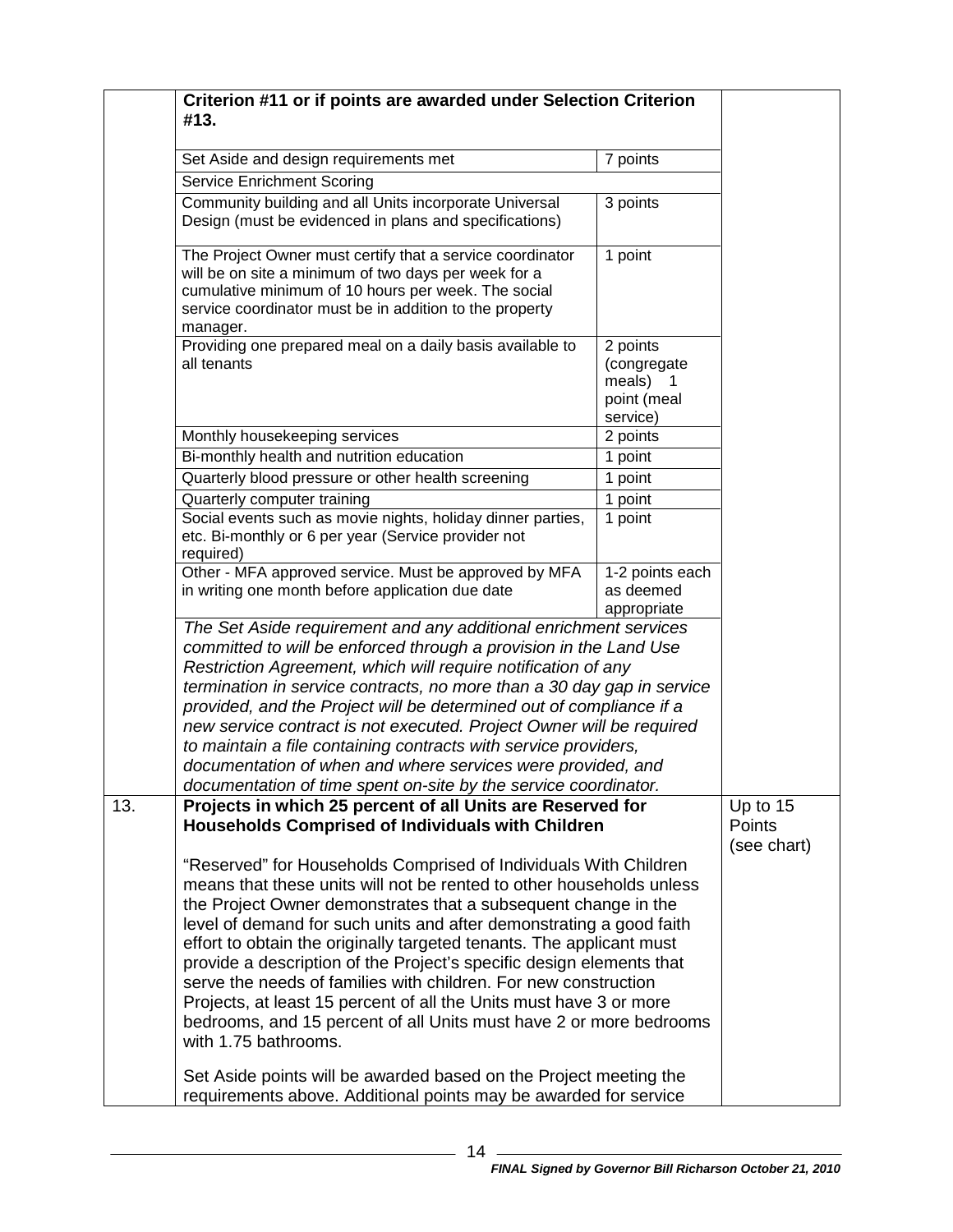|     | enrichment activities as listed below. To receive additional points<br>under this category, the Project must include a Service Enrichment<br>Plan (see definition in glossary). Enrichment services must be<br>provided on-site, at no charge to residents, and be actively linked to<br>the Project, not simply available to the community at-large. These<br>points are not available if 20 points are awarded under Selection<br>Criterion #11 or if points are awarded under Selection Criterion<br>#12. |             |               |  |
|-----|--------------------------------------------------------------------------------------------------------------------------------------------------------------------------------------------------------------------------------------------------------------------------------------------------------------------------------------------------------------------------------------------------------------------------------------------------------------------------------------------------------------|-------------|---------------|--|
|     |                                                                                                                                                                                                                                                                                                                                                                                                                                                                                                              |             |               |  |
|     | Set Aside and design requirements met                                                                                                                                                                                                                                                                                                                                                                                                                                                                        | 7 points    |               |  |
|     | <b>Service Enrichment Scoring</b>                                                                                                                                                                                                                                                                                                                                                                                                                                                                            |             |               |  |
|     |                                                                                                                                                                                                                                                                                                                                                                                                                                                                                                              |             |               |  |
|     | The Project Owner must certify that a service                                                                                                                                                                                                                                                                                                                                                                                                                                                                | 1 points    |               |  |
|     | coordinator will be on site a minimum of two days per                                                                                                                                                                                                                                                                                                                                                                                                                                                        |             |               |  |
|     | week for a cumulative minimum of 10 hours per week.                                                                                                                                                                                                                                                                                                                                                                                                                                                          |             |               |  |
|     | The social service coordinator must be in addition to the                                                                                                                                                                                                                                                                                                                                                                                                                                                    |             |               |  |
|     | property manager.                                                                                                                                                                                                                                                                                                                                                                                                                                                                                            |             |               |  |
|     | Daily on-site Childcare (fees may be charged in                                                                                                                                                                                                                                                                                                                                                                                                                                                              | 2 points    |               |  |
|     | accordance with Children, Youth, and Families                                                                                                                                                                                                                                                                                                                                                                                                                                                                |             |               |  |
|     | Department requirements)                                                                                                                                                                                                                                                                                                                                                                                                                                                                                     |             |               |  |
|     | Weekly on-site Childcare                                                                                                                                                                                                                                                                                                                                                                                                                                                                                     | 1 point     |               |  |
|     | Bi-monthly health and nutrition education                                                                                                                                                                                                                                                                                                                                                                                                                                                                    | 1 point     |               |  |
|     | Bi-annual CPR training                                                                                                                                                                                                                                                                                                                                                                                                                                                                                       | 1 point     |               |  |
|     | Quarterly blood pressure or other health screening                                                                                                                                                                                                                                                                                                                                                                                                                                                           | 1 point     |               |  |
|     | Quarterly computer training                                                                                                                                                                                                                                                                                                                                                                                                                                                                                  | 1 point     |               |  |
|     | Weekly tutoring during school year<br>1 point                                                                                                                                                                                                                                                                                                                                                                                                                                                                |             |               |  |
|     | Quarterly job training, search assistance, and/or                                                                                                                                                                                                                                                                                                                                                                                                                                                            | 1 point     |               |  |
|     | placement                                                                                                                                                                                                                                                                                                                                                                                                                                                                                                    |             |               |  |
|     | Other - MFA approved service. Must be approved by                                                                                                                                                                                                                                                                                                                                                                                                                                                            | 1-2 points  |               |  |
|     | MFA in writing one month before application due date                                                                                                                                                                                                                                                                                                                                                                                                                                                         | each as     |               |  |
|     |                                                                                                                                                                                                                                                                                                                                                                                                                                                                                                              | deemed      |               |  |
|     |                                                                                                                                                                                                                                                                                                                                                                                                                                                                                                              | appropriate |               |  |
|     |                                                                                                                                                                                                                                                                                                                                                                                                                                                                                                              |             |               |  |
|     | The Set Aside requirement and any additional enrichment services                                                                                                                                                                                                                                                                                                                                                                                                                                             |             |               |  |
|     | committed to will be enforced through a provision in the Land Use<br>Restriction Agreement, which will require notification of any                                                                                                                                                                                                                                                                                                                                                                           |             |               |  |
|     |                                                                                                                                                                                                                                                                                                                                                                                                                                                                                                              |             |               |  |
|     | termination in service contracts, no more than a 30 day gap in service                                                                                                                                                                                                                                                                                                                                                                                                                                       |             |               |  |
|     | provided, and the Project will be determined out of compliance if a                                                                                                                                                                                                                                                                                                                                                                                                                                          |             |               |  |
|     | new service contract is not executed. Project Owner will be required                                                                                                                                                                                                                                                                                                                                                                                                                                         |             |               |  |
|     | to maintain a file containing contracts with service providers,                                                                                                                                                                                                                                                                                                                                                                                                                                              |             |               |  |
|     | documentation of when and where services were provided, and                                                                                                                                                                                                                                                                                                                                                                                                                                                  |             |               |  |
|     | documentation of time spent on-site by the service coordinator.                                                                                                                                                                                                                                                                                                                                                                                                                                              |             |               |  |
| 14. | <b>Efficient Use of Tax Credits</b>                                                                                                                                                                                                                                                                                                                                                                                                                                                                          |             | Up to 10      |  |
|     |                                                                                                                                                                                                                                                                                                                                                                                                                                                                                                              |             | <b>Points</b> |  |
|     |                                                                                                                                                                                                                                                                                                                                                                                                                                                                                                              |             |               |  |
|     | Projects that do not exceed 100 percent of the 2010 weighted                                                                                                                                                                                                                                                                                                                                                                                                                                                 |             |               |  |
|     | average Total Development Cost per square foot (\$142.33) may be                                                                                                                                                                                                                                                                                                                                                                                                                                             |             |               |  |
|     | awarded 10 points. Projects that do not exceed 110 percent of the                                                                                                                                                                                                                                                                                                                                                                                                                                            |             |               |  |
|     | 2010 weighted average Total Development Cost per square foot                                                                                                                                                                                                                                                                                                                                                                                                                                                 |             |               |  |
|     | (\$156.56) may be awarded 5 points.                                                                                                                                                                                                                                                                                                                                                                                                                                                                          |             |               |  |
| 15. | Projects which include 60 or fewer Set Aside Units                                                                                                                                                                                                                                                                                                                                                                                                                                                           |             | 5 Points      |  |
|     | For purposes of scoring, Projects to be located on adjacent sites                                                                                                                                                                                                                                                                                                                                                                                                                                            |             |               |  |
|     | proposed by the same Applicant in the same allocation round will be                                                                                                                                                                                                                                                                                                                                                                                                                                          |             |               |  |
|     | treated as a single Project, regardless of the tenant populations being                                                                                                                                                                                                                                                                                                                                                                                                                                      |             |               |  |
|     | served.                                                                                                                                                                                                                                                                                                                                                                                                                                                                                                      |             |               |  |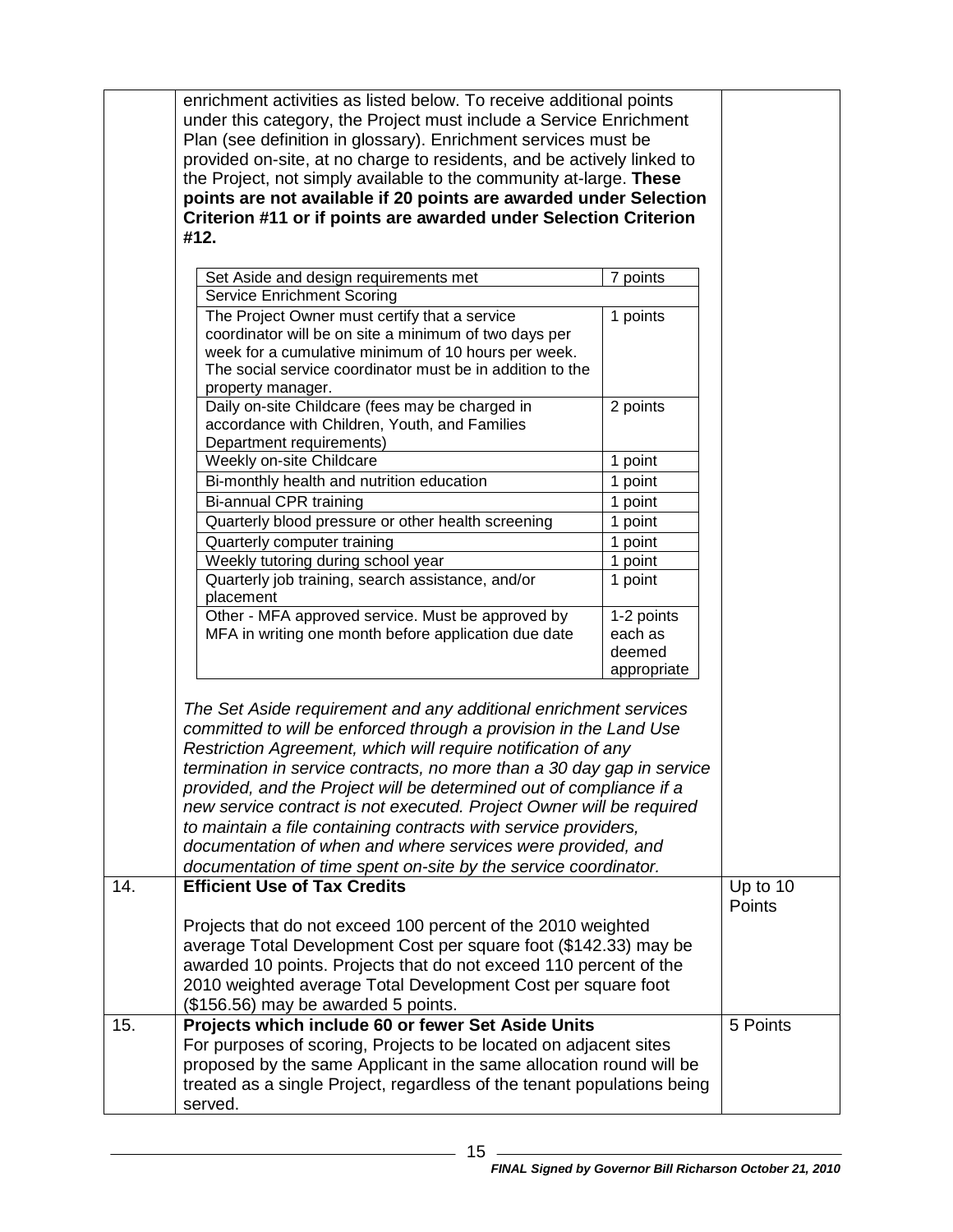| 16. | <b>Projects Receiving a Local Contribution</b>                                                                                                                                                                                                                                                                                                                                                                                                                                                                                                                                                                                                                                                                                                                      | 10% -                           |
|-----|---------------------------------------------------------------------------------------------------------------------------------------------------------------------------------------------------------------------------------------------------------------------------------------------------------------------------------------------------------------------------------------------------------------------------------------------------------------------------------------------------------------------------------------------------------------------------------------------------------------------------------------------------------------------------------------------------------------------------------------------------------------------|---------------------------------|
|     | Projects in which at least 10 percent of the Total Development Cost is<br>to be made permanently available to the Project or endowed by<br>formal resolution of a state, local, or tribal government entity are<br>eligible for 10 points. Projects in which at least 5 percent of the Total<br>Development Cost is to be made permanently available to the Project<br>or endowed by formal resolution of a state, local, or tribal government<br>entity are eligible for 5 points.                                                                                                                                                                                                                                                                                 | 10 Points<br>$5% -$<br>5 Points |
|     | The commitment from a state, local, or tribal government entity may<br>be made in the form of cash, financing guaranties, or land and<br>buildings. Tax Exempt Bond Financing, HOME funds awarded by<br>MFA, non verifiable sources, or sources available to the Project for<br>less than ten years will not be counted in meeting this criterion.<br>Appraisals dated no earlier than six months prior to the Application<br>date and completed by MAIs licensed in New Mexico must be<br>submitted for all Applications in which land or building values are<br>counted toward the local contribution, unless the land is Native<br>American Trust Land. For Native American Trust Land donations, a<br>certified copy of the tribal resolution will be required. |                                 |
| 17. | <b>Complete Applications</b>                                                                                                                                                                                                                                                                                                                                                                                                                                                                                                                                                                                                                                                                                                                                        | 5 Points                        |
|     | Points are awarded to Applications that meet all the standards<br>described in Section IV.A.4 under "Content and Format" when<br>initially submitted and did not require any deficiency corrections.                                                                                                                                                                                                                                                                                                                                                                                                                                                                                                                                                                |                                 |
| 18. | Marketing Units to Households Listed On Public Or Indian<br><b>Housing Agency Waiting Lists</b>                                                                                                                                                                                                                                                                                                                                                                                                                                                                                                                                                                                                                                                                     | 2 Points                        |
|     | Projects providing a commitment to market the units to households<br>listed on public or Indian housing agency waiting lists are eligible for<br>points under this criterion. A letter to the PHA or Tribally Designated<br>Housing Entity, which serves the jurisdiction of the proposed site<br>verifying this commitment, will be required to obtain points for this<br>criterion.                                                                                                                                                                                                                                                                                                                                                                               |                                 |
| 19. | <b>Projects Located in QCTs</b>                                                                                                                                                                                                                                                                                                                                                                                                                                                                                                                                                                                                                                                                                                                                     | 5 Points                        |
|     | Projects located in Qualified Census Tracts ("QCT's") are eligible for<br>points under this criterion. A chart of HUD designated QCT's may be<br>found on the MFA web site.                                                                                                                                                                                                                                                                                                                                                                                                                                                                                                                                                                                         |                                 |
| 20. | <b>Concerted Community Revitalization Plan</b>                                                                                                                                                                                                                                                                                                                                                                                                                                                                                                                                                                                                                                                                                                                      | 5 Points                        |
|     | Projects which are located in and contribute to a Concerted<br>Community Revitalization Plan by engaging in a housing activity<br>promoted in the plan by developing the proposed Project are eligible<br>for points under this criterion.                                                                                                                                                                                                                                                                                                                                                                                                                                                                                                                          |                                 |
| 21. | Projects with Units Intended for Eventual Tenant Ownership                                                                                                                                                                                                                                                                                                                                                                                                                                                                                                                                                                                                                                                                                                          | 5 Points                        |
|     | Projects in which at least half of the Units are intended for eventual<br>tenant ownership are eligible for points under this criterion. The<br>Project design must be conducive to this purpose, using single family<br>homes, duplexes, and/or townhomes that have individually metered                                                                                                                                                                                                                                                                                                                                                                                                                                                                           |                                 |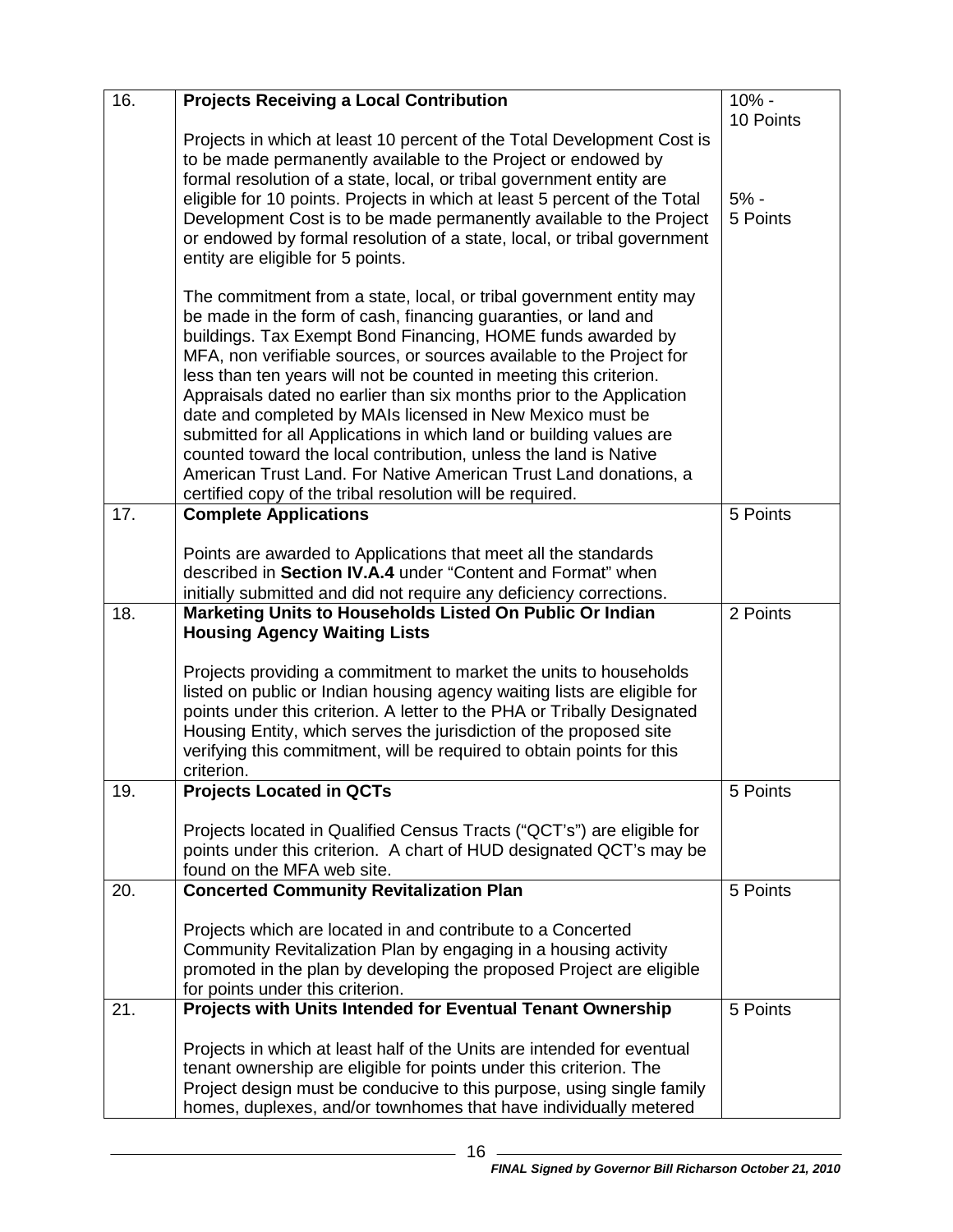|     | utilities and public streets. This commitment will be evidenced by<br>submission of a long-range Tenant Conversion Plan, and it will be<br>documented in the Land Use Restriction Agreement. These points                                                                                                                                                                                                                                                                                                                                                                                                                                                                                                                                                                    |          |
|-----|------------------------------------------------------------------------------------------------------------------------------------------------------------------------------------------------------------------------------------------------------------------------------------------------------------------------------------------------------------------------------------------------------------------------------------------------------------------------------------------------------------------------------------------------------------------------------------------------------------------------------------------------------------------------------------------------------------------------------------------------------------------------------|----------|
|     | may not be awarded in combination with points under criterion 10.                                                                                                                                                                                                                                                                                                                                                                                                                                                                                                                                                                                                                                                                                                            |          |
| 22. | <b>Resident Financial Literacy Training</b>                                                                                                                                                                                                                                                                                                                                                                                                                                                                                                                                                                                                                                                                                                                                  | 2 Points |
|     | Projects which will provide quarterly financial literacy training to<br>residents. Classes must be offered on-site at no charge to all<br>interested residents. The commitment must be evidenced by a<br>certification from the Project Owner and a Memorandum of<br>Understanding for the service with a qualified service provider. The<br>Memorandum of Understanding must indicate or specify: 1) a<br>description of the service to be provided including frequency, 2) that<br>services will be provided on-site, and 3) any fee for services<br>provided. The Project must include space appropriate for the<br>provision of this service and must also maintain a list of homebuyer<br>counseling agencies serving the community in which the Project is<br>located. |          |
| 23. | Projects with Historic Significance.                                                                                                                                                                                                                                                                                                                                                                                                                                                                                                                                                                                                                                                                                                                                         | 5 Points |
|     | Projects certified on the National Register of Historic Places or<br>buildings located in a registered historic district (i.e. meeting the<br>criteria for Part 1 Approval for Historic Tax Credits) are eligible for<br>points under this criterion.                                                                                                                                                                                                                                                                                                                                                                                                                                                                                                                        |          |
| 24. | <b>Blighted Buildings and Brownfield Site Reuse</b>                                                                                                                                                                                                                                                                                                                                                                                                                                                                                                                                                                                                                                                                                                                          | 5 Points |
|     | New construction Projects which include the demolition of Blighted<br>Building(s) or the remediation and reuse of a Brownfield site. Points in<br>this criterion cannot be combined with points under Criterion 4 or<br>Criterion 5.                                                                                                                                                                                                                                                                                                                                                                                                                                                                                                                                         |          |
| 25. | <b>Anticipated Financing Commitments</b>                                                                                                                                                                                                                                                                                                                                                                                                                                                                                                                                                                                                                                                                                                                                     | 2 Points |
|     | Projects which have letters of intent from lenders or grantors for at<br>least 50 percent of required permanent financing are eligible for 2<br>points. Letters of intent must include rates and terms for the financing.<br>Any financing provided by MFA is not eligible for points in this<br>category.                                                                                                                                                                                                                                                                                                                                                                                                                                                                   |          |
|     | For the purpose of this scoring criterion, the percentage of required<br>permanent financing will be calculated as follows: permanent<br>financing committed / (Total Development Cost - all anticipated<br>equity - local contribution).                                                                                                                                                                                                                                                                                                                                                                                                                                                                                                                                    |          |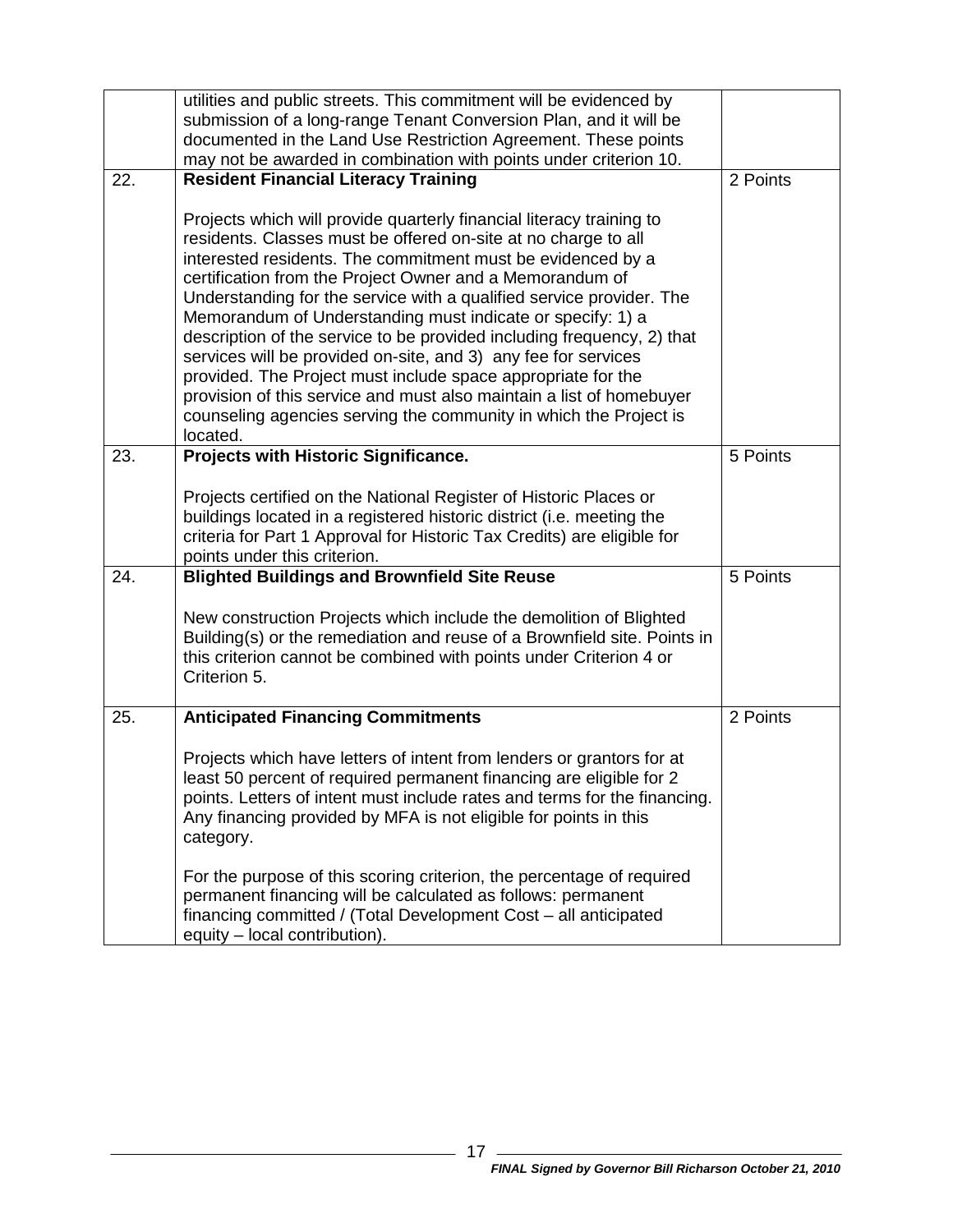| 26. | Projects Located in Areas of Statistically Demonstrated Need.           | Tier 1: 15    |
|-----|-------------------------------------------------------------------------|---------------|
|     |                                                                         | <b>Points</b> |
|     | Tier 1 Areas - New Construction and Adaptive Reuse                      |               |
|     | Eligible Projects are located in the counties of: Cibola, Dona Ana,     | Tier 2:       |
|     | Eddy, Lincoln, Luna, San Juan, and Taos counties. In addition, all      | 10 Points     |
|     | Projects on Native American Trust Lands or Native American-owned        |               |
|     | lands within the tribe's jurisdictional boundaries.                     |               |
|     |                                                                         |               |
|     | Tier 2 Areas – New Construction and Adaptive Reuse                      |               |
|     | Eligible Projects are located in Bernalillo, Grant, Lea, Sandoval, San  |               |
|     | Miguel, Santa Fe, Torrance, and Valencia counties.                      |               |
|     |                                                                         |               |
|     | Tier 1 Areas – Acquisition and Rehabilitation                           |               |
|     | Eligible Projects are located in the counties of: Bernalillo, Dona Ana, |               |
|     | Grant, Luna, Quay, San Miguel, Santa Fe, Sierra, Socorro, Taos,         |               |
|     | Torrance and Valencia counties. In addition, all Projects on Native     |               |
|     | American Trust Lands or Native American owned lands within the          |               |
|     | tribe's jurisdictional boundaries.                                      |               |
|     | Tier 2 Areas – Acquisition and Rehabilitation                           |               |
|     | Eligible Projects are located in Lincoln, Los Alamos, and Sandoval      |               |
|     | counties.                                                               |               |
|     |                                                                         |               |
|     | These tier areas are subject to change based on any changes in          |               |
|     | the 2011 Action Plan.                                                   |               |

# **F. Additional Credits for Projects with Partial Allocations**

<span id="page-20-0"></span>If an Applicant receives a partial allocation in a given round, and requests additional Credits in a subsequent round, the Minimum Project Threshold Requirements and the Project Selection Criteria for scoring used in the initial allocation year will be applied to the evaluation of the Project in the subsequent allocation year. The Project's ranking relative to Initial Application year Projects will be determined by calculating the Project Score as a percentage of the highest score in its initial allocation round, and multiplying that percentage by the highest score in the subsequent Application round to derive its subsequent Application year score and ranking among the subsequent round Applications.

# **G. Additional Supplemental Tax Credits for Cost Increases**

<span id="page-20-1"></span>Projects with increased Eligible Basis as a result of increases in hard construction costs may apply for additional Tax Credits in subsequent allocation rounds prior to issuance of an IRS Form 8609. Full applications will be required for competition within an allocation round, and the Project will compete on the same basis as that of subsequent round Projects. However, Projects for which increased credits have been requested cannot exceed MFA's cost limits or limitation on an award to a single Project for the year of the initial award. Applications that are submitted for additional Tax Credits will be subject to MFA's evaluation process and the availability of Credits, as well as limitations on the time period for allocation of additional Credits under Section 42 of the Code. Only one additional Tax Credit Allocation will be permitted by MFA for any given Project. The process is intended for hardship cases, and hardship will have to be documented accordingly in any such request.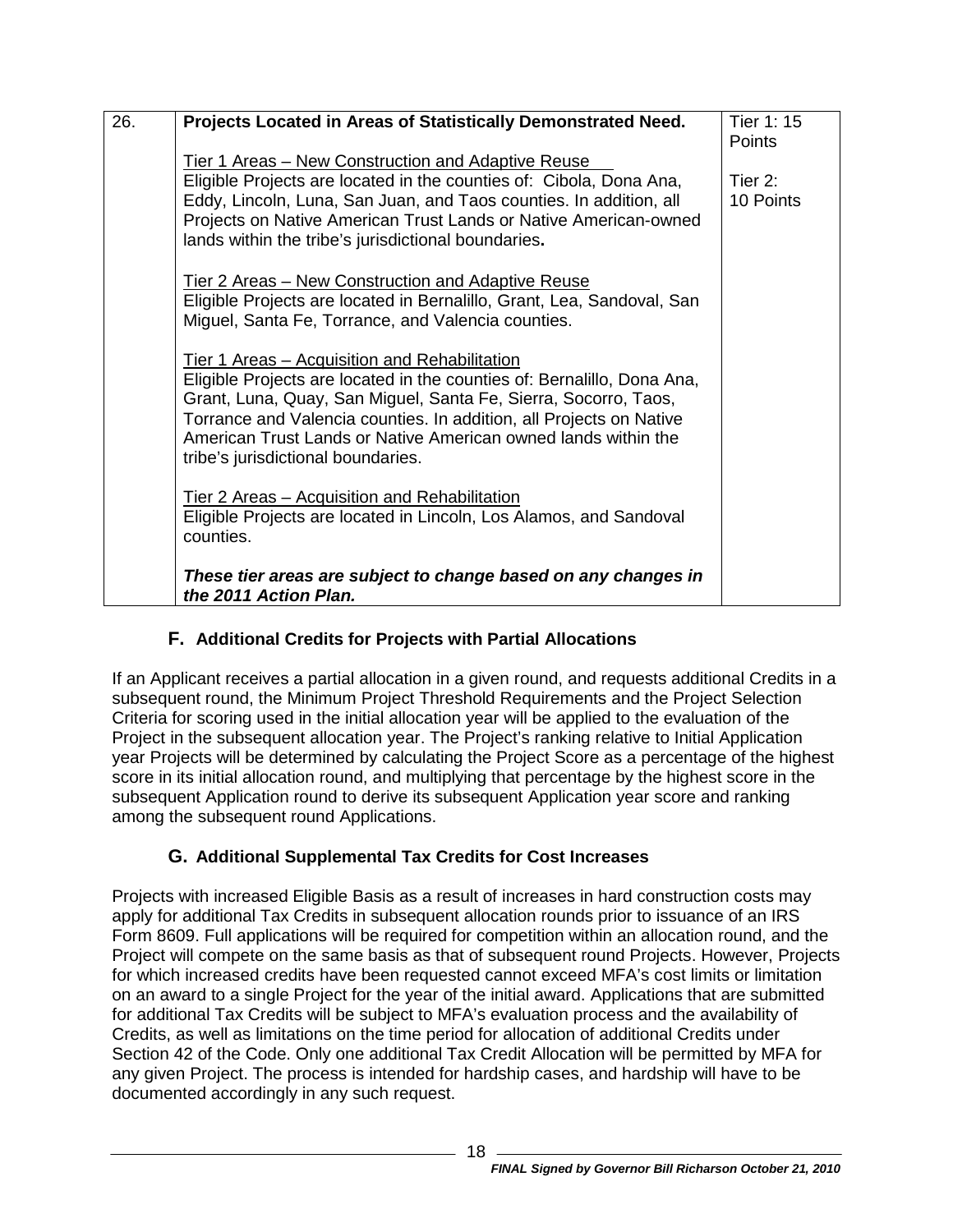# **H. New Allocations to Projects Previously Subsidized with Credits**

<span id="page-21-0"></span>Existing Projects that previously received Tax Credit Allocations and are now eligible under Code Section 42(d)(2) for new acquisition tax credits may apply for a current allocation. However, because of prior subsidy investment in the Project, the scarcity of the resource, and to insure that the subsidy is not being used primarily for ownership transfer, the Projects, including Tax Exempt Bond Financed Projects, must demonstrate: 1) a real risk of loss of affordable units, and/or 2) an addition of significant improvements and services to enhance livability for the tenants. These may qualify for standard Tax Credit Applicable Percentages (as described in **Section [II.N](#page-8-1)**).

However, in a proposed sale transaction when there is an Identity of Interest between the seller and Principal(s), the Project will be eligible for reduced Developer Fees. When there is such an Identity of Interest, the Developer Fee percentages (described in **Section [IV.D.2.b](#page-29-0)**) will be calculated on Total Development Cost less Acquisition Costs.

# **I. Property Standards**

<span id="page-21-1"></span>All newly constructed properties must meet applicable state and local building codes, the Uniform Building Code, the National Standard Plumbing Code, and the National Electrical Code Handbook. Rehabilitation Projects should meet these codes when reasonable. Projects containing facilities that are available to the general public must meet the Americans with Disabilities Act (ADA) requirements, and Projects combining housing Tax Credits with another federal source of funding must comply with HUD Section 504 requirements. Federal fair housing accessibility requirements promulgated through the Fair Housing Accessibility Guidelines {56 FR 9472, 3/6/91} must also be adhered to. Finally, conformance to *MFA Mandatory Design Standards for Multifamily Rental Housing,* in the Application Package, is mandatory for all Projects including Tax Exempt Bond Financed Projects. All of these requirements, as applicable, are to be verified through certifications by Project architects.

# <span id="page-21-3"></span><span id="page-21-2"></span>**IV. ALLOCATION PROCEDURE AND APPLICATION REQUIREMENTS**

# **A. Allocation Rounds**

1. Submission Date(s)

MFA intends to conduct one Application round each calendar year. However, MFA reserves the right to conduct additional rounds or to award Credits outside of the rounds. **Initial Applications will be accepted between the hours of 8:00 AM and 5:00 PM Mountain Standard Time on business days from January 15, 2011, through January 31, 2011. Initial Applications must be received by MFA at the address identified in Section IV.A.2 of this QAP no later than the Application Deadline. Late applications will not be accepted.** If the Projects submitted do not use all of the available Credits, or if additional Credits become available later in the year, MFA will consider a second round or make allocations to lower scored, Eligible Projects at MFA's sole discretion.

Initial Applications for Tax Exempt Bond Financed Projects are accepted on a continuous basis, subject to the timing requirements outlined in **Section [VI.B](#page-43-0)**.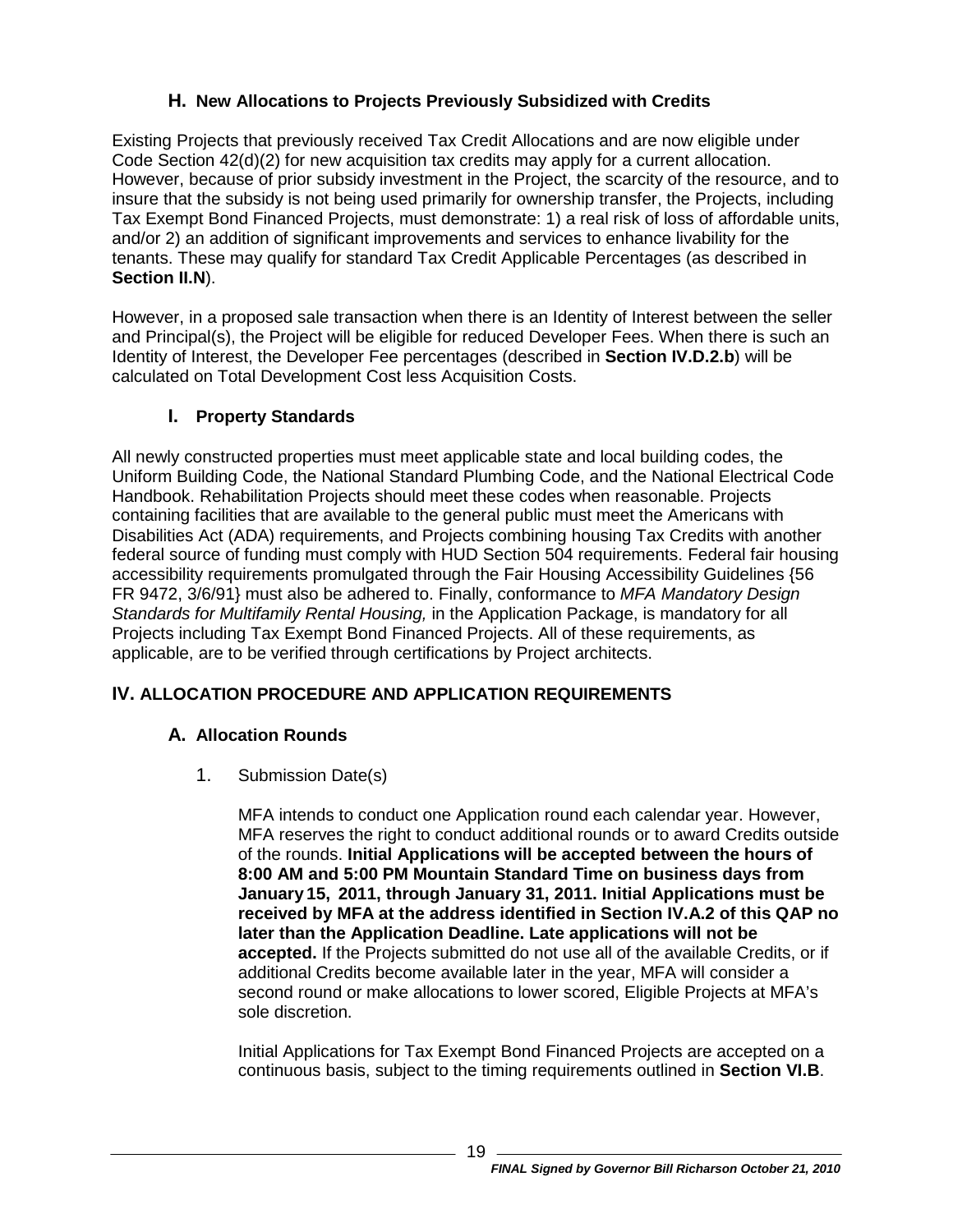2. Place of Submission:

Initial Applications may be delivered by U.S. mail, by courier service, or by hand to the following address:

New Mexico Mortgage Finance Authority 344 Fourth Street SW Albuquerque NM 87102 (505) 843-6880 ATTN: Housing Tax Credit Program Manager

<span id="page-22-0"></span>3. Form of Submission

Applications may not be delivered by facsimile transmission. Only one complete, original hard copy is needed. The required forms will be provided electronically and may be downloaded from MFA's web site at http://www.housingnm.org/developer/. All Applications should be marked "HTC APPLICATION" in readily visible print. On receipt, MFA will date and time stamp the application.

<span id="page-22-1"></span>4. Content and Format: Complete Applications

Complete Applications will meet the following standards when they are initially submitted and without benefit of any subsequent submissions, including the deficiency correction period:

- a) All Application documents that require signatures must be included and bear the original signatures in blue ink from all General Partners.
- b) Complete Initial Applications must include the Application Form, the HTC Application Attachments Checklist found in the Application Package, and all mandatory items listed on the HTC Application Attachments Checklist, Section I.
- c) All architectural and design materials submitted must provide enough detail to clearly demonstrate that they are consistent with the MFA Mandatory Design Standards.
- d) Complete Initial Applications must include Application fees as outlined in **Section IV.B** below.
- e) Complete Initial Applications must be bound and submitted in a three ring binder, with all attachments provided in the order listed. Attachments must be separated by cover sheets provided in the Initial Application Package and by tabs numbered as in the Attachments Checklist.
- f) No additional materials may be submitted after the Initial Application is date and time stamped by MFA, unless requested by MFA in accordance with the provisions of this QAP.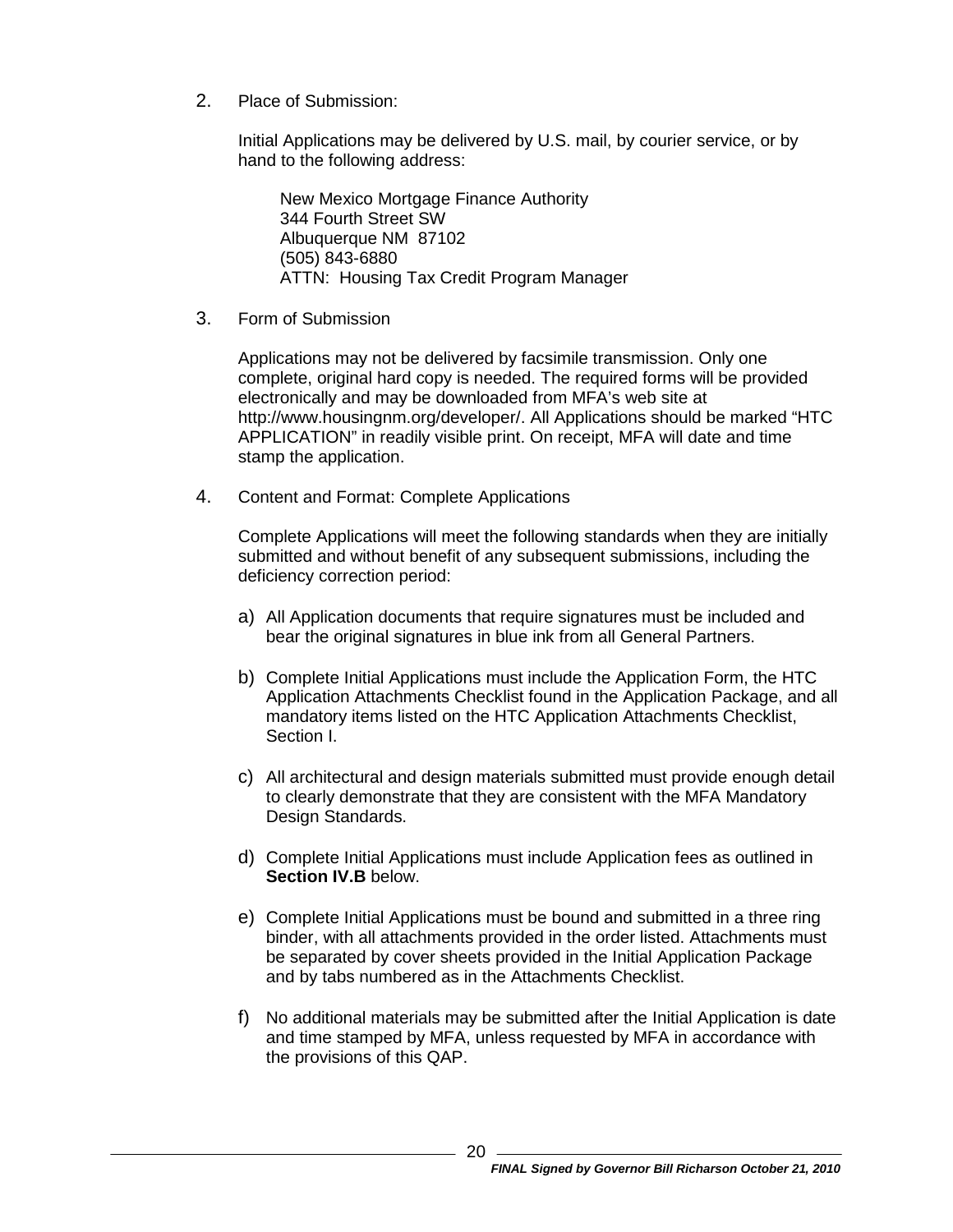- g) Current year MFA forms must be used when provided, and no substitutions will be accepted.
- h) All information must be current, clearly legible and consistent with all other information provided in the Application.
- i) Forms must be completely filled out and executed as needed. All signatures are to be made in blue ink.
- j) All applications must be self-contained: MFA will not rely on any previously submitted information, written or verbal, to evaluate the Applications in a given round.

In determining whether the Application is complete, MFA will examine the package for both the availability of all required materials listed in the Application Attachments Checklist Section I and for the content of those materials. Failure to provide or complete any element of the Initial Application Package, including all items on the Application Attachments Checklist Section I, may result in immediate rejection of the Application without complete review. When special materials required to obtain points under particular Project Selection Criteria are not provided, as listed in the Application Attachments Checklist Section II, the related points will not be awarded.

MFA may request additional information as deemed necessary for a fair and accurate evaluation. MFA may also choose to accept inconsistent information, and if so, may select any of the inconsistent pieces of information over any other piece, in its reasonable judgment. However, MFA is under no obligation to seek further information or clarification, or to accept inconsistent responses.

The Applicant will bear full responsibility for submitting its Application in accordance with the requirements of the Code and the Qualified Allocation Plan and will be deemed to have full knowledge of such requirements regardless of whether or not a member of MFA's staff responds to a request for assistance from the Applicant or otherwise provides the Applicant assistance with respect to all or a portion of the Application.

5. Contact for Assistance

Please submit questions concerning the Application requirements through MFA's web site at [www.housingnm.org,](http://www.housingnm.org/) or contact:

Dan Foster Housing Tax Credit Program Manager (505) 767-2273 dfoster@housingnm.org

#### **B. MFA Fees and Direct Costs**

<span id="page-23-0"></span>All fees are non-refundable. They are due at the times and in the amounts shown below and they apply to both allocated and non-allocated Credits. Exceptions may be granted at MFA's sole discretion.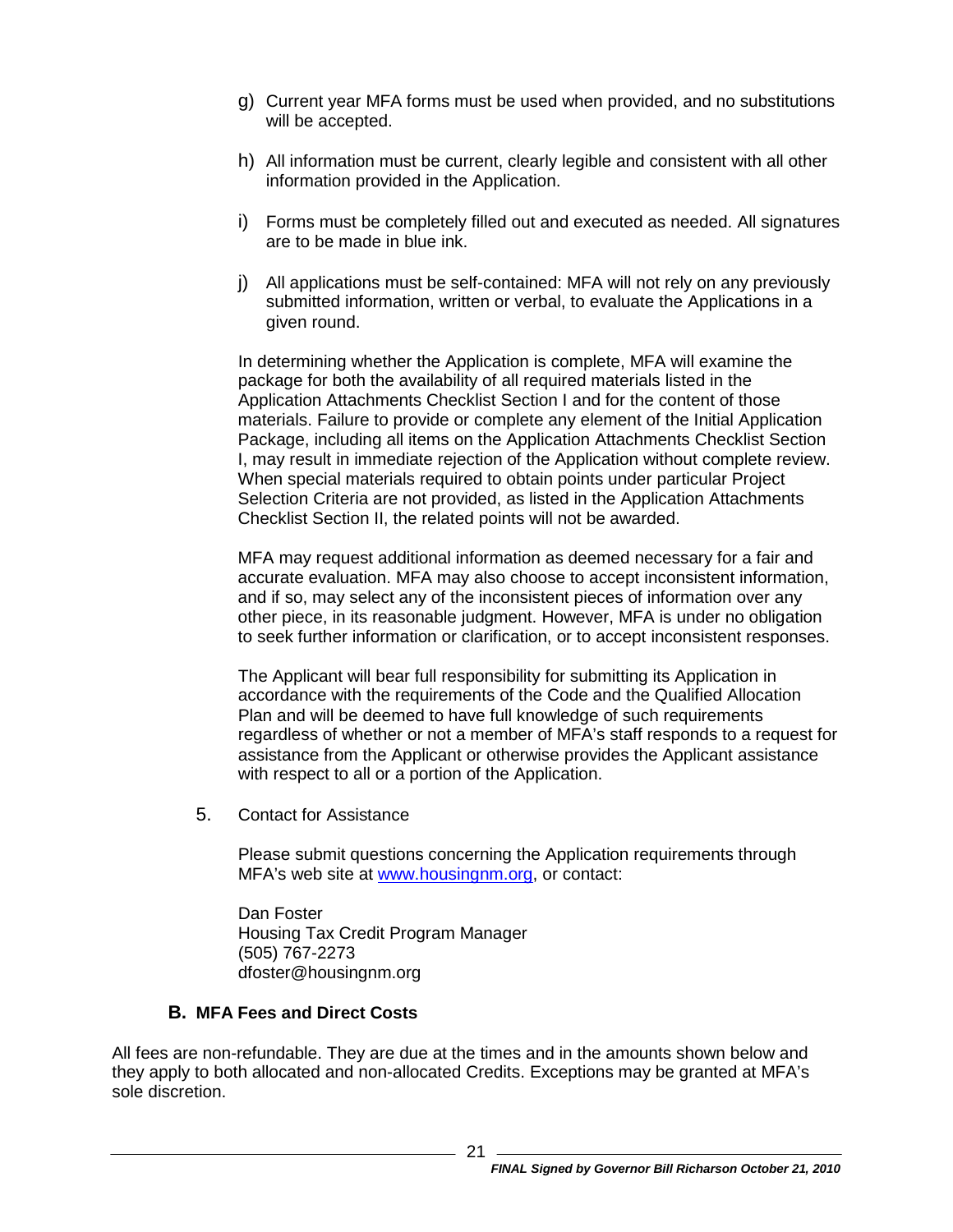*Application Fee* (For Initial and Supplemental Requests) Due at submission of HTC Application \$500 for nonprofit or government entity Applicant; \$1,000 for a for-profit Applicant

#### *Market Study Deposit*

Due at submission of HTC Application

\$5,300 deposit to cover cost of commissioned market study. If the market study costs more than the deposit, the difference will be billed. If the cost is less, the difference will be refunded.

#### *Processing Fee*

Projects receiving a Reservation of 9 Percent Tax Credits Due at Execution of Reservation Contract 7.5 percent of the MFA-determined HTC Allocation amount

Projects Financed with Tax Exempt Bonds

Due Prior to Delivery of Letter of Determination

3.5 percent of the MFA-determined annual Tax Credit amount

If the actual Tax Credit amount is greater at Final Allocation than when the Letter of Determination was delivered, the Applicant must pay an additional Processing Fee of 3.5 percent of the increase in the Tax Credit amount

#### *Monitoring and Compliance Fees*

Due Annually by January 31<sup>st</sup> for each year of the Extended Use Period. Alternately, the monitoring and compliance fee for the entire 15-year Compliance Period maybe paid in a lump sum at time of Final Allocation Application 2011 - \$40.00/Set Aside Unit/Per Year

# *Appeal Fee*

Due at submission of appeal. No appeal will be entertained in advance of appeal fee payment.

\$5,000.00

*Subsidy Layering Review, Request for Increase in Credits, Request for Changes to a Project, and/or Requests for Document Corrections (when not a result of an administrative error by MFA, and including when changes or alternate forms are proposed in lieu of MFA standard forms which then requires legal review )* Due at submission of review/correction request \$500.00

#### *Extension Fee*

Due at submission of request to extend deadline of any documents required under Subsequent Project Requirements and/or with submission of late or missing documents required under Subsequent Project Requirements. \$500.00

#### *Direct Cost of Market Study*

Any amount in excess of the \$5,300 deposit is due within ten days of billing by MFA. The cost of the study will be determined by a competitive bid process.

Fees may be adjusted annually, as determined by MFA in its sole discretion. Fees may be delivered in the form of personal or business checks, money orders or cashier's checks. Any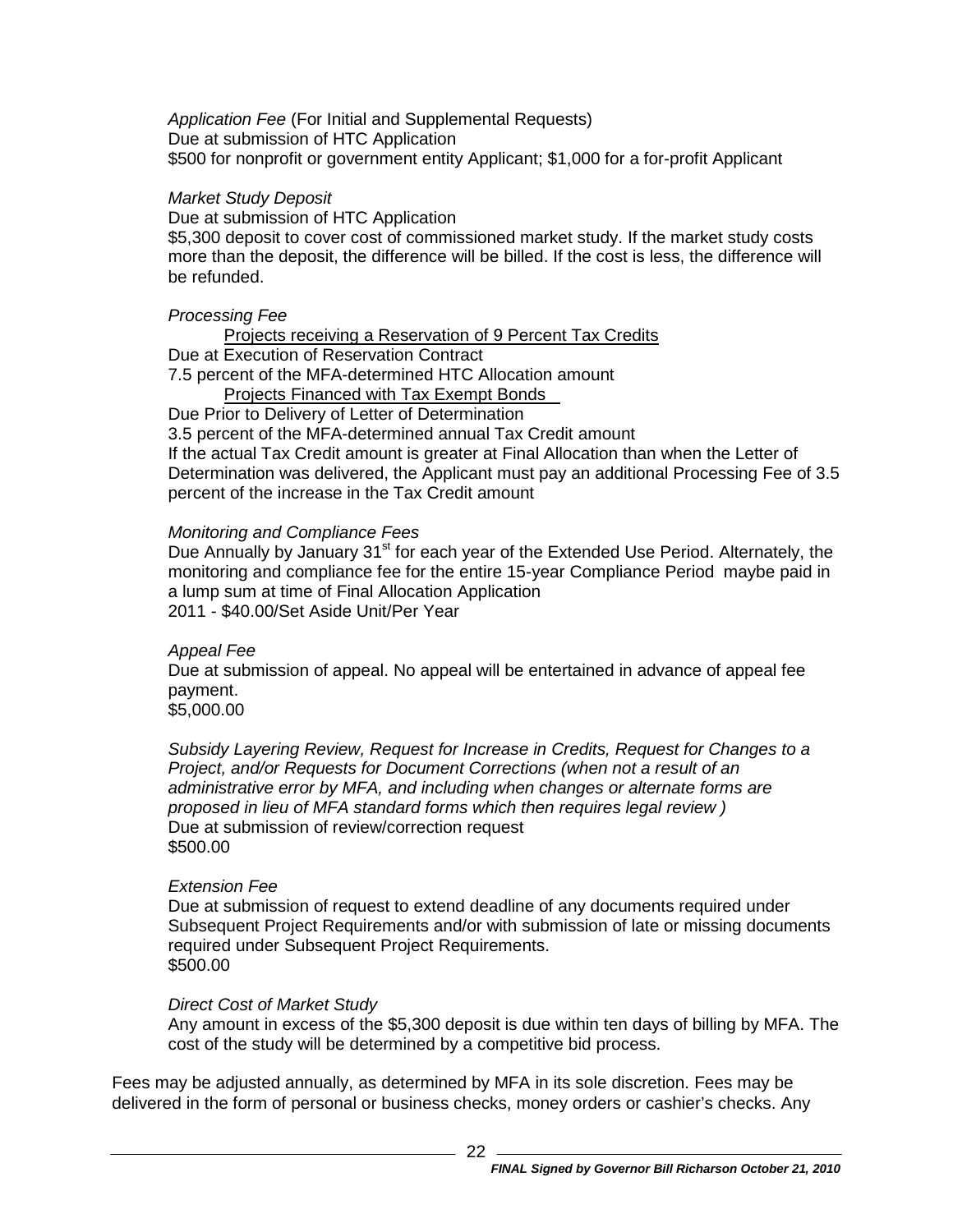check returned for insufficient funds will result in rejection of the Application, cancellation of the Reservation, or other actions available to MFA.

#### <span id="page-25-0"></span>**C. Staff Analysis and Application Processing**

- 1. Threshold Review**.** Following the Application Deadline, MFA will undertake a Threshold Review to determine whether or not the Application meets the Minimum Project Threshold Requirements shown in **Section [III.C](#page-10-0)**. If the Application fails the Threshold Review because it does not achieve the Minimum Score, it may be retained until MFA determines whether or not all Credits can be allocated to higher scoring Projects. If it fails to meet any of the other requirements, however, the Applicant will be given an opportunity to correct the deficiency and if not corrected in the time period allowed, the Application will be immediately rejected without further processing.
- 2. Cost Limits**.** Total Development Costs for various types of Projects may not exceed the following:
	- a) New Construction and Adaptive Reuse Projects. The Total Development Cost per Unit must not exceed 130 percent of the weighted average Total Development Cost per Unit for all new construction and Adaptive Reuse Projects submitted in the same round.
	- b) Acquisition/Rehabilitation Projects. The Total Development Cost must not exceed 100 percent of the weighted average Total Development Cost per Unit for all new construction and Adaptive Reuse Projects submitted in the same round.
	- c) Tax Exempt Bond Financed Projects. Total Development Cost must not exceed the limits established for new construction, Adaptive Reuse or acquisition/rehabilitation Projects, as appropriate, submitted in the most recent allocation round.
	- d) Special Needs and Senior Housing Projects (see definition in glossary). Developments having at least 10 percent of their gross square footage devoted to common areas for social and recreational use may not exceed 150 percent of the weighted average Total Development Cost per Unit for new construction and Adaptive Reuse Projects, or 115 percent of the limit established for acquisition/rehabilitation Projects (as defined above.)
	- e) Rehabilitation, New Construction, and Adaptive Reuse Projects. For Projects that involve rehabilitation of existing units, the construction of new units, and/or the Adaptive Reuse of an existing building, the costs related to each will be evaluated separately for comparison to the limits established in Sections IV.C.1.a) and b) above.

See the Glossary for the definition of the terms "Unit" and "Total Development Cost" as they apply to the cost limit calculations in this section. Costs that exceed these limits will be excluded when calculating the Tax Credit amount. These limits are binding through Final Allocations.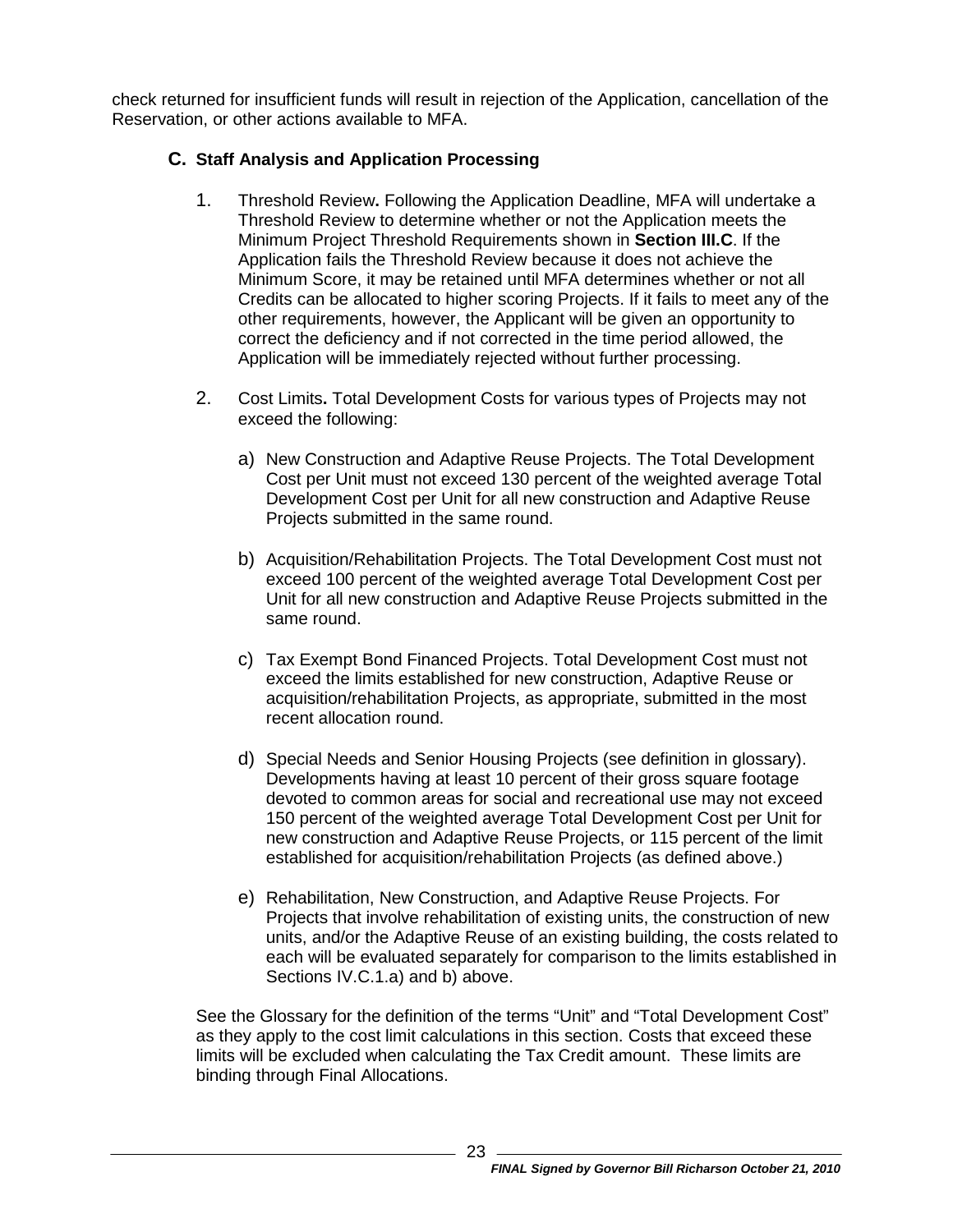- 3. Local Notice**.** The Chief Executive Officer of the local jurisdiction where the Project is located will receive a Local Notice from MFA stating that an Application has been received. The Local Jurisdiction and the Chief Executive Officer are to be identified by the Applicant in the Application form. The jurisdiction may be a municipality, town, county or tribal government. Such notification will be issued for all Applications no more than ten (10) business days after MFA's Application Deadline and the recipient will have thirty (30) days to respond. If MFA receives a response to this notice that it deems in its sole discretion to be negative with respect to the Project, the Application may be rejected with no further review regardless of its scoring or Threshold results. No response will be interpreted by MFA as approval of the Project by the local jurisdiction.
- 4. Site Visits**.** On completion of the Threshold Review, MFA will visit the proposed sites for the highest ranking Projects. Sites considered inappropriate due to current or foreseeable adverse health, safety, welfare or marketability risks, in MFA's reasonable judgment, may be cause for rejection of any Application, regardless of Threshold or scoring results.
- 5. Deficiency Correction Period**.** MFA may provide a Deficiency Correction Period immediately after the Threshold Review. This period is intended only to correct Threshold items, address Complete Application items, clarify ambiguous information, complete forms, or make minor corrections to the Application. If the Deficiency Correction Period is used, MFA will provide notice to Applicants having shortcomings in their Applications via email and U.S. mail. Applicants will have five (5) business days after the date of the email notice to correct deficiencies. All materials must be submitted no later than 5:00 PM MST on the fifth business day, following "Form of Submission" requirements shown in **Section [A.3](#page-22-0)** above. Certain types of deficiencies cannot be corrected during the Deficiency Correction Period, including failure to provide materials or to provide materials in the required form to obtain points under particular Project Selection Criteria (item listed in the Application Checklist Section II), as well as others determined in MFA's reasonable judgment. Furthermore, the Deficiency Correction Period may not be used by the Applicant to alter the original structure of the Project. This prohibition includes, but is not limited to, all changes listed in the **Section IV.I**. If the information requested is not submitted within the timeframe provided, or is submitted but remains deficient, the Application may be rejected without any further review if determined to provide insufficient information for a complete review.
- 6. Local Jurisdiction Support**.** Allocations will be limited to Applications which include a local support letter, and which do not produce negative responses to MFA's Local Notice described in **Section IV.C.3**. The local support letter to be delivered under this requirement must 1) refer to the specific Project location proposed in the Application, 2) identify the nature of the development as affordable housing, 3) have a date no more than ninety (90) days prior to the Application Deadline, 4) be signed by the Chief Executive Officer or the Chief Administrative Officer of the jurisdiction in which the site is located, and 5) be conditional only on standard zoning and local regulatory process approvals. Signatures by designees of these officials will not be accepted.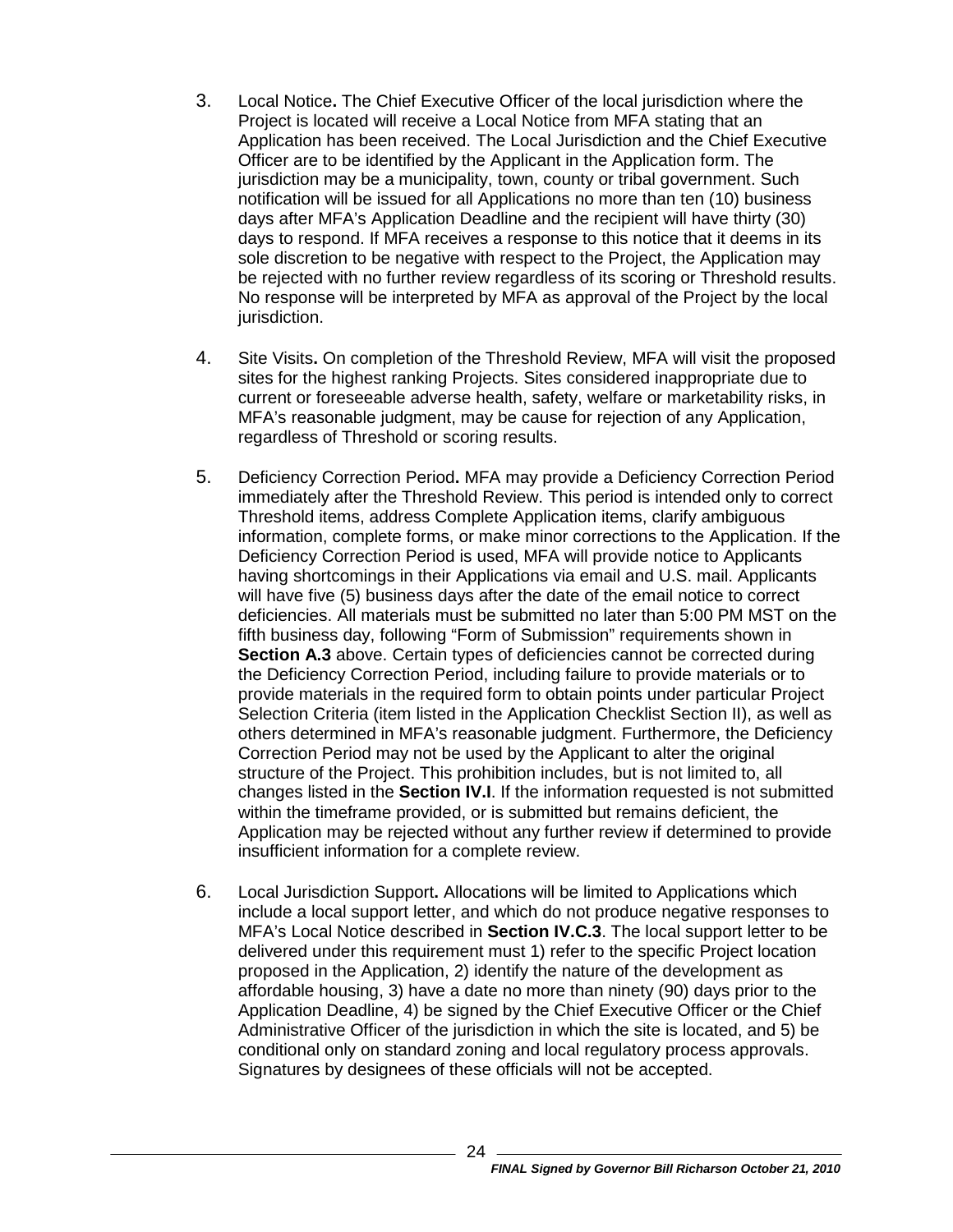- 7. Supplemental Information Submission**.** If at any point during the processing of an Application, staff determines that supplementary information is needed to complete its review, the Applicant will be notified in writing and will have five (5) calendar days after the date of MFA's notice to deliver a written response. This provision does not apply to incomplete Applications, which may be rejected during the Threshold Review or subject to the Deficiency Correction Period Process.
- 8. Design Review**.** All Projects will be subject to a design review by MFA to determine compliance with MFA Mandatory Design Standards. For rehabilitation and Adaptive Reuse Projects, a Capital Needs Assessment will be required subsequent to the Initial Application (prior to the issuance of the Letter of Determination for Tax Exempt Bond Finance Projects, and at Carryover Application for all other Projects) and this report may be reviewed by MFA for completeness and compliance with MFA Mandatory Design Standards. All plans and related design materials submitted as part of an Application must provide enough detail for MFA to determine compliance with the Mandatory Design Standards.
- 9. Design Competition**.** MFA may hold a design competition for each allocation round. Participation in the competition is optional, but Projects selected by a panel chosen by MFA will receive additional points in the scoring process. The additional materials required are shown in the Attachments Checklist, and the choice to participate should be noted in the Application. Winners of the Design Competition may be publicly announced by MFA, and participation in the Design Competition constitutes Applicant's concurrence to such publicity.
- 10. Market Study**.** For all Projects passing the Threshold Review in an allocation round and all Tax Exempt Bond Financed Projects, MFA may commission a standardized market study by outside professionals chosen pursuant to the requirements of MFA's procurement policy and having no financial interest in any of the Projects. A deposit of \$5,300 is required with each application. Any additional cost of these studies will be charged to the Applicant, and failure to pay any additional costs within 10 days of the billing will result in rejection of the Application. A refund of the difference between the deposit and the cost of the study will be made to applicants if the cost is less than the deposit.
- 11. Other Project Compliance**.** All Principals (See Glossary), related entities, and affiliates must be in compliance with respect to all other federally subsidized housing or HTC Projects that they own or operate throughout the country. Principals of Applicant shall submit a complete list of all Projects in which Principals have a financial interest. Each Principal shall also submit an affidavit certifying that Principal is not in default with respect to any material compliance matter with respect to any such property or shall state what defaults exist and what corrective action Principal is taking. If MFA determines either through information provided by Principal or through MFA's investigation that any Projects in which Principal has a financial interest is in default of any material compliance matter, MFA may reject the Application. In addition, this determination of default may include, but is not limited to, as it regards any Principal, progress made with previous tax credit reservations, including timely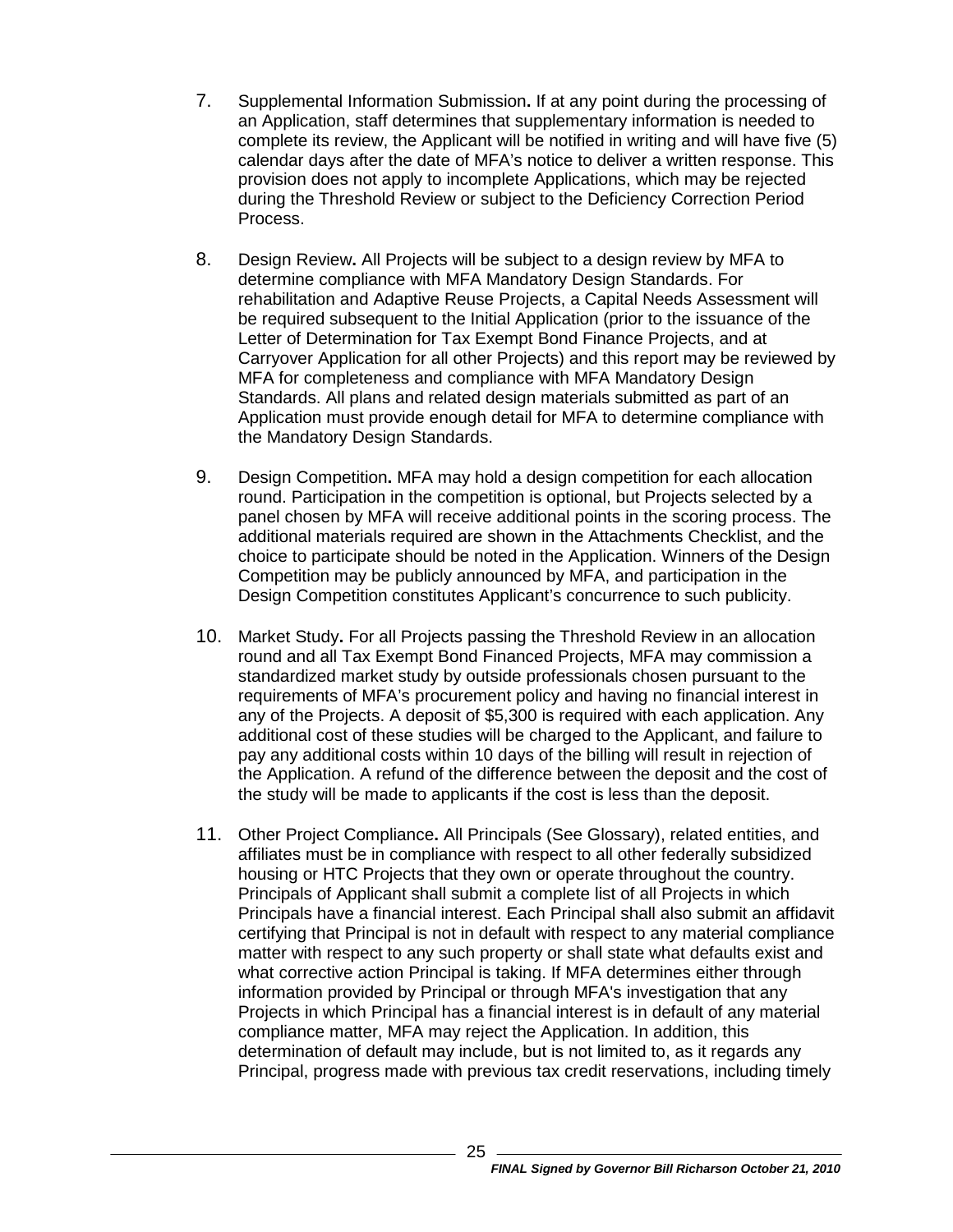delivery of required documents and meeting all required deadlines, development compliance and payment of monitoring fees.

12. Development Team Review**.** Staff will review the qualifications of each Development Team member to determine capacity to perform in the role proposed. Considerations may include related experience, financial capacity, performance history, references, management and staff, among others. An Application may be rejected or substitutions requested if the Development Team or any member thereof is unsuitable as determined by MFA.

#### **D. Feasibility Analysis and Financial Considerations**

<span id="page-28-0"></span>All Projects successfully completing the Threshold Review and ranking among the highest scoring Projects for which Credit Ceiling is available in a given year, as well as Tax Exempt Bond Financed Projects which pass Threshold Review, will undergo financial analysis by MFA staff to determine whether or not the Projects are financially feasible. Such determinations will rely on both the financial data submitted by the Applicant and on staff judgments with respect to feasibility matters. Projects that do not appear financially feasible in MFA's judgment may be rejected without further processing. Although Financing Commitments will not be required at Initial Application, all sources must be clearly identified and their terms specified. Financing Commitments will be required as a "Subsequent Requirement" after the initial Reservations are made.

Initial Applications for 9 Percent Tax Credits must include a letter of interest from a tax credit syndicator or direct investor stating the terms and pricing for the purchase of Tax Credits allocated to the Project. In addition all Projects will be underwritten using the more conservative of the standards indicated in this QAP, those published in an underwriting supplement to be published by MFA at least one month prior to the Application Deadline, the terms listed in any Financing Commitment or letter of interest, or, in cases where one acceptable to MFA has been completed, the Project's market study. Project 15-year proforma cash flow projections must include an operating expense inflation factor of at least 3 percent, a rental income inflation factor of no more than 2 percent, and a vacancy factor of at least 7 percent for all residential rental income.

- 1. Development Costs**.** Development Costs will be evaluated against industry cost standards and the average costs of competing Projects. In the case of rehabilitation Projects and Adaptive Reuse Projects an appraisal and Capital Needs Assessment of the existing Project will be required (prior to the issuance of the Letter of Determination for Tax Exempt Bond Finance Projects, and at the time of the Carryover Application for all other Projects), and used by MFA to evaluate Development Costs. The acquisition cost on which Tax Credits are calculated, for rehabilitation Projects, will be held to the lesser of sale price or appraised value. Applicants submitting costs exceeding these cost standards or submitting costs substantially below costs typical in the marketplace must provide information acceptable to MFA, which justifies such costs. Projects with excessive costs will be subject to adjustments to the amount of Credits requested.
- 2. Developer and Other Fees**.** Fees are limited to the following standards: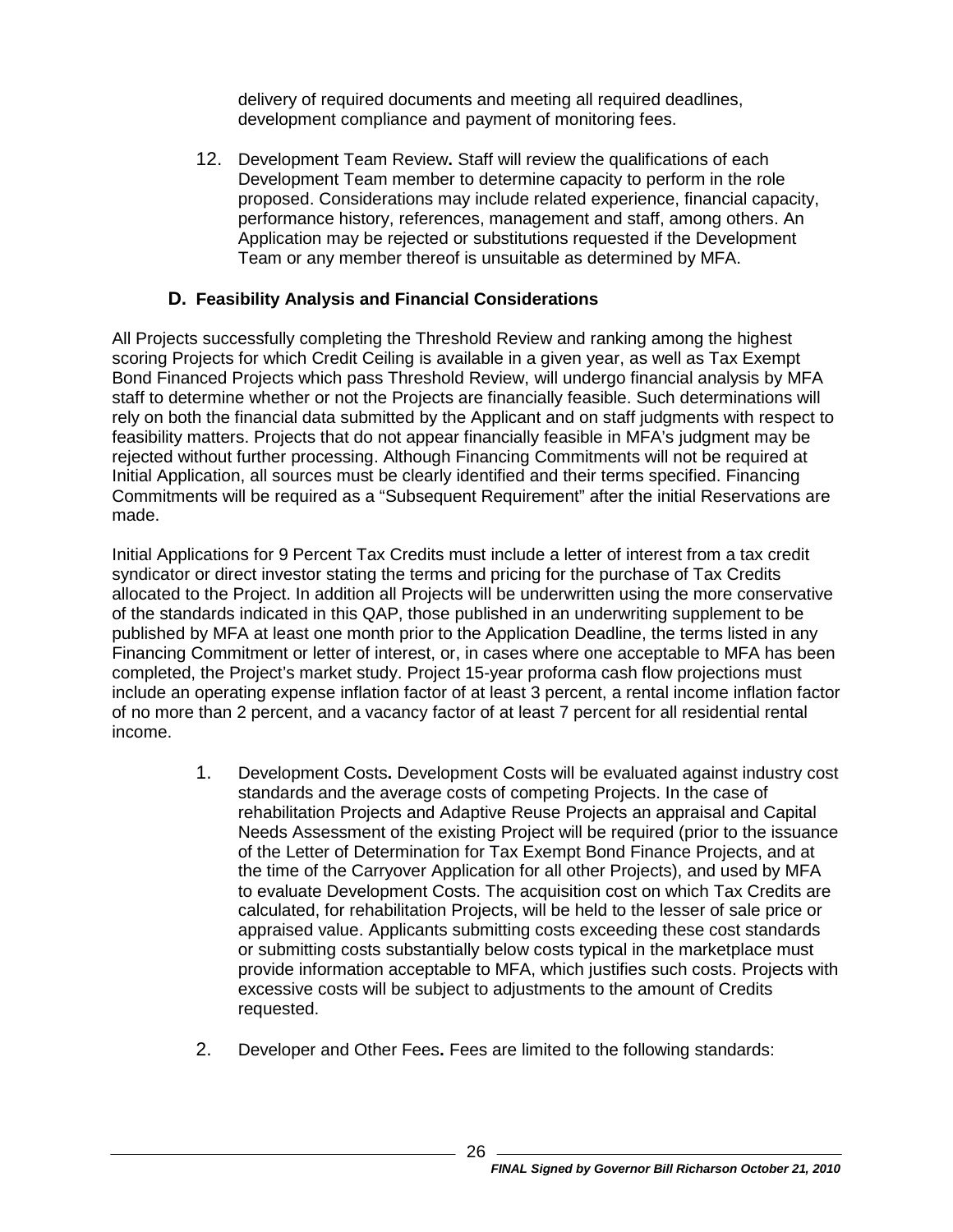a) Builder's Profit, Overhead and General Requirements

Builder's profit may not exceed 6 percent of Construction Costs, Builder's overhead may not exceed 2 percent of Construction Costs, and general requirements may not exceed 6 percent of Construction Costs. For purposes of these calculations, see definition of Construction Costs in the Glossary.

<span id="page-29-0"></span>b) Developer's Fee

These fees may not exceed 15 percent of Total Development Cost for Projects of 30 or fewer Units; 14 percent for Projects of 31 to 60 Units; 13 percent for Projects of 61 to 74 Units; 12 percent for Projects of 75 to 99 Units; and 10 percent for Projects of 100 or more Units. This fee includes all consulting costs. Any reserve, excluding the MFA required Project Reserve (see below), may be considered as part of the Developer Fee, if it is not held for the benefit of the Project for a minimum of 10 years. Where an Identity of Interest exists between the Developer and the builder, the abovementioned fees may be further reduced at MFA's discretion, if deemed to be excessive. For purposes of these calculations, Total Development Cost is adjusted to exclude developer's fees, consultant fees, and all reserves. If an Identity of Interest exists between a seller and a Principal, the abovementioned fees may be further reduced at MFA's discretion, and as described in **Section [III.H](#page-21-0)** for Projects previously subsidized with Credits.

Exceptions to these rules governing Developer and other fees may be granted in MFA's sole discretion. Although the same standards will apply for Projects subject to Subsidy Layering Review, they will require Board approval for Subsidy Layering purposes whenever they exceed the federally defined "Ceiling Standard" limits, and only five such excess fee amounts can be approved in any given year.

Increases in Project costs subsequent to the Application Deadline may not result in an increase in any of the fees calculated above for Tax Credit Allocation purposes. These fees may be held to the same dollar amount as approved by MFA during the initial underwriting of the Project. Any changes in the amount of fees through the course of development will require approval of MFA and be justified by a change of scope of the development. Any change in the scope of the development that results in increased fees for which an exception is being requested constitutes a change to the Project subject to the fee.

3. Reserves (Escrows) Included In Development Costs**.** The development budget must include an operating reserve equal to a minimum of four months of projected operating expenses, debt service payments, and replacement reserve payments. Larger operating reserves may be required for Projects which show a declining debt coverage ratio in 15-year cash flow projections, have rental assistance contracts included in their income projections, or have other factors that MFA determines to warrant larger reserves. Replacement reserve levels must be shown in the operating budget at the minimum of \$250 per unit per year for Senior Housing (new construction Projects only) and \$300 per unit per year for all other new construction and rehabilitation and Adaptive

27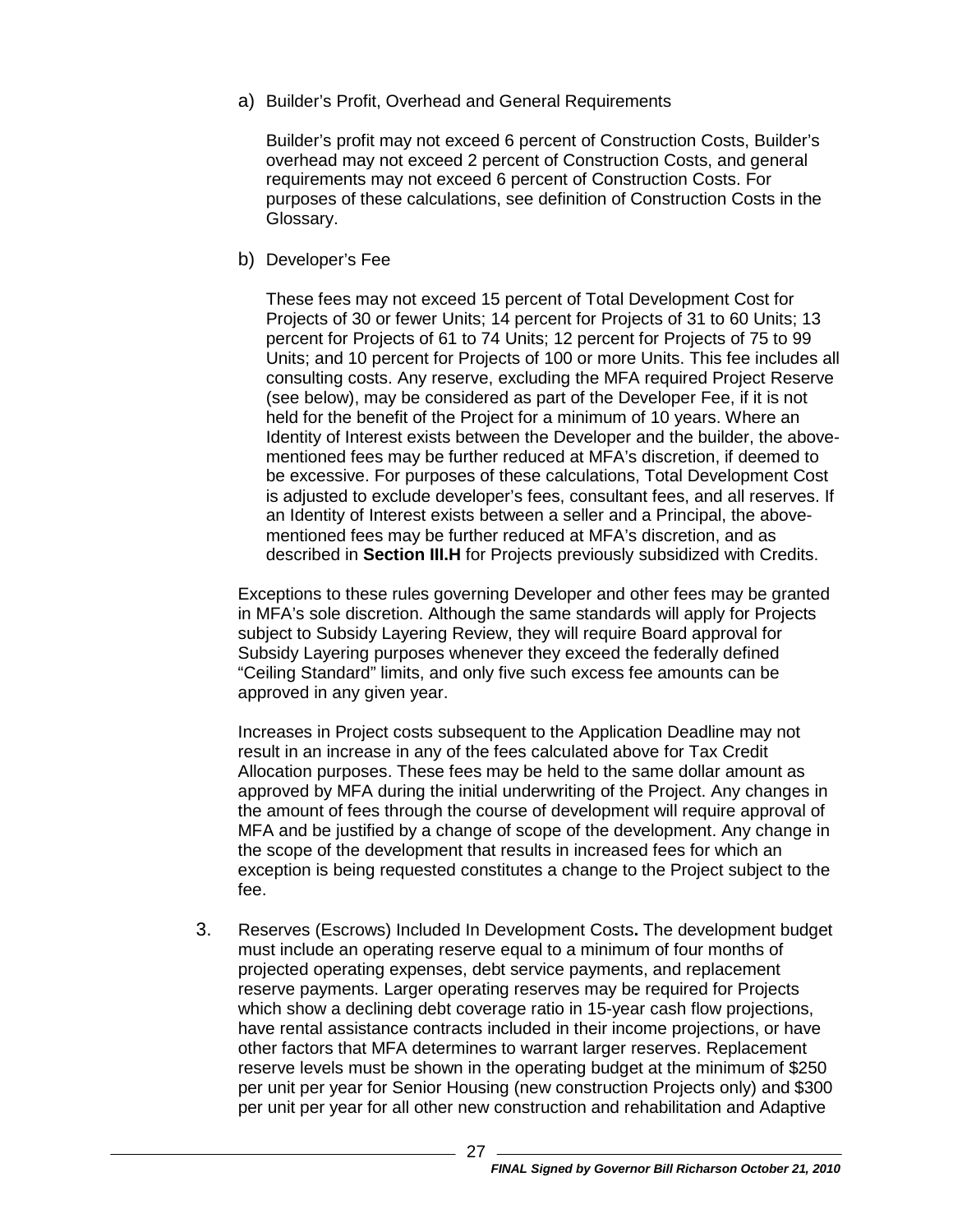Reuse Projects. Project reserves of any kind in the development budget will not be included in MFA's calculation of Eligible Basis for Tax Credit purposes.

- 4. Operating Expenses **and** Replacement Reserves**.** MFA will review the projected operating expenses, replacement reserves and loan terms and may, in its determination of economic feasibility, make adjustments based upon industry standards, its own underwriting parameters, the Capital Needs Assessment, or facts obtained from other appropriate sources. Applicants are urged to carefully review operating cost proformas. Applicants must include real estate taxes in their operating expenses, unless evidence of a perpetual real estate tax waiver (throughout the term of permanent financing) is submitted with the Application.
- 5. Debt Service Coverage and Subordinate Debt**.** Applicants who are proposing subordinate debt must include the terms of the loan, and proformas must reflect the ability to repay the senior and subordinate debt with an aggregate minimum debt service ratio of 1.15. Projects that have debt service ratios higher than 1.30 may receive smaller Tax Credit awards, smaller subsidized loans, or higher loan rates than requested in the application. MFA will consider total annual cash flow as well as debt service ratio when making this determination. MFA will generally not consider the repayment of deferred developer fee when underwriting for feasibility but may consider a Project infeasible if the deferred fee represents a financial burden to the Project.
- 6. Unit Distributions**.** For Projects with more than one income and rent tier, all unit types must be distributed proportionately among each of the multiple tiers. That is, if 30 percent of the units are to be Set Aside for tenants earning no more than 50 percent of median income, then the units used for this income group must include 30 percent of all one-bedroom units, 30 percent of all twobedroom units, etc. This also applies to market rate units in the Project. This is intended to prevent allocation of all of the high rent units to the higher income groups, thereby maximizing income while potentially violating the intent of fair housing law.

Although the Federal Tax Credit regulation allows tenant rents plus federal rent subsidies in excess of the Tax Credit Ceiling Rents as long as the tenant pays no more than 30 percent of household income toward rent, the practice is prohibited by MFA except in Projects with project-based subsidies where the program that governs the project-based subsidies allows rents above Tax Credit Ceiling Rents. More detail regarding rental assistance payments and qualifying tenants can be found in the MFA Tax Credit Monitoring and Compliance Plan, which is issued under a separate cover and summarized in **Section [X](#page-43-3)**.

#### <span id="page-30-0"></span>**E. Credit Calculation Method**

1. Tax Credit Calculations**.** During each evaluation, MFA will determine the amount of Tax Credits to be reserved, committed, or allocated by considering the following components of each Project: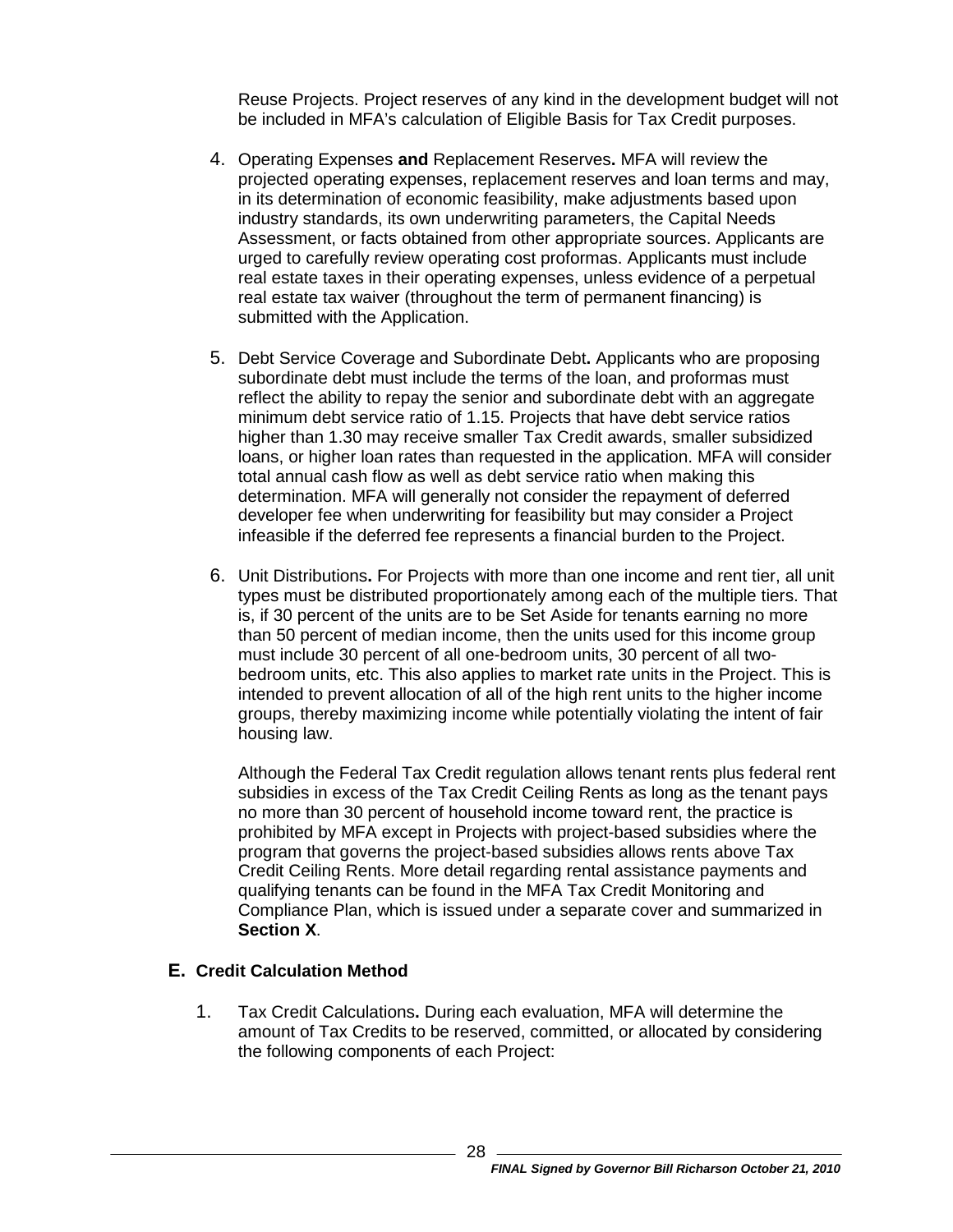- a) Development cost;
- b) Funding sources available to the Project for construction and permanent financing:
	- (1) First mortgage loans;
	- (2) Grants;
	- (3) Tax Credit proceeds;
	- (4) Owner equity; and
	- (5) Subordinate debt.
- c) Projected operating income and expenses, cash flow and tax benefits;
- d) Maximum Tax Credit eligibility;
- e) Debt service coverage ratio compared to lender requirements or commercial lending practices, as applicable;
- f) Project reserves;
- g) Developer fees and builder overhead and profit; and
- h) Per unit cost limits (**Section IV.C.2**).
- <span id="page-31-1"></span>2. Amount of Tax Credits for Reservation or Carryover Allocation**.** To estimate the amount of the Tax Credit Allocation for a Project at Initial Application or at Carryover, MFA will use the lesser of 9 Percent (4 Percent if appropriate) of the Qualified Basis, as adjusted by MFA, or the amount needed to fill the financing gap. The procedure to determine the amount to fill the financing gap is outlined in [3](#page-31-0) below.
- <span id="page-31-0"></span>3. Tax Credit Proceeds**.** At the time of Initial Application MFA will use the more conservative of the equity-pricing factor stated in the letter of interest from the tax credit syndicator or the equity-pricing factor listed in the underwriting supplement published by MFA for the current allocation round. The prior twelve months' average of Applicable Credit Percentage (for 30 percent (4 Percent) credits) or the greater of 9 Percent or the prior twelve months' average of Applicable Credit Percentage (for 70 percent (9 Percent) credits) will be used, along with the equity-pricing factor to estimate the Tax Credit Proceeds. At the time of the Carryover Allocation, the Project Owner must deliver a written letter of intent from a syndicator or equity provider that clearly states the equitypricing factor. That equity-pricing factor along with the greater of 9 Percent or the prior twelve months average Applicable Credit Percentage (for 70 percent (9 Percent) credits) or the prior twelve months average Applicable Credit Percentage or if chosen the Applicable Credit Percentage at Carryover (for 30 percent (4 Percent) credits) will be used to estimate the Tax Credit proceeds for the Carryover Allocation. The equity-pricing factor to be used at Final Allocation will be the actual equity-pricing factor contained in the Project's syndication agreement, and the Applicable Credit Percentage will have been determined at either Carryover (or in the case of Tax Exempt Bond Financed Projects, the month the tax–exempt obligations are issued) or Placed in Service date.
- 4. Limitation on Tax Credit Awards to a single Project or Principal**.** Subject to the exceptions contained herein, no Project shall receive a Tax Credit Reservation in excess of \$1,060,000 and no single Principal or related entities will receive Tax Credit Reservations in excess of \$1,690,000 unless a waiver is deemed necessary by the Board to prevent a partial allocation that would make development of the Project (as funded) infeasible. Projects to be located on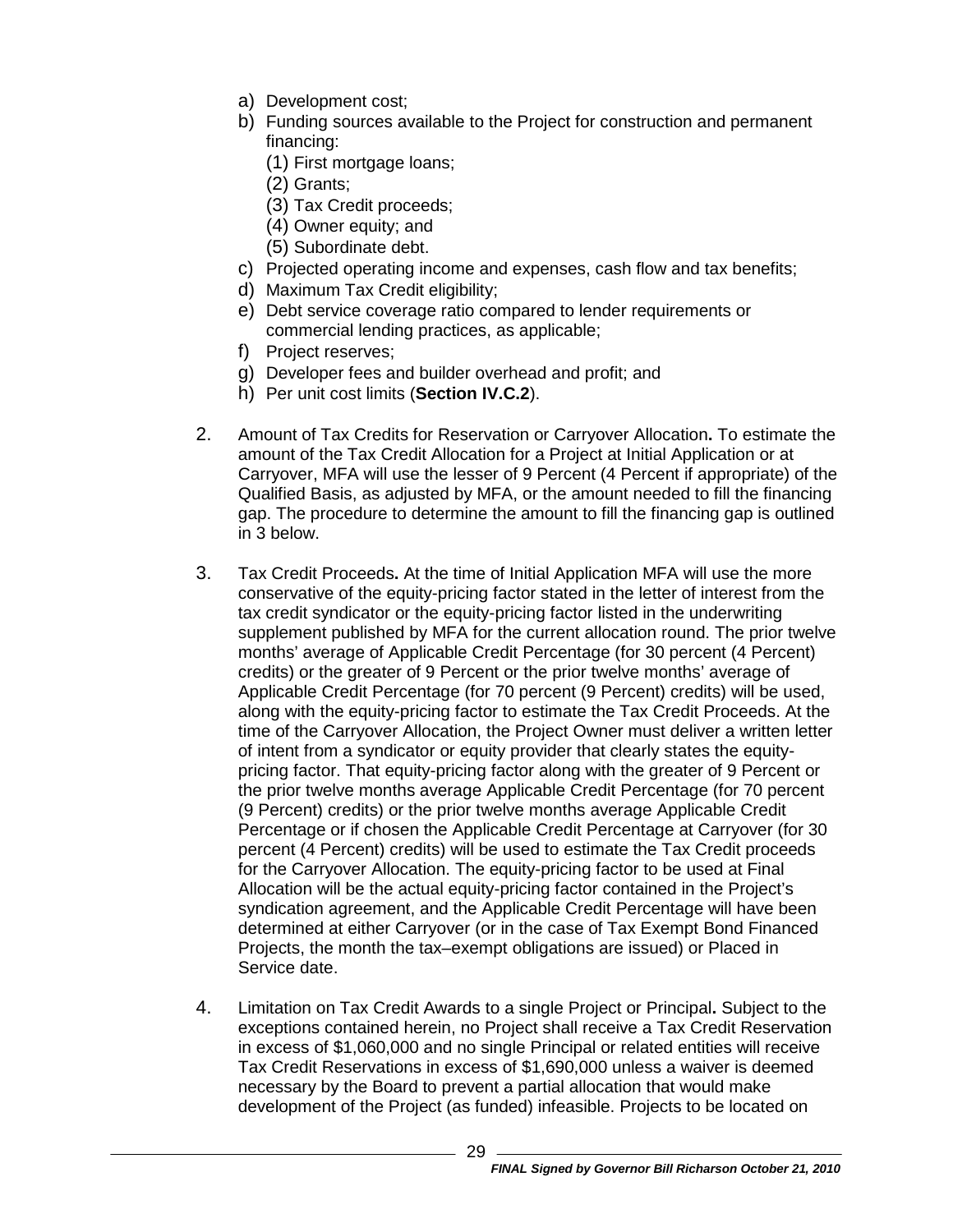adjacent sites proposed by the same Applicant in the same allocation round will be treated as a single Project for purposes of this calculation. At MFA's discretion, exceptions to these limits may be made to ensure maximum distribution and/or effective utilization of the Tax Credits available in a given round.

- 5. Other Factors Limiting the Credit Reservation**.** The amount of Credit reserved, committed and finally allocated to a Project will be the lesser of:
	- a) The maximum Tax Credit eligibility of the Project;

Maximum Tax Credit eligibility is the maximum amount of Tax Credit justified by a Project's Qualified Basis, as adjusted by MFA, and taking into consideration any increase in Eligible Basis approved by MFA and the Applicable Credit Percentage as described in **Section IV.E. [2](#page-31-1)** above, or the Applicable Credit Percentage that was locked-in at Carryover (or in the case of Tax Exempt Bond Finance Projects, the month the tax– exempt obligations are issued) or was in effect when the building was Placed in Service or;

- b) The amount requested in the Application; or
- c) The amount necessary to fill the funding gap.

The funding gap is the difference between Total Development Cost (exclusive of syndication related costs) and all available funding sources, including HOME funds awarded in conjunction with the HTC allocations. The terms of all proposed sources must be within reasonable industry norms and financing for the Project has to be maximized when evaluating rate, term, debt service coverage, loan-to-value, etc. The maximum Tax Credit amount allowed based on the funding gap, will be determined by the MFA limits stated in **Section IV.E[.3](#page-31-0)** above.

- 6. Increased Basis for High Cost Areas**.** Additional Eligible Basis (up to 30 percent of the initial calculation) will be considered for Projects located in HUDdesignated "Difficult Development Areas" (DDA) and "Qualified Census Tracts" (QCT) if deemed necessary for viability of the Project by MFA. Applicants requesting such increases must deliver evidence in the Initial Application Package that the Project is located in a DDA or QCT. Projects may also be determined to be eligible for the basis increase (up to 30 percent) if deemed necessary for Project feasibility as determined by MFA. All areas of the state are eligible for this additional basis boost. The boost may not be applied to Projects financed by Tax Exempt Bonds unless located within a HUDdesignated DDA or QCT.
- 7. Adjustments to Credit Allocations**.** When actual Tax Credit proceeds are confirmed and final financial feasibility analysis is performed during review of Final Allocation Packages, there may be adjustments to the Tax Credit Allocation. Adjustments may also be made at Carryover when the 12-month average Applicable Credit Percentage has changed, and for rehabilitation Projects when the Capital Needs Assessment and appraisal are provided. If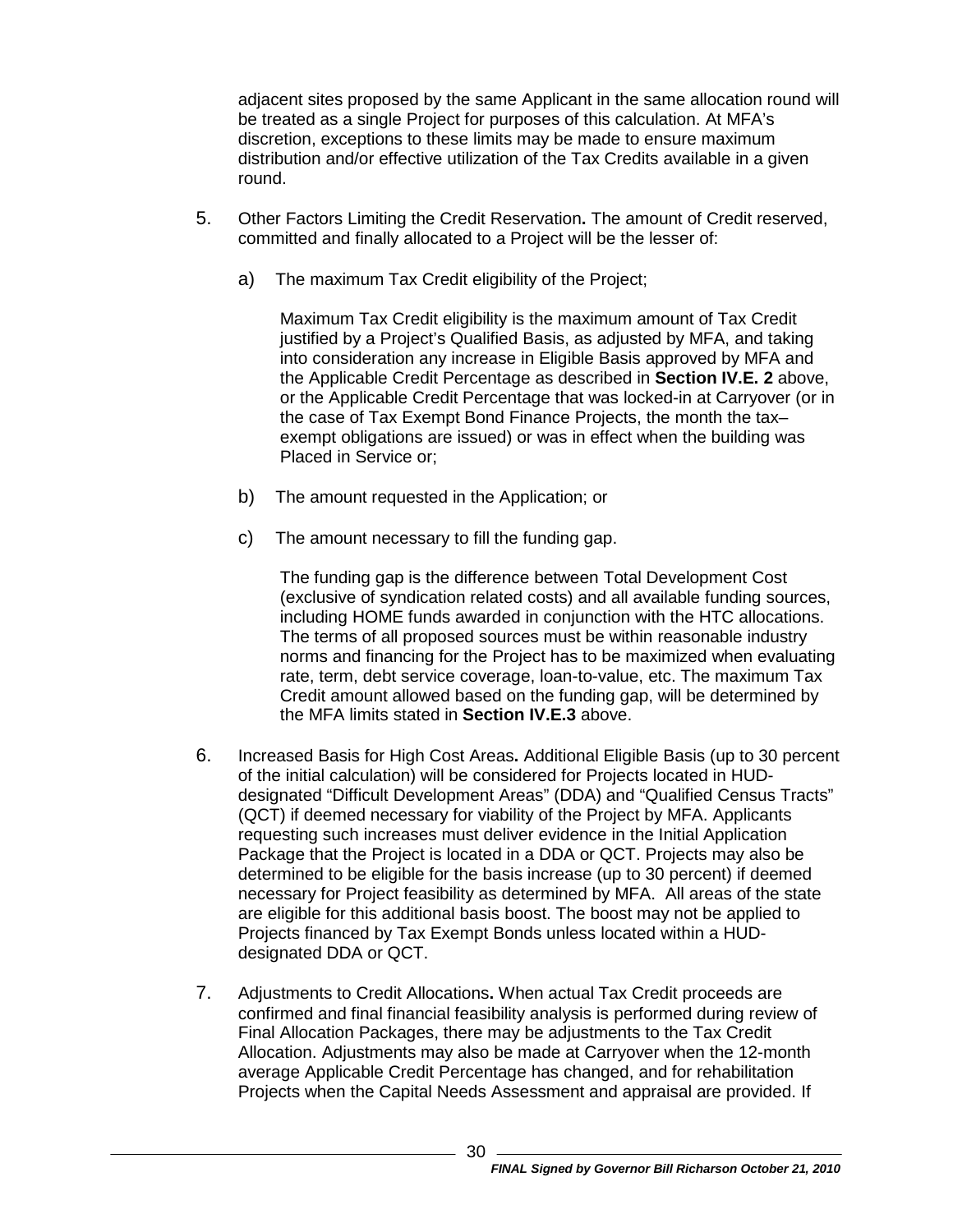actual Project costs or funding sources differ substantially from the projections submitted in the Application, MFA may reduce the final Tax Credit Allocation or the Project Owner may establish Project reserves to offset the deficit if the Project has sufficient Tax Credit eligibility in MFA's reasonable judgment. The conditions for such reserve accounts will be determined on a case-by-case basis.

- 8. Federally Required Subsequent Financial Analyses**.** Regulations require that Housing Credit Agencies conduct evaluations at three specific times to determine the amount of applicable Tax Credits:
	- a) Upon receipt of an Application for Low Income Housing Tax Credit Reservation; and
	- b) Prior to granting a Tax Credit Allocation; and
	- c) No earlier than thirty (30) days prior to awarding the Tax Credit Certification, IRS Form 8609.

#### <span id="page-33-0"></span>**F. Final Processing and Awards**

- 1. Additional Considerations**.** All remaining processing will then be completed for submissions meeting the requirements of the Threshold Review and Feasibility Analysis described above. In this step all remaining determinations will be made with respect to development team capability, design, readiness to proceed, and other factors in MFA's reasonable judgment. Projects must meet MFA Mandatory Design Standards for Multifamily Housing available from MFA on the website. Debarment from HUD or other Federal housing programs, bankruptcy, criminal indictments or convictions, poor performance on prior MFA or Federally financed Projects (for example, late payments within the 18 month period prior to the Application deadline, misuse of reserves and/or other Project funds, default, fair housing violations, non-compliance, or failure to meet development deadlines or documentation requirements) on the part of any proposed development team member or Project Owner or other Principal may result in rejection of an Application by MFA. In addition, MFA will consider a Principal's progress made with previous tax credit reservations, including timeliness in delivering required documents and fees, and meeting all required deadlines. When scoring and ranking generates multiple Projects that would draw tenants from a single market area (as determined by the MFA market studies for the Projects in question), MFA may choose to eliminate the lower scoring or higher cost Project to avoid overbuilding and distribute Credits more evenly throughout the state. In addition MFA reserves the right to reject any Project, which MFA in its reasonable judgment determines, is inconsistent with prudent business practices or with the intent and purpose of the QAP. MFA may also make awards conditional on specific modifications to the Project that MFA in its sound judgment considers necessary to enhance the feasibility or safety of the Project.
	- 2. Selection of Projects for Awards**.** Projects meeting the Threshold Review requirements listed in **Section III.C** will be ranked and ordered according to scoring procedures established in **Section III.E,** with consideration to the Allocation Set Asides as described in **Section III.D**. Staff will then prepare a summary of the Projects to be recommended for allocations. Eligible and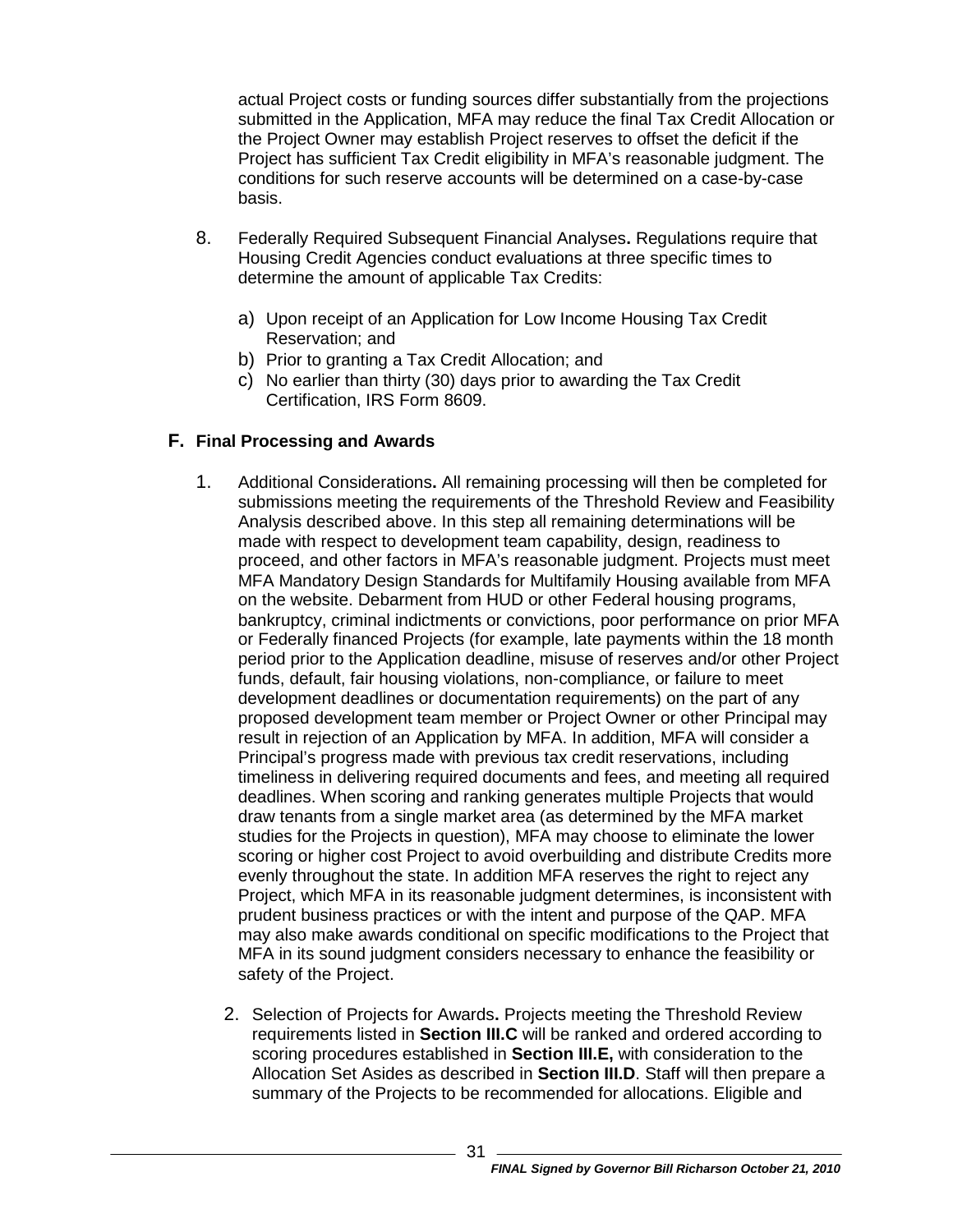ineligible Projects will be distinguished for purposes of subsequent awards if additional Credits become available. Tax Exempt Bond Financed Projects will be evaluated in a similar process but will not compete against other Projects for an allocation of Tax Credits.

- 3. Allocation Review Committee (ARC)**.** The Chairman of the Board of MFA will appoint an Allocation Review Committee. The functions of this committee will be to 1) review the Project rating and ranking results in the staff's proposed award summary, 2) determine whether or not the proposed awards have been made consistent with the criteria and other aspects of this Qualified Allocation Plan, 3) conduct the appeals process, and 4) make final award recommendations to the Board. MFA will notify successful Applicants of the preliminary status of their Projects with the use of a Preliminary Reservation Letter or rejection letter, after the committee's approval of the staff's proposed awards and before the appeal process begins. Such letters will be scheduled to be issued approximately ninety (90) days after the Application Deadline. This section is not applicable to Tax Exempt Bond Financed Projects.
- 4. Appeal Process**.** Applicants wishing to appeal a rejection of their Application or the amount of MFA's allocation may do so in writing delivered to MFA no later than 5:00 PM local time on the 10th day after the date of the Preliminary Reservation Letter (or draft Letter of Determination, in the case of Tax Exempt Bond Financed Projects) or rejection letter. Appeal requests may only be filed with regard to Applications that have been made to meet all of the requirements in "Content and Format" in **Section [IV.A.4](#page-22-1)**, must be specific as to the decision being appealed, and they must be accompanied by a fee payment in the amount shown in **Section IV.B**. Appeals for a given Project can only be filed by the General Partner or proposed General Partner and only one appeal may be filed with regard to an Application. The rejection or allocation amount will stand unless the Applicant can prove or justify, solely on the basis of materials submitted in the original application, why the decision should be changed. The ARC will review the appeal and take whatever action it deems appropriate. The decision by the ARC or the Board, if the matter is referred to the Board, will be final; no further appeals will be entertained. Appeals may result in re-ranking of the Projects, in rejection of previously approved Projects and/or in approval of previously rejected Projects. Once the appeals process is completed, and the resulting recommendations are approved by MFA's Board of Directors, final Reservation Letters (or draft Letter of Determination in the case of Tax Exempt Bond Financed Projects) and rejection letters will be issued.
- 5. Board of Directors**.** The Board will make final awards for each competitive allocation round, although for logistical reasons the Preliminary Reservation Letters and rejection letters may be issued prior to the appeals process and the Board's final decisions. Final Reservation Letters and rejection letters will be issued following the Board decision. The Board will approve Projects considered to be Eligible Projects, and these may include Projects for which Tax Credit Allocations are not immediately available. If any Projects receiving Reservations fail to meet subsequent requirements, Credits may be revoked and then awarded by MFA to the next highest scoring Eligible Project(s) on the waiting list. Any conflicts of interest of Board members are to be disclosed and Board members having such conflicts will abstain from votes approving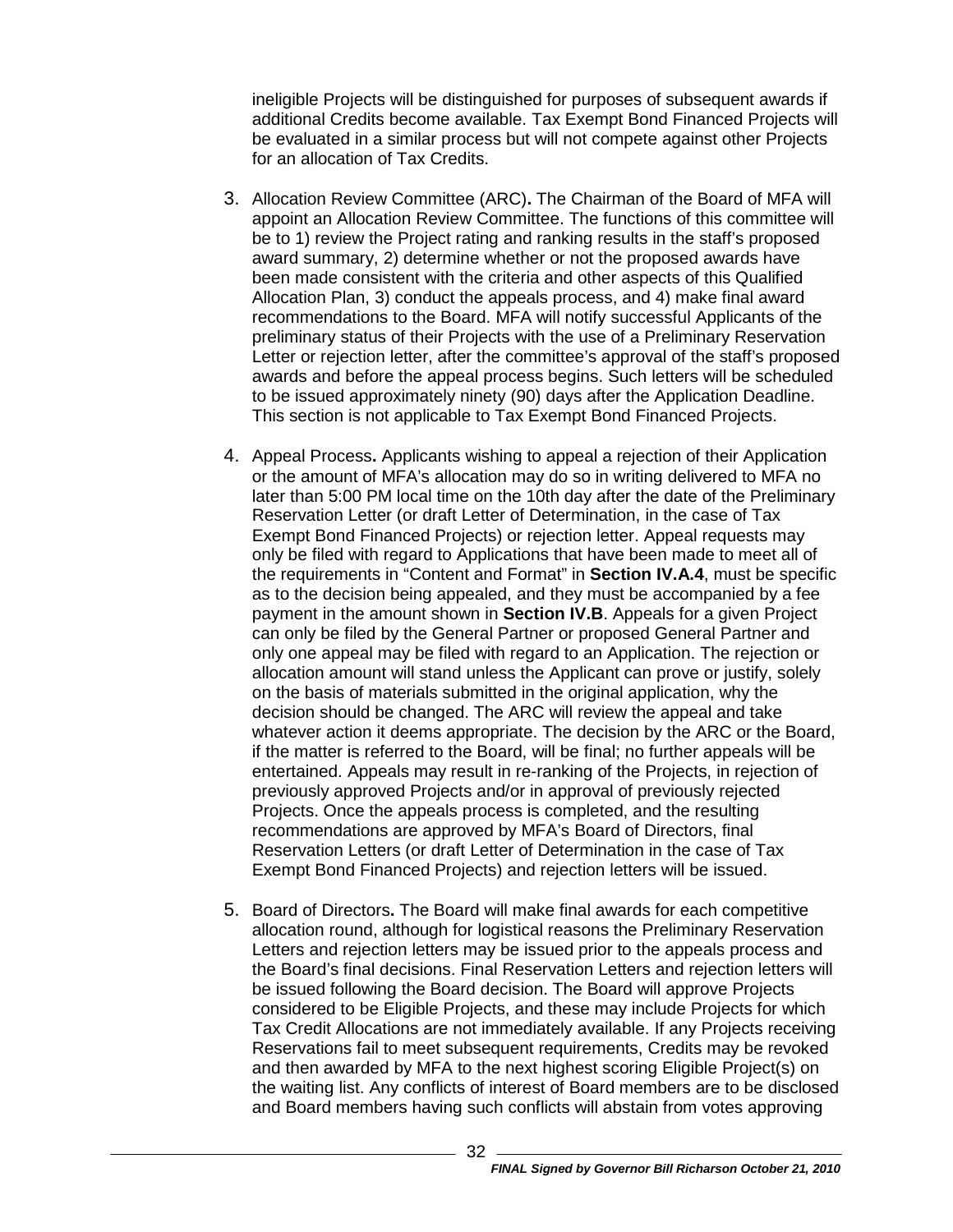or disapproving Tax Credit Projects in accordance with MFA's policies, procedures, rules, and regulations regarding conflicts of interest. This section is not applicable to Tax Exempt Bond Financed Projects.

6. Prohibited Activities**.** Applicants or their representatives shall not communicate with the Board of Directors, Design Review Committee members, or members of the ARC, regarding any Project under consideration, except when specifically permitted to present testimony at a tax credit related proceeding. A Project will be deemed ineligible if the Applicant or any person or entity acting on behalf of the Applicant, attempts to influence members of the Board of Directors, Design Review Committee or ARC during any portion of the tax credit award process, or does not follow the prescribed Application and Appeals process.

#### **G. Notification of Approval and Subsequent Project Requirements**

<span id="page-35-0"></span>Note: Only Sections 6.e) and 7-9 of this Section IV.G. apply to Tax Exempt Bond Financed Projects.

The Applicant will be notified of MFA's allocation decision in the form of a Reservation Letter.

**Affirmative actions after Reservation.** From the date of the Reservation, the applicant must meet each of the deadlines specified below for follow up activity in order to maintain its Reservation or Carryover Allocation. **MFA has no obligation to provide any further notice to applicants of these requirements, and failure to submit any one or more of the items may cause the Reservation to be terminated or the Carryover Allocation to be cancelled**. Applicants must further agree to voluntarily return their Reservations or Tax Credit Allocations for reallocation to other Projects by MFA if any of the deadlines below are not met.

1. At Reservation

The Processing fee must be paid at this time, and any other conditions noted in the Reservation Letter, which may include evidence of continued site control, must be satisfied.

- 2. By November  $15<sup>th</sup>$  (See Glossary) of the allocation year
	- a) Threshold Requirement #2

Applicants whose Projects were not required to meet Threshold Requirement #2 (zoning) at the Application Deadline must submit evidence that all required zoning approvals for the proposed Project have been obtained; and

- b) All Applicants must deliver:
	- (1) The Contractor's Resume, if it was not included in the Application; and
	- (2) Financing Commitment(s) (See definition) for construction and permanent financing and any other rental or other subsidy, as applicable. Commitments must be submitted from all funding and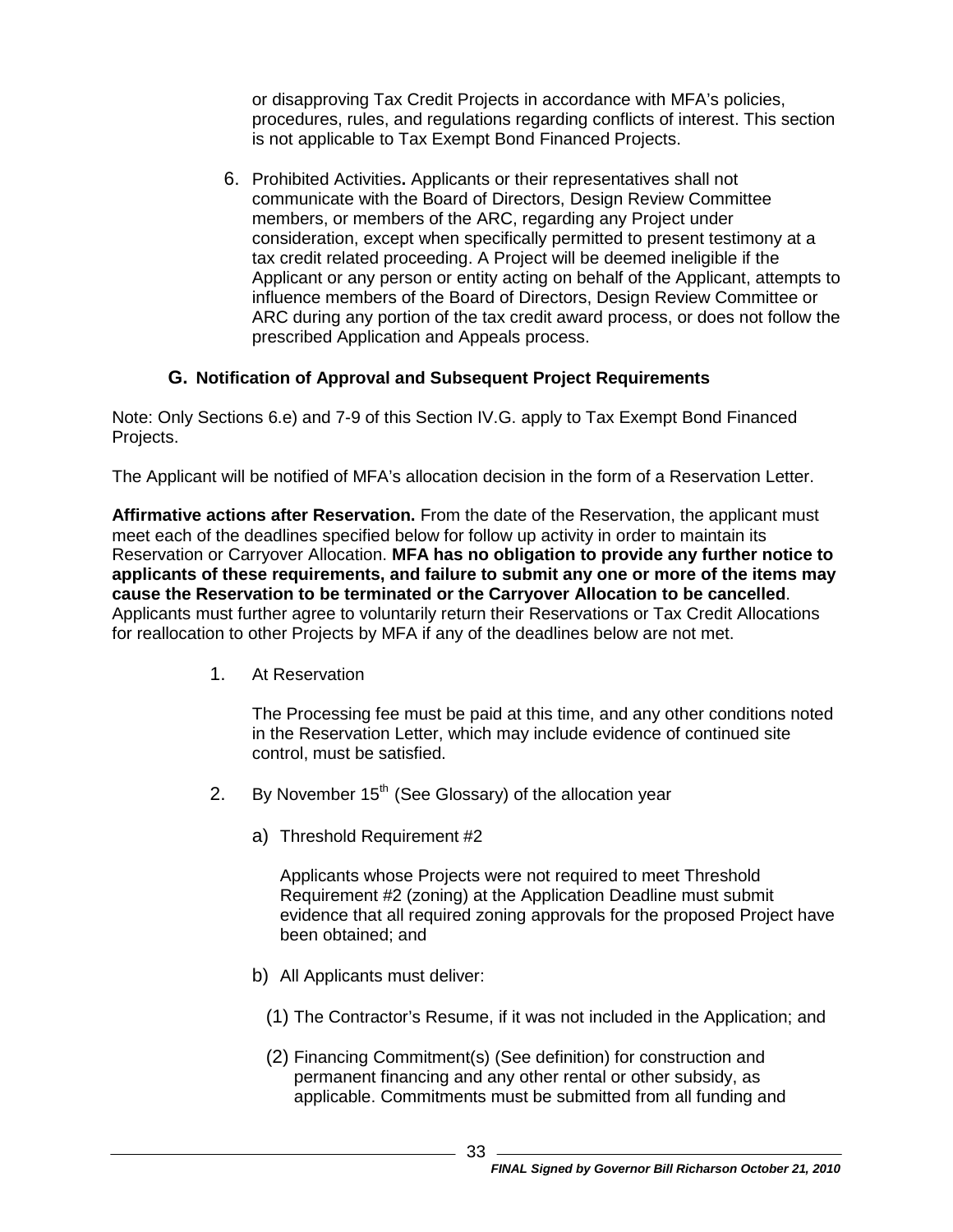subsidy sources including construction and first mortgage lender(s), all secondary financing sources (i.e., grants, loans, in kind contributions), and a letter of intent from equity provider.

- (3) For a Project to be financed by HUD, evidence that the Applicant has submitted a SAMA Application to HUD.
- (4) For a Project to be financed by MFA's 542(c) Risk Sharing or 538 Loan Guaranty Programs, submission of the complete loan application including fee payments and all required materials, and construction financing commitments, if from other institutions.
- c) Carryover Allocation Requirements. If the Project will not be Placed In Service during the calendar year in which the reservation is made, the Applicant must request a Carryover Allocation, which allows for twentyfour (24) additional months to complete the Project. The complete Carryover Allocation Package must be delivered to MFA by November 15<sup>th</sup> of the year in which the Reservation was made. It must contain all items on the Carryover Allocation Requirements Checklist, which include, among other items, an updated Application Form, and recorded deed or lease to the site. The Applicant must own or hold long-term lease rights to the land or depreciable real property that is expected to be part of the Project. For Tribal Projects, this would include fully executed master and sub-lease agreements with evidence of filing with the Bureau of Indian Affairs. All Tax Credit fees must be paid to date. In addition, the Project architect must certify that the Project's plans and specifications meet MFA Mandatory Design Standards and contain all commitments made in the initial application regarding design and building.
- d) Rehabilitation Projects. In addition, rehabilitation Projects must provide with the Carryover Application an appraisal and a Capital Needs Assessment of the existing Project.
- 3. March  $1^2$  $1^2$  of the year following Carryover

If applicable, the MFA 542(c) Risk Sharing or 538 Guaranty Loan commitment is to be fully executed.

4. August  $31<sup>2</sup>$  of the year following Carryover

The Applicant must submit evidence that the basis in the Project exceeds 10 percent of the reasonably expected total basis in the Project, an Independent Auditor's Report and Cost Certification, and a Project Owner's Attorney's Opinion and any other documentation required by MFA ("10 Percent Test").

5. April  $1^2$  of the second vear after Allocation

<span id="page-36-0"></span> $2$  If such date falls on a weekend or holiday, the deadline shall be the first working day following such date.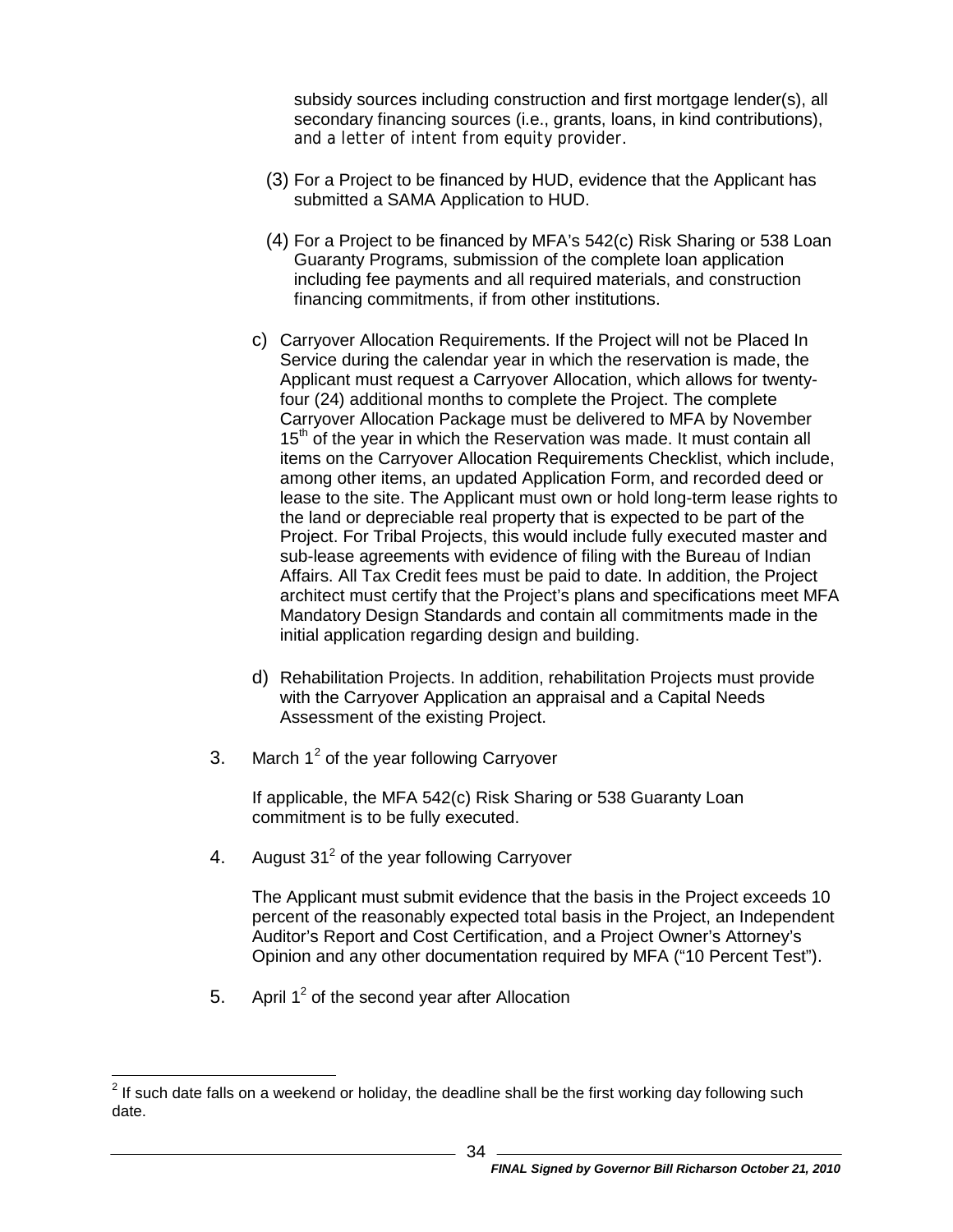- a) No Later than April  $1^3$  $1^3$  of the year in which the Project must be completed, the Project Owner must deliver evidence acceptable to MFA that construction of the Project has begun. This will include, at a minimum, building permits and site photographs.
- b) At the same time the Applicant must deliver an executed syndication commitment.
- 6. November 15<sup>th</sup> (see Glossary) of the Second Year following the initial allocation

Final Allocation and Placed in Service Requirements. On or before November 15<sup>th</sup> of the second year following the initial allocation, a Placed in Service Application or a Final Allocation Application must be submitted for each Project. **Failure to meet this requirement will result in the loss of Tax Credits.** If the Project is to be Placed in Service but the Applicant is not yet ready to request 8609's, the Placed in Service portion of the Final Allocation Package must still be submitted. A complete Final Allocation Package should be submitted no later than 120 days following the close of the Project's first taxable year of the Credit Period. Prior to the issuance of 8609's for the Project, the Project Owner must submit a complete Final Allocation Package, containing all items on the Final Allocation Checklist, which include, among other items, the following:

- a) **Cost Certification.** A Project Cost Certification prepared by a Certified Public Accountant must be delivered by the Project Owner prior to the issuance of the Low Income Housing Tax Credit Allocation Certification (IRS Form 8609). This form and required documentation must be completed within sixty (60) days after the Project is Placed In Service. MFA is under no obligation to issue 8609's for the current year if the package is received after November 15<sup>th</sup>.
- b) **Architects Certification.** A certification from the Project architect that the Project has been built in conformance with MFA Mandatory Design Standards, all applicable codes, and commitments made in the initial application regarding design and building.
- c) **Project Owner's Attorney's Opinion.** A Project Owner's attorney opinion submitted on firm's letterhead with required text.
- d) **Final Contractor's Application and Certificate for Payment, AIA Doc. G702, or equivalent.** A fully executed copy indicating all of the hard construction costs for the Project must be submitted with the Final Allocation Package.
- e) **Land Use Restriction Agreement (LURA).** Prior to December 31 of the year in which the buildings are Placed in Service, the Project Owner must

 $3$  If such date falls on a weekend or holiday, the deadline shall be the first working day following such date.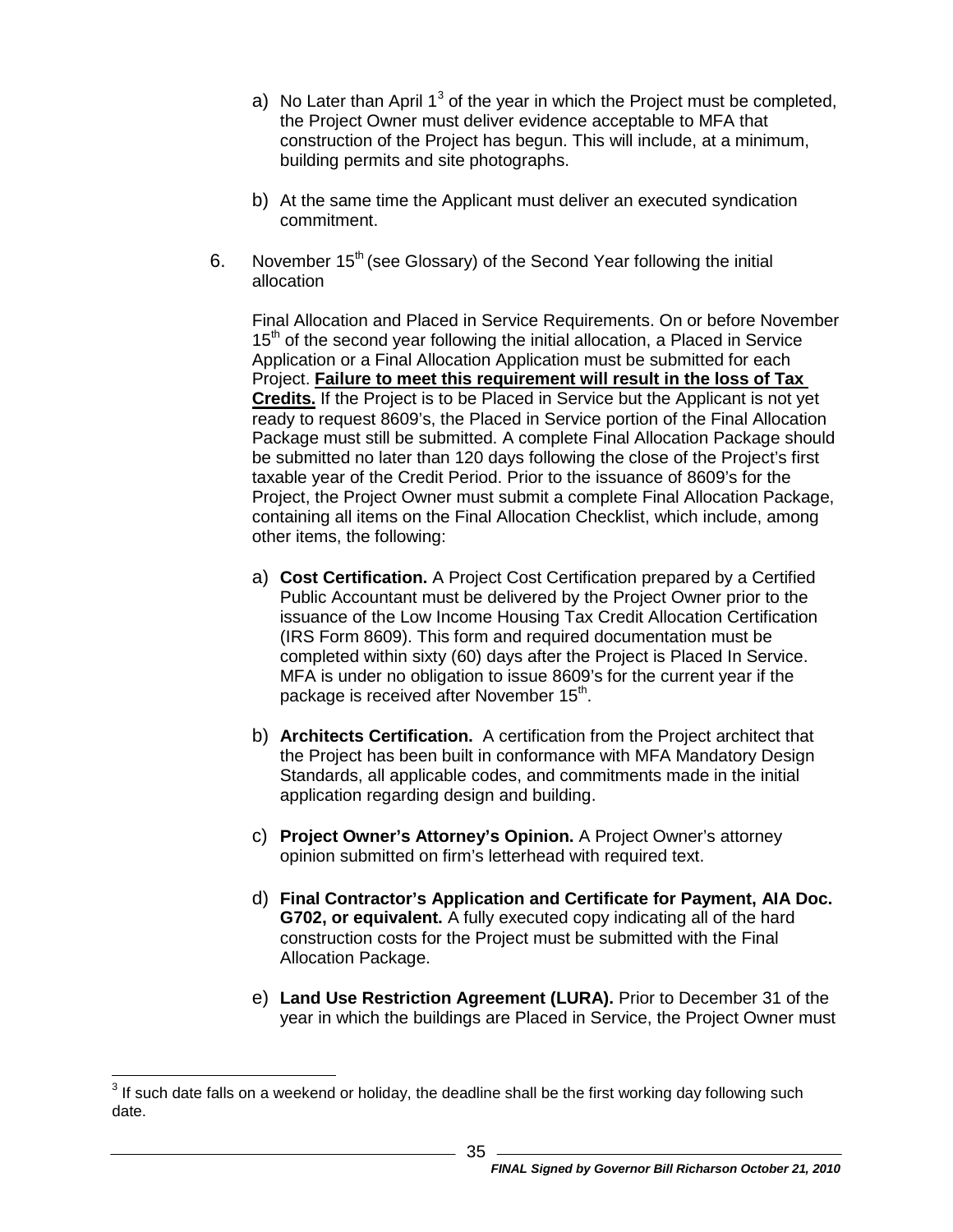submit an executed and recorded LURA, satisfactory to MFA in form and content.

- 7. Other Developer Responsibilities and Elections**.** The developer has several options concerning the month in which the Applicable Credit Percentage is locked in, for both taxable Projects and Tax Exempt Bond Financed Projects. Additionally, the Project Owner must place the buildings in service and claim Tax Credits within certain time periods. MFA must be notified of these dates to ensure that all necessary administrative actions are taken in a timely manner. Otherwise Tax Credits may not be able to be claimed as desired.
	- 8. LURA or Extended Use Agreement**.** Section 42(h)(6) of the Code requires imposition of "an extended low-income housing commitment". MFA complies with this requirement with a LURA filed at the time of Placement in Service or Final Allocation. The LURA sets forth, as covenants running with the land for a minimum of 30 years (or longer if the developer commits to a longer restriction period), the compliance fees, the low income Set Asides, the percentages of median income to be served, the special housing needs to be served (if any) and any other such commitment made in the Initial Application or that may be imposed through this QAP and Code Section 42. The LURA may not be terminated prior to its term for any reason other than foreclosure and the Project Owner will not have the right to require the MFA to present a "qualified contract" in accordance with Code Section 42(h)(6). The developer will also have to deliver subordination agreements from all lenders, giving lien priority to the Tax Credit restrictions.

#### **H. Termination of Reservations or Rejection of Applications**

<span id="page-38-0"></span>Any of the following events or actions on the part of the Applicant at any time subsequent to the Application Deadline may cause the Application to be rejected, or the Reservation to be terminated in MFA's sole discretion:

- 1. Loss of Site Control or site change;
- 2. Submission of any false or fraudulent information in the Application or in other submissions;
- 3. Failure to meet the conditions in **Sections IV.B** and **IV[.G](#page-35-0)** above or in the Reservation Letter;
- 4. Subsequent regulations issued by U.S. Treasury or the IRS pertaining to Section 42;
- 5. Failure to promptly notify MFA of any material or adverse changes in the facts of the original Application pursuant to **Section IV[.I](#page-39-0)** below.
- 6. Instances of non-compliance continuing beyond the specified cure period on Applicant's or Principals' other Projects.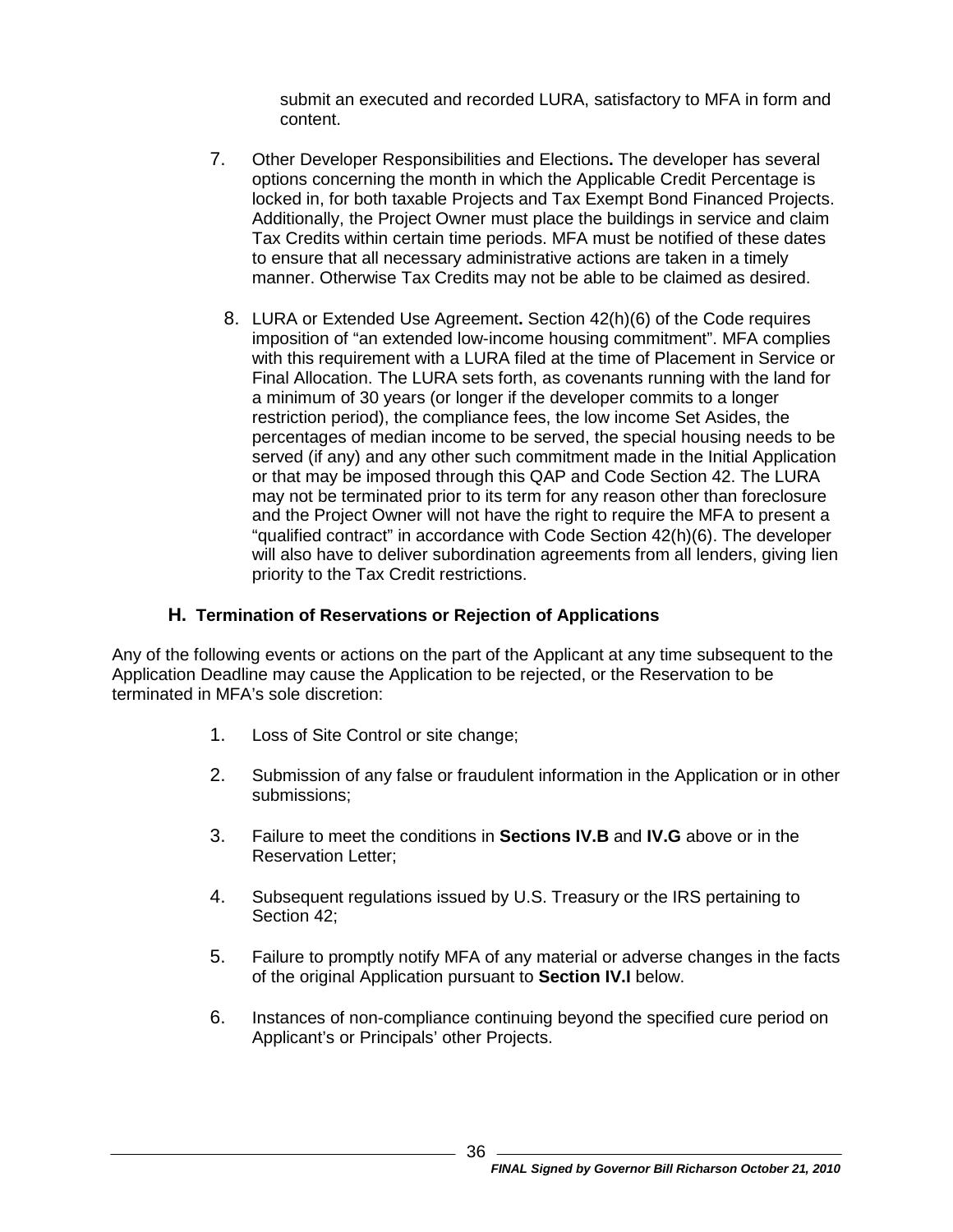- 7. Any other change which would alter the original scoring of the Application, or which was not approved in advance by MFA.
- 8. Debarment from HUD or other Federal programs, bankruptcy, criminal indictments or convictions, poor performance on prior MFA or HUD financed Projects (including but not limited to late payments within the 18 month period prior to the Application Deadline, misuse of reserves and/or other Project funds, default, fair housing violations, non-compliance, failure to meet development deadlines, or documentation requirements) on the part of any development team member or owner or other Principal.
- 9. Change in the Federal Set Aside Election or other Set Aside proposed in the Initial Application, subsequent to the Application Deadline.

## **I. Notification to MFA of Changes to the Project**

<span id="page-39-0"></span>It is the Applicant's responsibility to notify MFA immediately, in writing, of any changes to the Project subsequent to submission of an Application, including the changes listed below and any other material changes, by requesting MFA's approval of such changes. If any proposed change results in adjustments to the Project's original scoring, regardless of the Project's ranking, or if the proposed changes would have prevented the Project from achieving one or more of the original Minimum Project Threshold Requirements at Initial Application, MFA may reject the Application and/or revoke the Reservation or Tax Credit Allocation. Failure to notify MFA may result in the rejection of an Application or loss of a Reservation or Tax Credit Allocation. Approval of such changes will be made in MFA's sole discretion, and the change may result in a change in the Tax Credit amount or other action by MFA. A \$500 fee payment is required at the time of the request pursuant to Section IV.B.

- 1. Site control or rights of way are lost;
- 2. Project costs change in excess of five percent (5 percent) of the Total Development Cost shown in the Initial Application;
- 3. Applicant obtains additional subsidies or financing other than those disclosed in the Application; loses subsidies or financing included in the Application; or the amount of any such financing or subsidy changes by 10 percent or more from the amount shown in the Application;
- 4. Development cost contributions made by a state, local or tribal government entity are reduced, increased, withdrawn or substituted with other types of contributions than the ones originally proposed in the Application;
- 5. The syndication payment timing and/or net proceeds change from those stated in the Application;
- 6. The parties (other than the Limited Partner(s)) involved in the ownership entity as represented in the Application change;
- 7. The unit and Project design, square footage, unit mix, number of units, or number of buildings changes (request for change fee will be waived when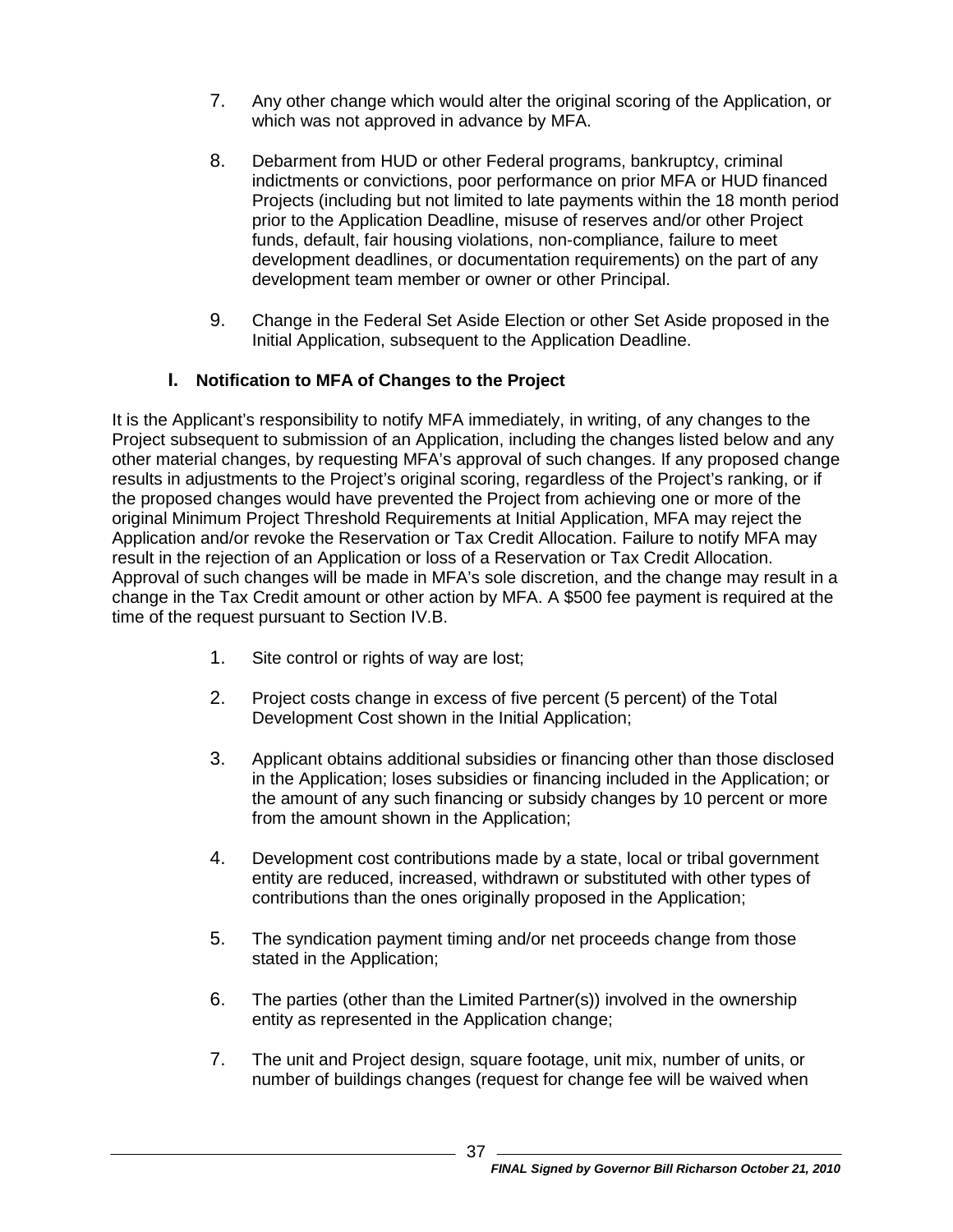changes are required by local regulatory codes). Substantial changes of this sort may result in a requirement to produce a new Market Study;

- 8. The general contractor or other member of the original development team changes; and/or
- 9. Any other factor deemed material by MFA in its reasonable judgment.

# **J. Notice Provisions**

<span id="page-40-0"></span>MFA will typically provide notice to Applicants through certified mail, courier service, facsimile, or email transmission. Consequently, street addresses, email addresses and fax numbers must be provided clearly in the Application Form**. Such notices will be provided only to the single contact person shown in the Application Form. MFA will not be responsible for any consequences that may result from its inability to give notice due to a change in contact person information that was not reported to MFA.**

# **K. Applications are Public Records**

<span id="page-40-1"></span>All information contained in Applications for Tax Credits are public records subject to inspection under state and federal open records laws. In addition, MFA may share information and details obtained from Applications with other public agencies.

# **L. Attorney Fees**

<span id="page-40-2"></span>In any litigation, arbitration, or other proceeding arising from, as a result of, or pursuant to this QAP and/or the resulting Tax Credit allocation round, selection process, or award determinations, the MFA, if it is the prevailing party, shall be entitled to be awarded its reasonable attorney fees, costs and expenses incurred from the opposing party, regardless of which party initiated the litigation, arbitration, or other proceeding.

# <span id="page-40-3"></span>**V. COST CERTIFICATION**

# **A. Applicability of Cost Certification**

<span id="page-40-4"></span>Certification by a Certified Public Accountant is required to certify compliance with the 10 Percent Test. Prior to the issuance of a Low Income Housing Tax Credit Allocation Certification (IRS form 8609), MFA will require a Cost Certification, prepared by an independent Certified Public Accountant, which meets the MFA requirements for all Projects as defined in this QAP.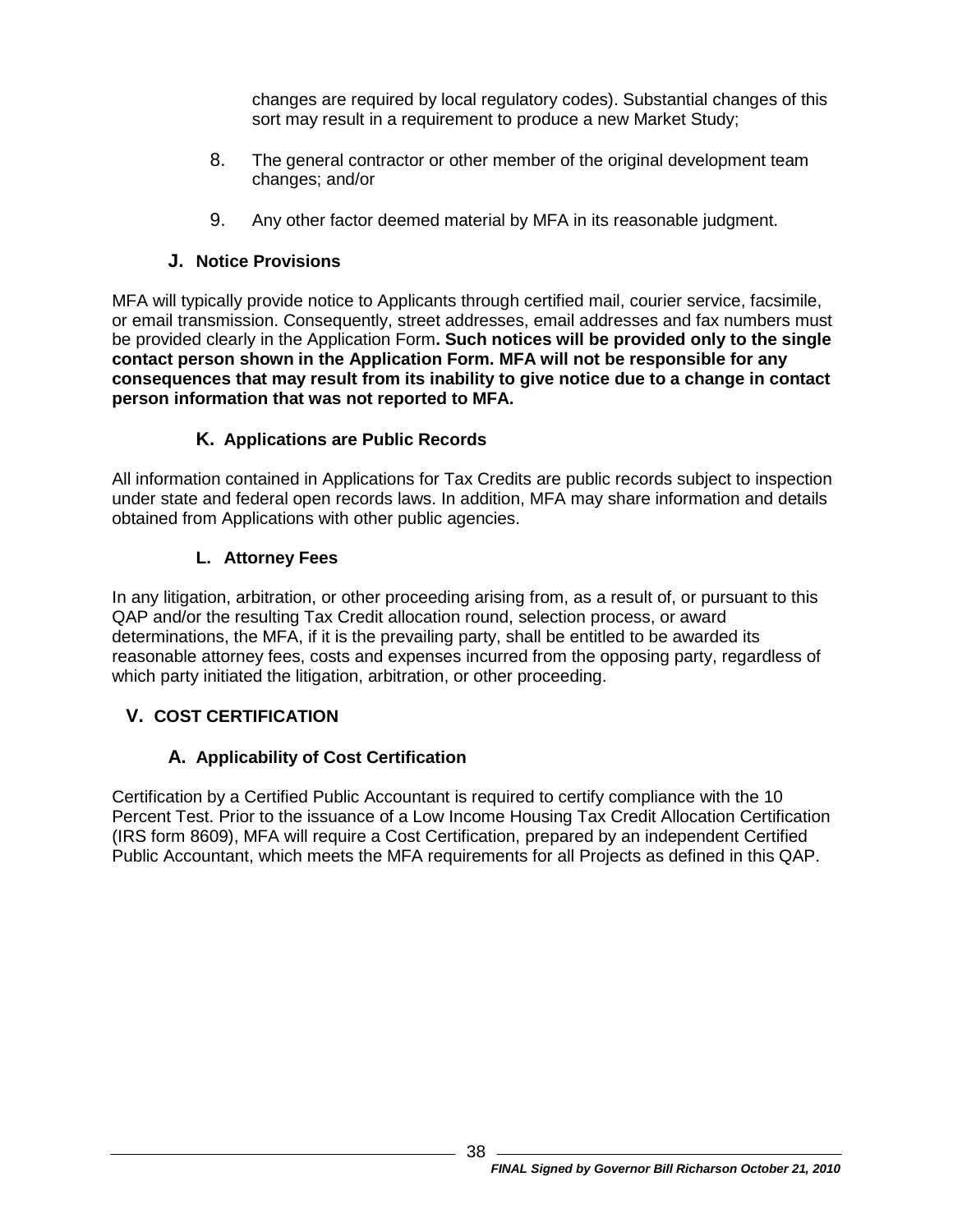# **B. Requirements**

<span id="page-41-0"></span>The Cost Certification must meet the following requirements:

- 1. The accountant preparing the Cost Certification must certify that all costs are related to the Project's development and do not include costs for organization, syndication, professional or consultant fees related to syndication.
- 2. All fees, including the developer fee, which are paid to the Developer or to an entity with an Identity of Interest with the Developer, must be clearly identified. If all or a portion of the developer fee is deferred, copies of the promissory note or other substantiation of the validity of the fee must be reviewed.
- 3. If the land is purchased from a related party, the Project Owner must submit an appraisal to substantiate fair market value.
- 4. Legal fees related to land acquisition must be clearly identified.
- 5. Interest expense related to land must be clearly identified.
- 6. The sources of all funding including loans, Tax Credit proceeds, developer equity and all other sources must be certified.

# **C. Authority to Determine Maximum Qualified Basis**

<span id="page-41-1"></span>MFA may challenge the costs provided in the Cost Certification, impose the limitations set forth in this QAP and at its sole discretion, determine the maximum Qualified Basis against which Credit is allocated.

# <span id="page-41-2"></span>**VI. AUXILIARY FUNCTIONS**

As HCA, MFA conducts certain Tax Credit related functions which are separate from the regular allocation and monitoring process, including the following;

# **A. Subsidy Layering Review**

<span id="page-41-3"></span>Pursuant to Section 911 of the Housing and Community Development Act of 1992, HUD is required to determine that Projects receiving both Tax Credits, and federal, state, or local assistance do not obtain subsidies in excess of that which is necessary to produce affordable housing. This responsibility has been delegated to MFA, and MFA's review process will follow the Administrative Guidelines issued December 15, 1994. An essential component of this review is an analysis of the reasonableness of fees paid to sponsors, developers, and builders. Consequently for purposes of Section 911 Reviews, fees used to calculate Tax Credit amounts will not exceed the limits stated in **Section [IV.D.](#page-28-0)2** "Developer and Other Fees", above. Some of these maximum fees allowed by MFA exceed the "Safe Harbor" fee amounts, which apply to Section 911 reviews. Special factors that justify these published higher fees (which do exceed "ceiling" amounts) include, but are not limited to: the relatively high cost of construction and land within the State of New Mexico; the lack of state or local funded soft second financing or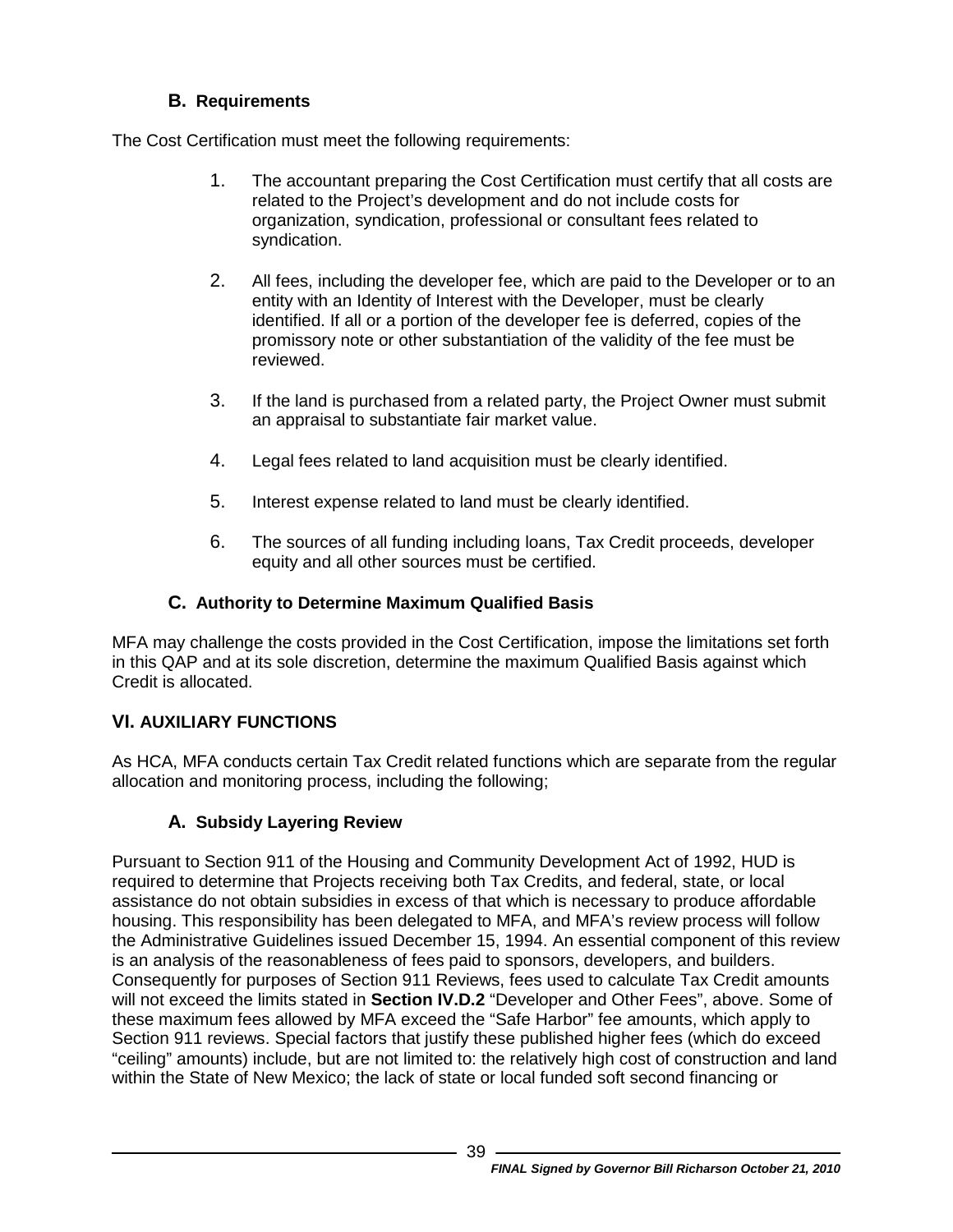operating subsidies; and the general inability of local governments to donate land and/or other services to worthy Projects due to the state's "Anti-Donation" clause.

The MFA reserves the right to include, or consider, other criteria to justify exceeding Safe Harbor limits for fees associated with Projects requiring Subsidy Layering Reviews. The MFA also reserves the right to limit Projects to Safe Harbor limitations for any reason that it deems reasonable. This paragraph applies to all Projects that require Subsidy Layering Reviews.

Requests for Subsidy Layering Reviews may be made at any time by a developer/sponsor, and must include a \$500 review fee along with the full HTC Application Form as well as HUD Form 2880 (as applicable), among other materials. More detailed Application Packages may be obtained from MFA. Responses will be provided no later than thirty (30) business days subsequent to receipt of the request by MFA, unless the request is submitted less than ninety (90) days subsequent to an allocation round deadline.

# **B. Processing of Tax Exempt Bond Financed Project Applications**

<span id="page-42-0"></span>**IRS Code Section 42** allows Tax Exempt Bond Financed Projects to receive an allocation of 4 Percent Tax Credits provided they meet the minimum requirements for an allocation in the QAP. MFA's determination that a Project satisfies the requirements of the QAP will be based on the Project's meeting all Minimum Project Threshold Requirements, Staff Analysis, Application Processing, Feasibility Analysis, and Property Standards described in the QAP in effect when the determination is made. The Tax Credits allocated to Tax Exempt Bond Financed Projects are not subject to the Annual Credit Ceiling and, consequently, are not required to compete in the competitive allocation process described in the QAP. In addition to meeting the minimum score stated in **Section III.E**, Tax Exempt Bond Financed Projects are required to score points for serving targeted populations (scoring criteria #11,12 or 13) and for Projects that Benefit the Environment (scoring criteria #3). MFA staff will also undertake an analysis to determine the Credit amount necessary for financial feasibility.

Requests for these determinations must be made by the Project's Developer/Sponsor no more than 60 days after an award of bond volume cap is made by the State Board of Finance, and no less than 60 days prior to the anticipated bond issuance date. Requests must include an Application Fee as listed in **Section IV.B**, a \$5,300 deposit toward the cost of a market study to be ordered by MFA, and the Development Project Application Form with needed schedules, the Attachments Checklist, and any other material specified by MFA. For Tax Exempt Bond Financed Projects only, MFA may accept the Applicant's market study and waive the \$5,300 deposit if the Applicant's study meets all of the requirements of MFA's studies, in MFA's determination, and is dated no more than 180 days prior to the date on which a complete Application is received by MFA. Prior to the release of the Letter of Determination by MFA staff, a processing fee in the amount of three and one half percent (3.5 percent) of the approved annual Credit amount will be due. MFA's initial response to the Application for 4 Percent Tax Credits will be provided no later than sixty (60) business days subsequent to receipt of the complete Application by MFA.

Tax Exempt Bond Financed Projects may receive Credits on the full amount of their Eligible Basis only if at least 50 percent of the Project's "aggregate basis" is financed with Tax Exempt Bonds. Additionally, numerous bond-financing rules apply and many Tax Credit requirements are different for Tax Exempt Bond Financed Projects. MFA recommends that developers undertaking these Projects obtain advice from qualified tax professionals to ensure that such requirements are met.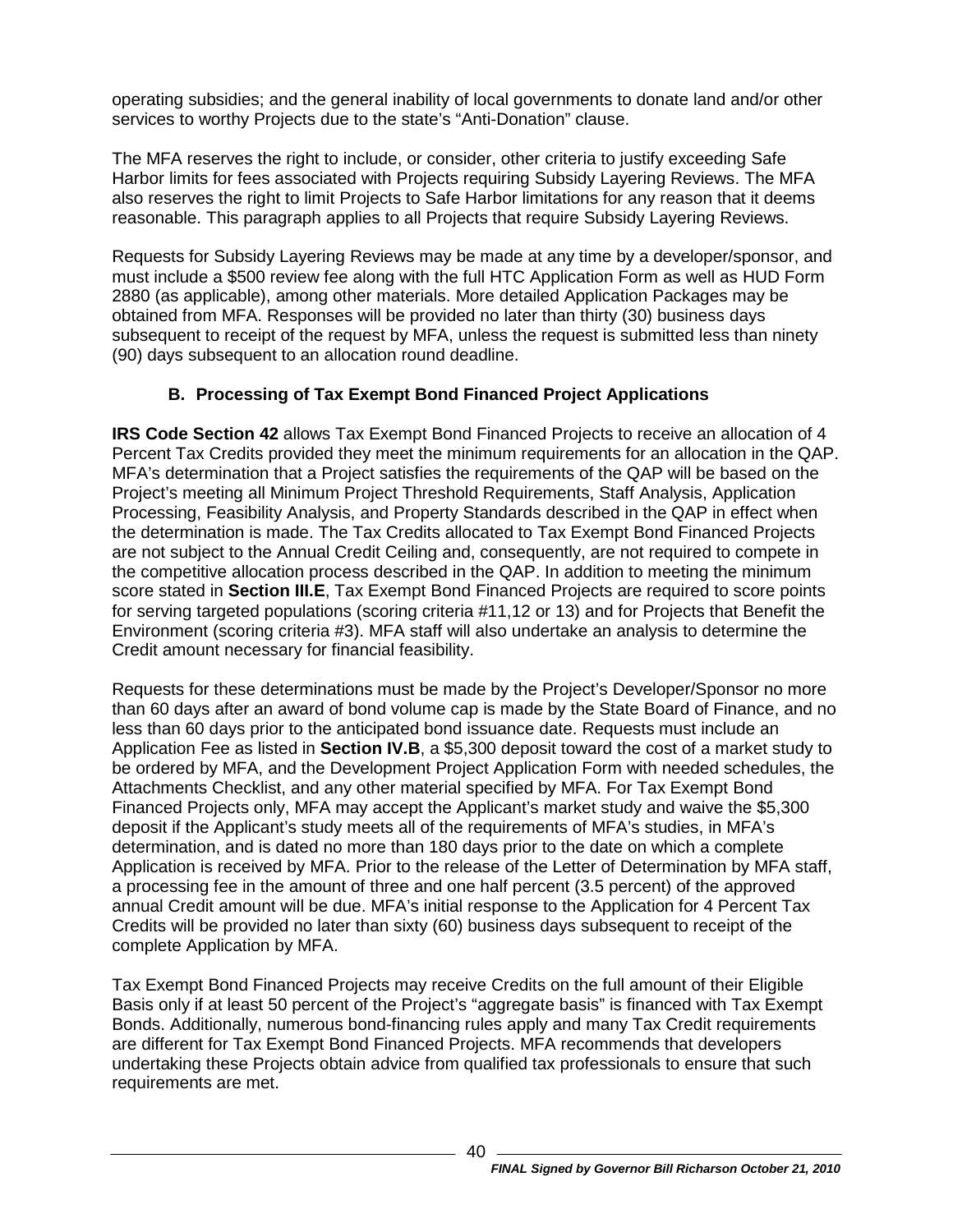To ensure that these Credits are used to leverage the greatest possible amount of resources, the following additional Minimum Project Threshold Requirements will apply:

- 1. Percent of Total Sources Limit**.** The private activity bond volume cap allocation by the State Board of Finance must not exceed seventy percent (70 percent) of the Project's total permanent sources of funds; and
- 2. Dollar Limit**.** The private activity bond volume cap allocation to the proposed Project must not exceed \$8 million; however, limited waivers will be considered when adequate availability of private activity bond volume cap exists, the Applicant has demonstrated the need for additional tax exempt debt for Project feasibility, and is warranted based on Project size; and
- 3. Costs of Issuance Limit**.** Costs of issuance may not exceed five percent (5 percent) of the bond issue for Projects with total financing sources of \$2,000,000 or more, and seven percent (7 percent) for Projects with total financing sources of less than \$2,000,000.

For all Tax Exempt Bond Financed Projects the developer must provide notice to MFA that units have been Placed In Service and request the issuance of a LURA from MFA within one month of the date on which the last unit of the Project was Placed In Service.

# <span id="page-43-0"></span>**VII. AMENDMENTS TO THE ALLOCATION PLAN AND WAIVERS OF PLAN PROVISIONS**

MFA reserves the right to modify this QAP, including its compliance and monitoring provisions, as required by the promulgation or amendment of Section 42 of the Code, from time to time, or for other reasons as determined by MFA. MFA will, however, make available to the general public a written explanation of any allocation of Housing Tax Credits that is not made in accordance with established priorities and selection criteria of the agency.

# <span id="page-43-1"></span>**VIII. FUTURE YEAR'S BINDING COMMITMENTS**

MFA staff shall have the authority to advance allocate up to \$300,000 in future year's Tax Credits to Board-approved Eligible Projects. However, advance allocations are made solely at MFA's discretion and no advance allocation may be made to any Project whose Tax Credit amount is not at least 50 percent funded by the current year's Annual Credit Ceiling. Future year commitments in excess of \$300,000 in any given year must be approved by the Board.

## <span id="page-43-2"></span>**IX. DISASTER RELIEF ALLOCATIONS**

The Board will retain the authority to allocate current or future year's Tax Credits at any time and in any amount to Projects approved by the Board that are intended to alleviate housing shortages in communities affected by natural disasters.

# <span id="page-43-4"></span><span id="page-43-3"></span>**X. MFA TAX CREDIT MONITORING AND COMPLIANCE PLAN SUMMARY**

# **A. General Requirements**

Federal Law requires MFA to develop and implement a compliance-monitoring program for completed Projects that have received Low Income Housing Tax Credits. A compliance plan contained in a manual has been developed and is available to the Project Owners at MFA's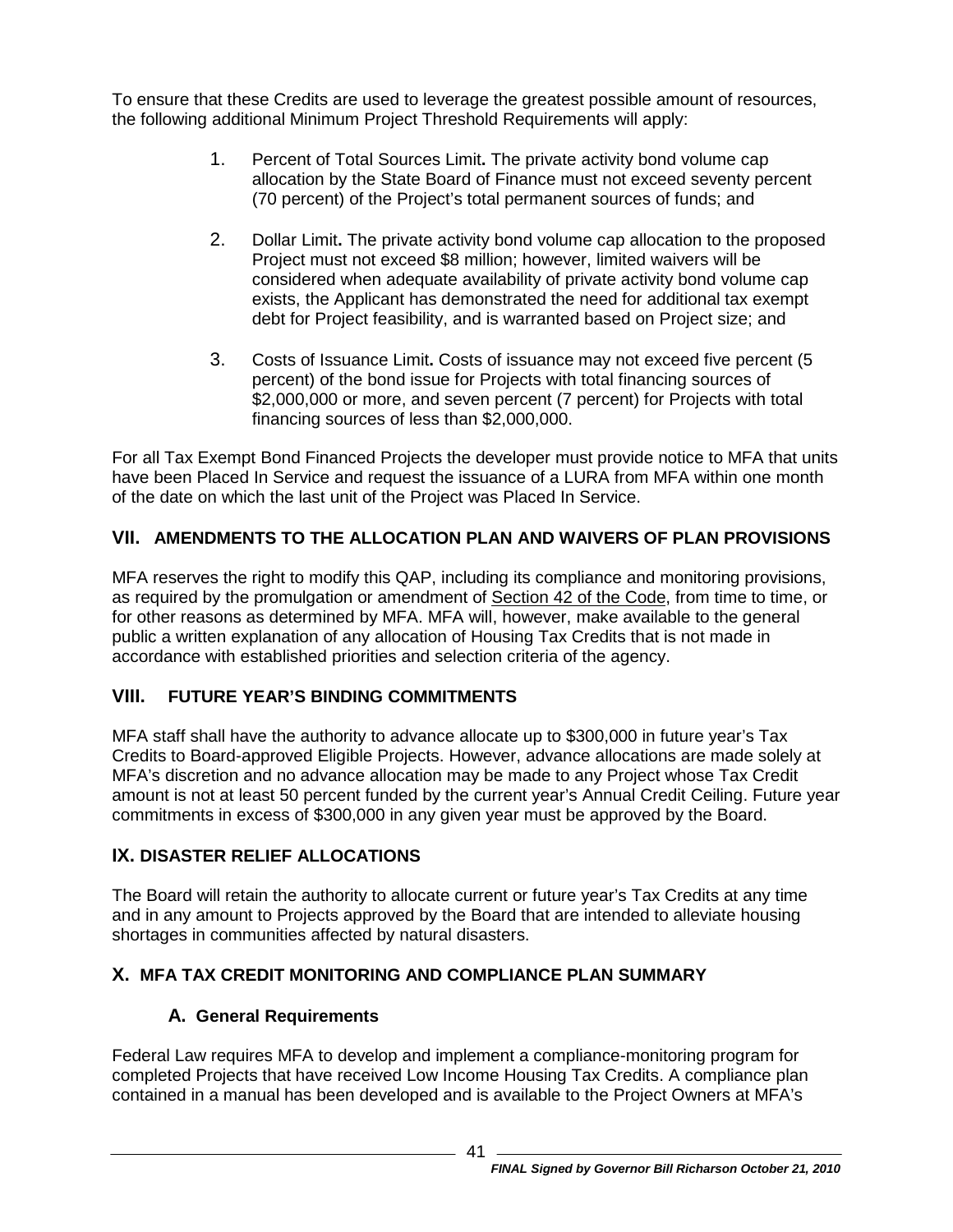website, www.housingnm.org. Compliance monitoring is required for a minimum of 15 years after receipt of a Tax Credit allocation. Each owner has chosen to utilize Low Income Housing Tax Credits to take advantage of the tax benefits provided. In exchange for these tax benefits, certain requirements must be met so that the Project will benefit Low Income Tenants.

Project Owners will be required to submit a quarterly report to MFA for each of the first four calendar quarters after a Project is Placed In Service. At that time, if the Project is determined to be in compliance with Section 42 of the Code, reports may be filed on an annual basis. Project Owners will be required to submit to MFA a copy of all federal form 8609's, including schedule A, filed with the IRS in the first year that credits are claimed, and at any subsequent time as requested by MFA.

## **B. Inspections**

<span id="page-44-0"></span>MFA will conduct annual on-site inspections of at least thirty-three percent (33 percent) of the Projects under the MFA's jurisdiction. Each inspection will include a review of the Project's low income certifications, supporting income documentation, leases, rent records (including utility documentation) and unit inspections in at least twenty percent (20 percent) of the Project's Set Aside Units and a physical inspection of the entire Project (interior and exterior). In mixed-use properties, one hundred percent (100 percent) of the units may be monitored. If Projects are determined to be in noncompliance, site visits may occur more often. MFA may conduct inspections upon thirty- (30) days' notice.

During the Extended Use Period, MFA reserves the right, under the provisions of Section 42 of the Code and the Project's Land Use Restriction Agreement, to perform an audit of any Project that has received an allocation of Tax Credits. This audit will include an on-site inspection of all buildings, and a review of all tenant records and certifications and other documents supporting criteria for which the Project Owner received points in the Application for an allocation of Credits.

# **C. Record Keeping and Record Retention**

<span id="page-44-1"></span>Under the provisions of the Tax Credits, the Project Owner will be required to keep records as defined below for each building within a particular development. These records must be retained by the Project Owner for a minimum of six (6) years beyond the Project Owner's income tax filing date for that year. However, first-year Project records must be maintained for six (6) years beyond the tax filing date of the final year of the Project's eligibility for Tax Credits. The Project Owner must report to MFA, through MFA's *WCMS On-Line* system, annual audited property financial statements, as well as annual operating budgets. On a monthly basis, the Project Owner must provide tenant income certifications and property vacancy data using the *WCMS On-Line* system. In addition, the Project Owner must maintain records for each qualified Low Income building in the Project showing:

- 1. The total number of residential Units in the building (including the number of bedrooms and size in square feet of each residential unit);
- 2. The percentage of residential units in the building that are Set Aside Units;
- 3. The rent charged on each residential Unit in the building (including utility allowances);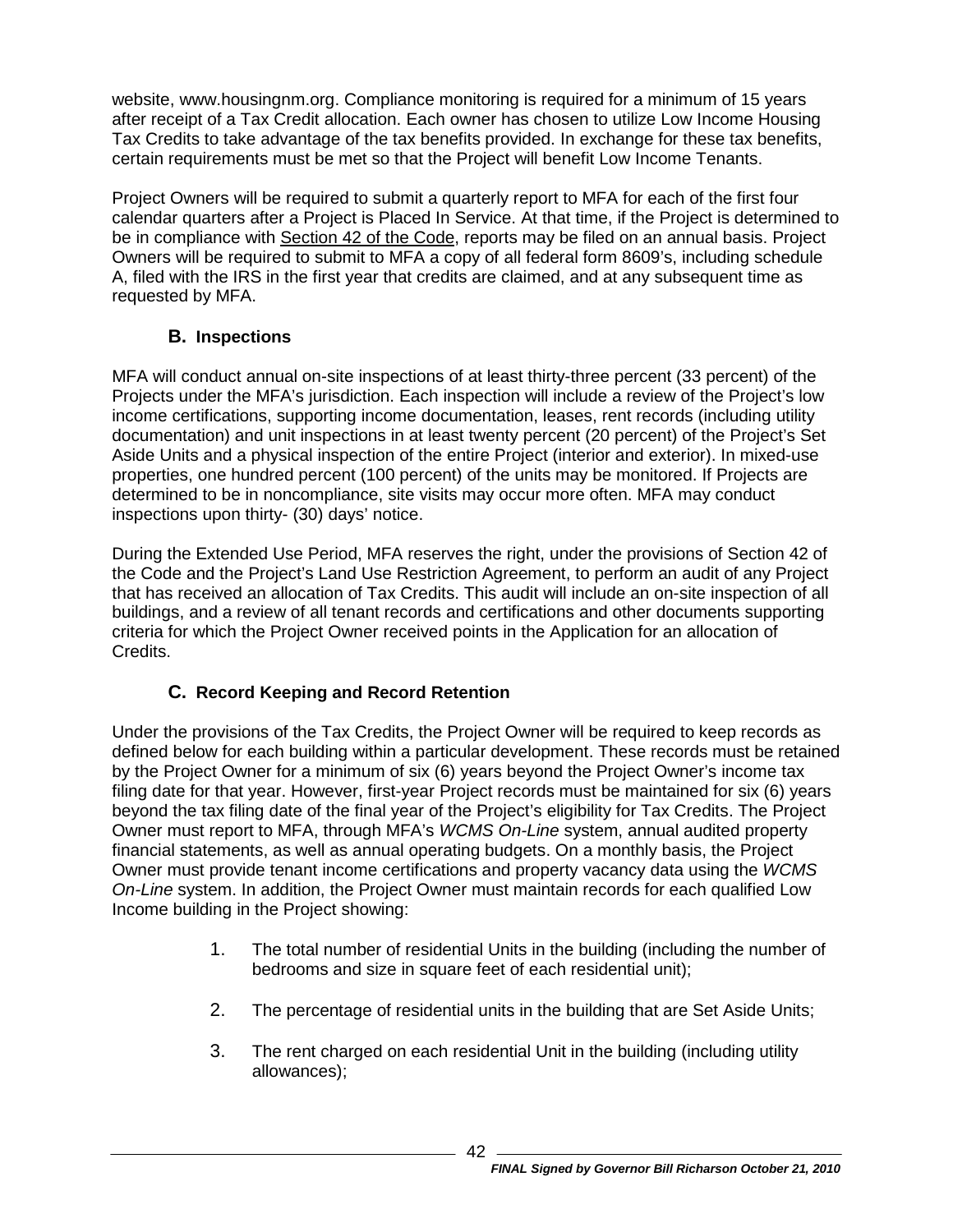- 4. The number of occupants in each residential unit in the building;
- 5. The low income unit vacancies in the building and documentation of when and to whom the "next available units" were rented;
- 6. The income certification of each Low Income Tenant;
- 7. The documentation to support each Low Income Tenant's income certification;
- 8. The Eligible Basis and Qualified Basis for each building; and
- 9. The character and use of any nonresidential portion of the building included in the building's Eligible Basis (this includes separate facilities such as clubhouses or swimming pools whose Eligible Basis is allocated to each building);
- 10. Additional documentation and reporting as required by federal regulation.

<span id="page-45-0"></span>Failure to annually report is deemed as noncompliance and is reportable to the IRS.

## **D. Annual Certification Review**

It is the responsibility of the Project Owner to annually certify to MFA that the Project meets the requirements of Section 42 of the Code, whichever Set Aside is applicable to the Project. Failure to make this certification is deemed as noncompliance and is reportable to the IRS. This annual certification requires the Project Owner to certify that:

- 1. The Project meets the minimum requirements of the Set Aside Election;
- 2. There has been no change in the applicable fraction;
- 3. An annual Low Income certification has been received from each Low Income Tenant and documentation is available to support that certification;
- 4. Each Low Income Unit is rent restricted under Section 42 of the Code;
- 5. Subject to the income restrictions on the Project, all units in the Project are for use by the general public and are used on a non-transient basis;
- 6. There has been no finding of discrimination under the Fair Housing Act;
- 7. Each building within the Project is suitable for occupancy taking into account local health, safety, and building codes;
- 8. There has been no change in any building's Eligible Basis under Section 42 of the Internal Revenue Code, or if there has been a change, adequate explanation of the nature of the change has been given;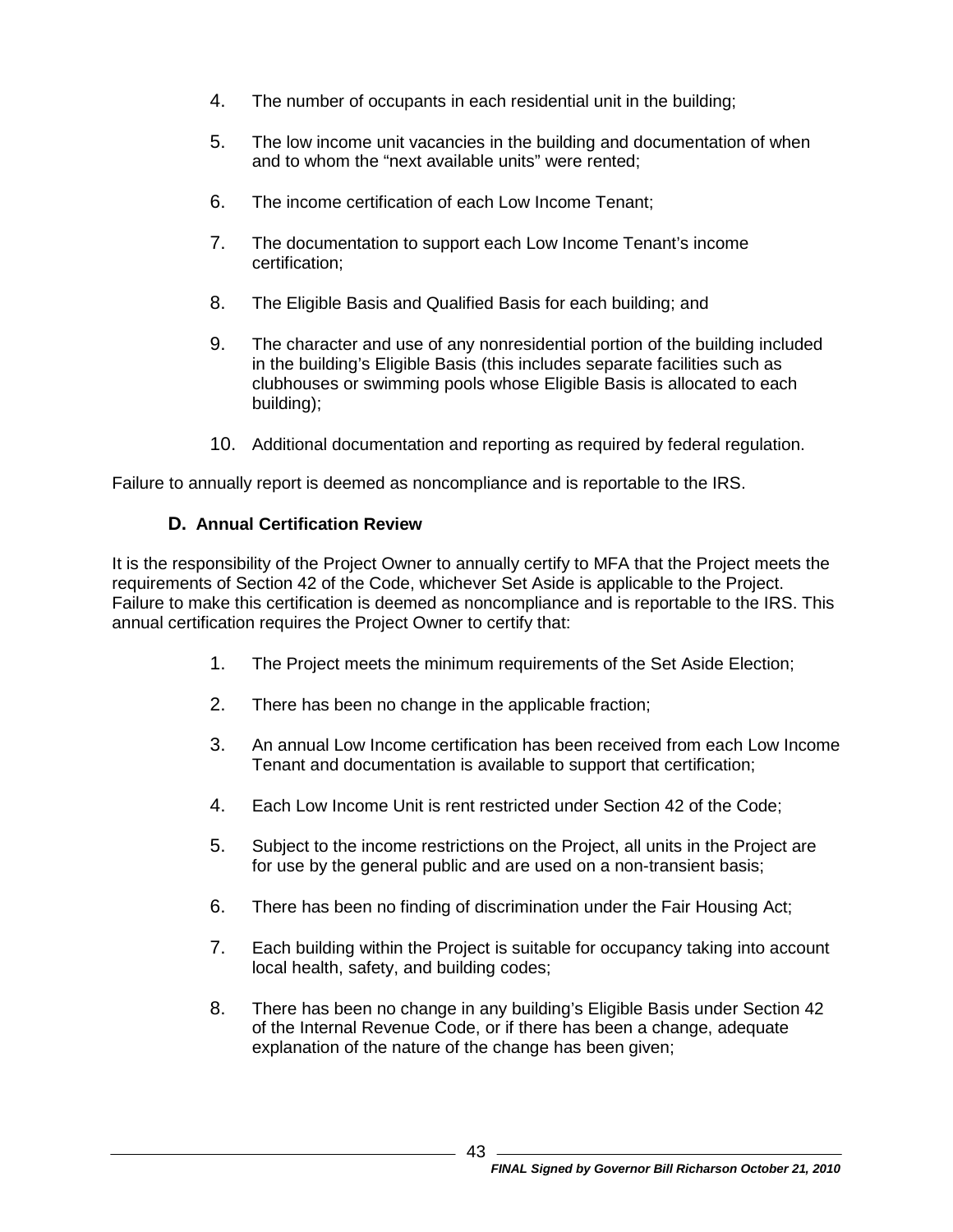- 9. All tenant facilities included in the Eligible Basis of any building in the Project are provided on a comparable basis, without a separate fee, to all tenants in the building;
- 10. If a Low Income Unit in the Project becomes vacant during the year, reasonable attempts are made to rent that unit to tenants having a qualifying income, and while the unit is vacant, no units of comparable or smaller size are rented to tenants not having a qualifying income;
- 11. If the income of Low Income Tenants of units increases above one hundred forty percent (140 percent) of the applicable income limit allowed in Section 42 of the Code, the next available unit of comparable or smaller size will be leased to tenants having qualifying income.
- 12. Project Owner has not refused to lease a Unit to an applicant based exclusively on their status as a holder of a Section 8 voucher and the Project otherwise meets the provisions outlined in the extended low-income housing commitment;
- 13. If the Project Owner received its Tax Credit Allocation from the state ceiling Set Aside for Projects involving "qualified non-profit organizations", the nonprofit entity materially participated in the operation of the development;
- 14. There has been no change in ownership or management of the Project;
- 15. The Project Owner has obtained accurate, allowable, current utility allowances for use in the calculation of rents for the Project, and acknowledges this to be an annual requirement for the duration of the Compliance Period;
- 16. For the proceeding 12 months the Project Owner has complied with Section 42(h)(6)(E)(ii)(I) of the Code that an existing tenant of a low-income unit has not been evicted or had their tenancies terminated for anything other than good cause;
- 17. The Project Owner has complied with Section 42(h)(6)(E)(ii)(II) of the Code and not increased the gross rent above the maximum allowed under Section 42 with respect to any low-income unit.

As an exception, only for Rural Development (RD) Projects, MFA may accept a certification from RD that income is based upon annual tenant certifications/re-certifications, and that third party verification has been obtained. This certification will be in a form that is acceptable to both RD and MFA. Project Owners must furnish RD certifications annually, verifying that Projects are in compliance with Section 42 of the Code.

Tax Exempt Bond Financed Projects in which fifty percent (50 percent) or more of the aggregate basis is funded with the proceeds of bond financing may also be exempt, in MFA's discretion, from many of the certification and review provisions outlined within this document. The monitoring and certification guidelines for these Projects must be in a form that will satisfy those agencies issuing the bonds and MFA. The Project's monitoring procedures must, at a minimum, satisfy the compliance guidelines set forth by Section 42 of the Code.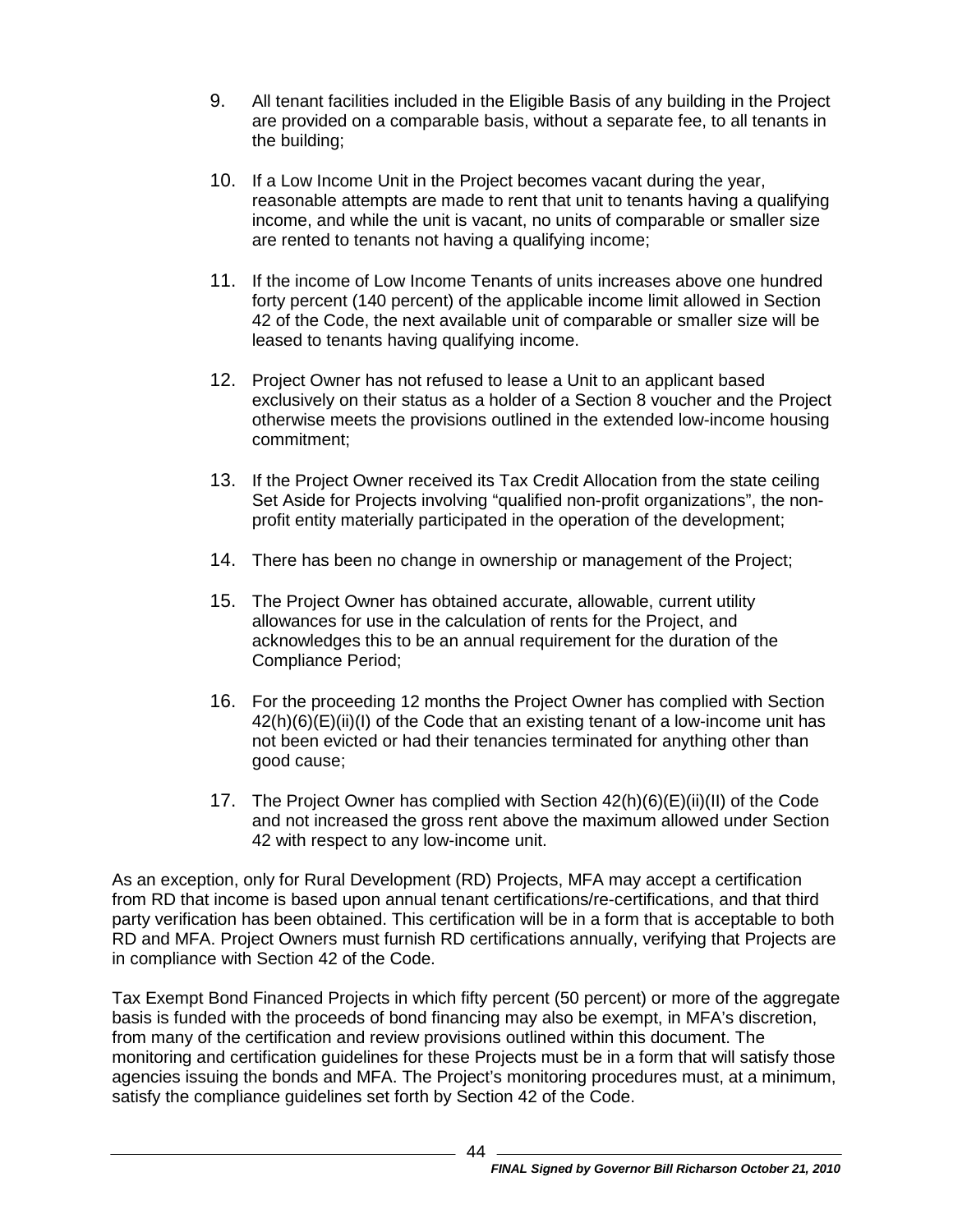Projects which are 100 percent affordable for tax credit purposes (i.e. all units are income and rent restricted at 60 percent of AMI or lower) and that have no other financing requiring annual income re-certifications may also be exempt pursuant to HR 3221. Project Owners must furnish MFA certifications annually, verifying that Projects are in compliance with Section 42 of the Code, as well as any other data that MFA may require per our monitoring and compliance guidelines.

The Project Owner of any exempted Project must certify to MFA on an annual basis that the Project is in compliance with the requirements for RD assistance, tax credits or the Tax Exempt Bond Financing guidelines, as applicable, and that all requirements of Section 42 are also being met. The Project Owner must inform MFA of any noncompliance or if the Project Owner is unable to make one or more of the required certifications.

# **E. Compliance Review**

<span id="page-47-0"></span>MFA may elect to subcontract the monitoring procedure to other agents. In doing so, MFA would designate the subcontractor as the compliance-monitoring agent who would perform MFA's function.

In the event that any noncompliance with Section 42 is identified, a discrepancy letter entitled "Notice of Non-Compliance", detailing the noncompliance will be forwarded promptly to the Project Owner and the management company of the Project. The Project Owner must then respond in writing to MFA within thirty (30) days after receipt of the discrepancy letter. The response must address all discrepancies individually and must indicate the manner in which corrections will be made. The Project Owner will then have a cure period of thirty (30) days from the date of the discrepancy letter to correct the noncompliance detected and to provide MFA with any documentation or certification found to be missing during the annual management review. The cure period may be extended for periods of up to six (6) months. Extensions will be based on a determination by MFA that there is good cause for granting the extension.

MFA will notify the IRS within forty five (45) days after the expiration of the cure period of any non-compliance that has been detected. All corrections made by the Project Owner within the cure period will be acknowledged within this notice. A copy of the Project Owner's response to the non-compliance will accompany the notice to the IRS.

If potential non-compliance is discovered during a compliance monitoring review, the Project Owner will be required to have his managing agent attend a compliance training session within two (2) months following the compliance monitoring review.

In order to offset the cost of monitoring procedures, an annual fee will be assessed for each year of the Extended Use Restriction Period. For 2011 the monitoring/compliance fee is \$40.00/Set Aside Unit/Per Year. The monitoring/compliance fee can be paid annually or in a lump sum to cover the initial 15 years of the Compliance Period. If paid in a lump sum, the amount will be determined in the year the development receives a final allocation. Payment of the lump sum amount will be required prior to issuance of Forms 8609 for each Project. The amount of the compliance monitoring fee for the remainder of the contractual Extended Use Period will be determined in year 15. Annual certifications and reports are due in the MFA office by January 31<sup>st</sup> of each year (for the past reporting year). Annual Compliance Reports are due by January 31<sup>st</sup> of each year, through MFA's *WCMS on-line* compliance system for the full term of the Extended Use Period. Annual audited property financial statements are due in the MFA office within 120 days of the property's fiscal year end. A notice will be mailed to each property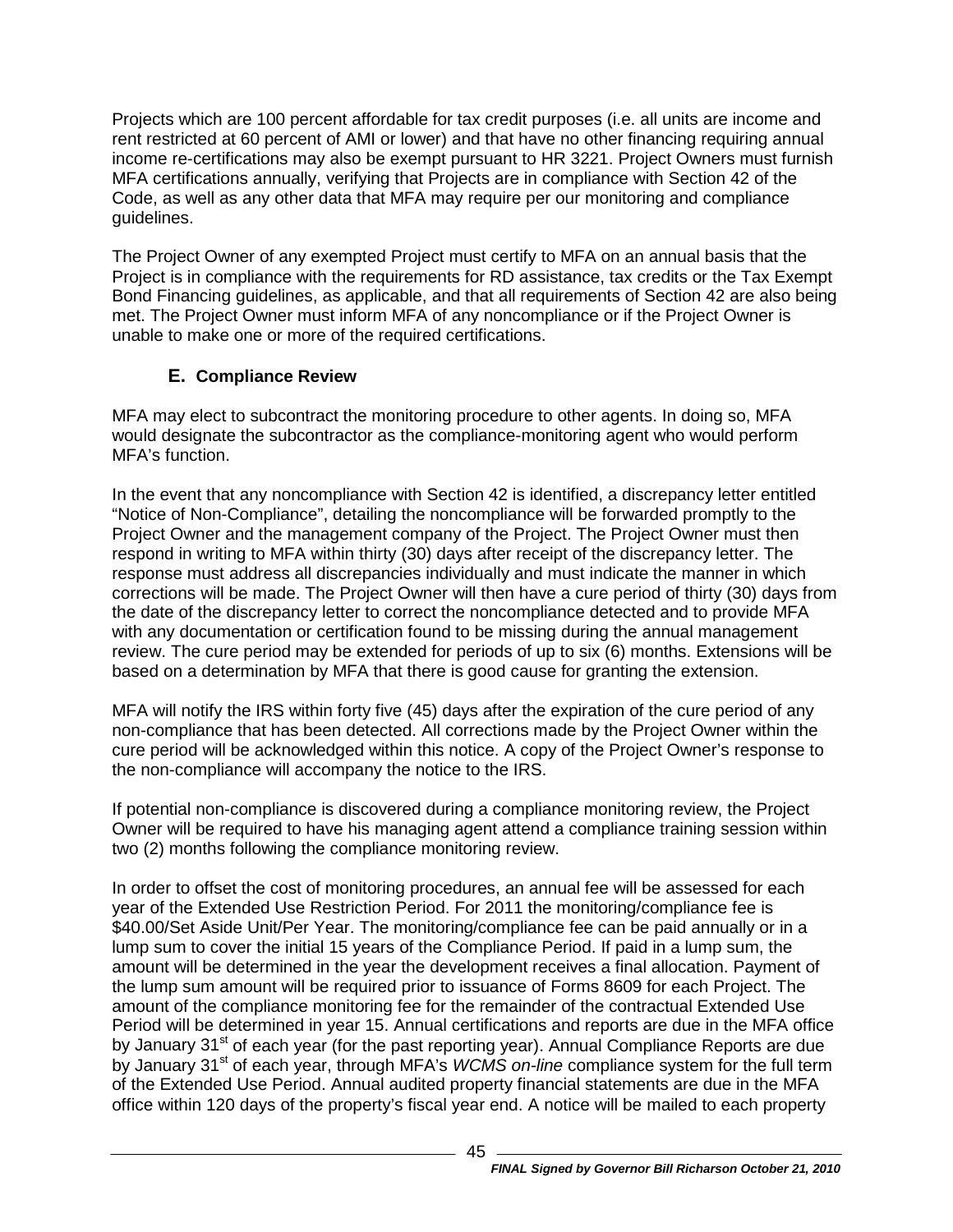Project Owner or a designated representative to remind them that the certification, reports and fees are due.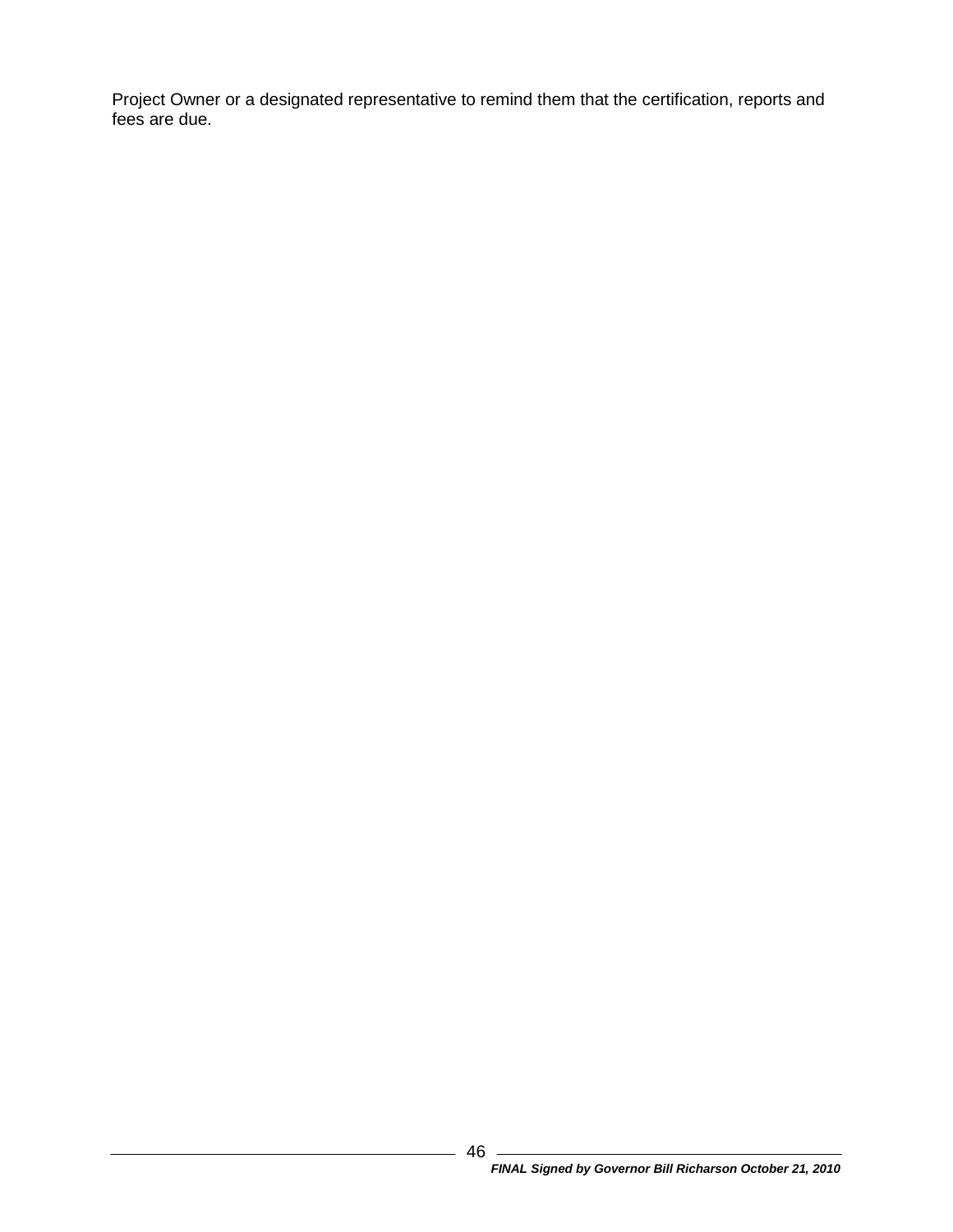## <span id="page-49-0"></span>**XI. GLOSSARY**

**"Adaptive Reuse Projects"** means Projects which will involve the conversion of an existing building, or buildings, which was not initially constructed for residential use to multi family residential use.

**"Agency"** means New Mexico Mortgage Finance Authority (MFA).

**"Allocation Review Committee"** means a committee appointed by the Chairman of the MFA Board to review Projects' rating and ranking results, to determine if the proposed allocations have been made consistent with the Project Selection Criteria and the Qualified Allocation Plan, and to hear appeals and decide their outcome.

**"Allocation Set Asides"** means the federally mandated Tax Credit allocation set aside requirement for Projects involving Qualified Nonprofit Organizations, as well as other Tax Credit Allocation Set Asides designated by MFA from time to time and incorporated into the Qualified Allocation Plan.

**"Annual Credit Ceiling"** means the total dollar volume of Tax Credits available for distribution by the Agency and authorized pursuant to Section 42 of the Code, in a given year. The Population-based Ceiling Amount is the amount of Tax Credits allocated to the state each year based on the state population.

**"Applicable Credit Percentage"** means the monthly interest rate issued by the Treasury Department and used to discount the present value of the 70 percent Tax Credit (approximately 9 percent yearly) and the 30 percent Tax Credit (approximately 4 percent yearly).

**"Applicable Fraction"** means the fraction, the numerator of which is the number of Low Income Units and the denominator of which is the total number of residential rental units less any unit exempted by Revenue Ruling 92-61; or the fraction, the numerator of which is the floor space of the Low Income Units and the denominator of which is the total floor space of the residential rental units less any unit exempted by Revenue Ruling 92-61, whichever is less. The Eligible Basis of a building is multiplied by the Applicable Fraction to determine the Qualified Basis of a building for Tax Credit purposes.

**"Applicant"** means any person or public entity; public or private, for-profit or not-for-profit, proposing to build or rehabilitate affordable rental housing with the use of the HTC program as defined in Section 42 of the Code.

**"Application"** means the completed forms, schedules, checklists, exhibits, computer disks and any additional documentation requested in the Initial Application Package, Carryover Allocation Package, and Final Allocation Package, as well as any supplemental materials requested by MFA. They must be submitted to MFA in accordance with the Qualified Allocation Plan in order to apply for the HTC Program.

**"Application Deadline"** means 5:00 p.m., Mountain Standard Time on the final day of the Application Period, except for Tax Exempt Bond Financed Projects, for which the submission date is specified in **Section VI.B**.

**"Application Package"** means the forms, schedules, checklists, exhibits, computer disks and instructions thereto obtained from the Agency, which shall be completed and submitted to the Agency in accordance with all regulations in order to apply for the HTC Program.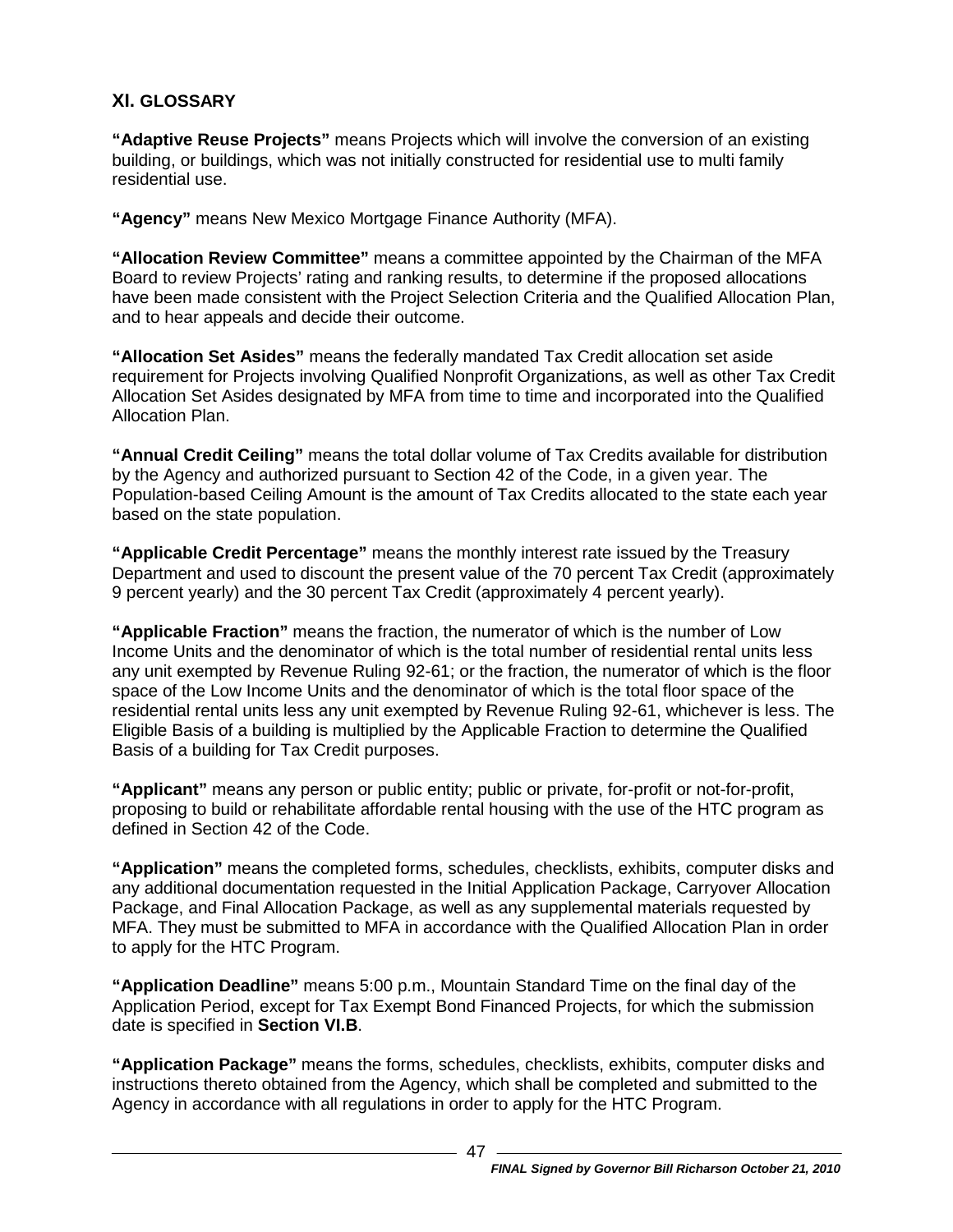**"Application Period"** means the period during which Applications will be accepted by MFA as described in the Qualified Allocation Plan.

**"Area Gross Median Income"** means the median income level, issued annually by HUD for each metropolitan area and for each county outside a metropolitan are, which is adjusted for family size and used to calculate maximum income of eligible persons and rents for rent restricted units. As of July 30, 2008, any Project located in a rural area (as defined in Section 520 of the Housing Act of 1949) shall have income limitations measured by the greater of the HUD median income or the national non-metropolitan median income.

**"Average Gross Median Income"** or **"AGMI"** means, for a Project, the average area gross median income level(s) at which units are set aside, weighted by the number of units set aside at each income level. AGMI calculations are rounded to the nearest whole number. Market Rate units will be treated as if they were set aside at 100 percent of Area Gross Median Income.

An example of the calculation of AGMI in a 60-unit Project with no management employee units is as follows:

- 25 percent of the units are Set Aside at 50 percent of Area Gross Median Income; and
- 50 percent of the units are Set Aside at 60 percent of Area Gross Median Income; and
- 25 percent of the units are Market Rate.

The AGMI calculation would be as follows:

| Percent of<br><b>Total Units</b>    |             | Set Aside Income Level<br>(As a % of Median) | Weighted<br>Average |
|-------------------------------------|-------------|----------------------------------------------|---------------------|
| 25%<br>50%<br>25%                   | X<br>X<br>X | 50%<br>$=$<br>60%<br>$=$<br>$100\% =$        | 13%<br>30%<br>25%   |
| <b>Total AGMI: AGMI for Scoring</b> |             |                                              | 68%                 |

Units to be provided for management or maintenance staff should not be included in the calculation.

**"Average Gross Median Rent"** or **"AGMR"** means, for a Project, the average area gross median rent level(s) at which units are Set Aside, weighted by the number of units Set Aside at each rent level. AGMR calculations are rounded to the nearest whole number at each stage of the calculation. Market Rate Units will be treated as if they were Set Aside at 100 percent of Area Gross Median Income.

An example of the calculation of AGMR in a 60-unit Project with no management employee units is as follows:

- 25 percent of the units are rent restricted at 50 percent of Area Gross Median Income; and
- 50 percent of the units are rent restricted at 60 percent of Area Gross Median Income; and
- 25 percent of the units are Market Rate (not rent restricted).

The AGMR calculation would be as follows: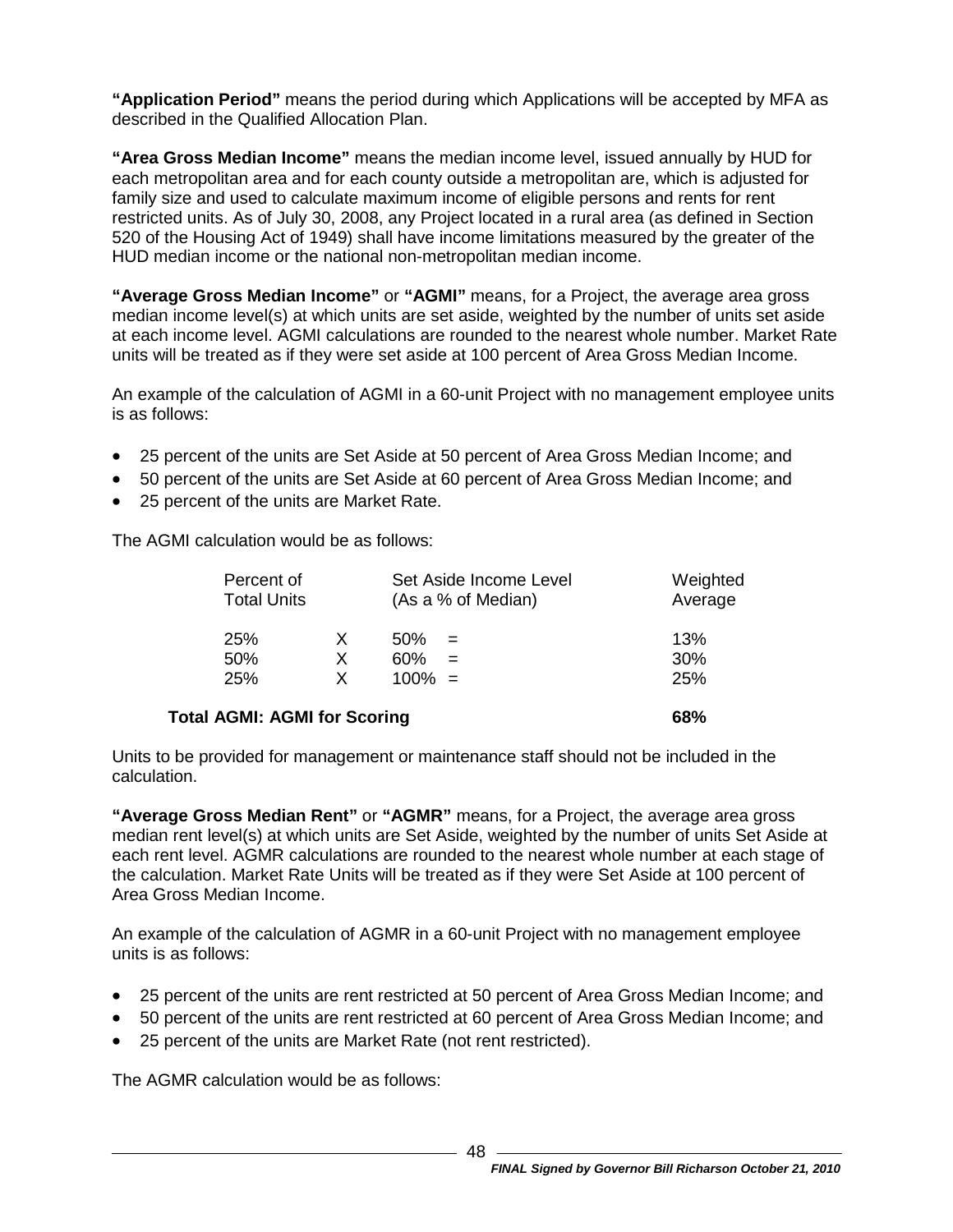|                                     | Percent of<br><b>Total Units</b> |             |                         | <b>Rent Restricted Level</b><br>(As a % of Median Income) |                   | Weighted<br>Average |
|-------------------------------------|----------------------------------|-------------|-------------------------|-----------------------------------------------------------|-------------------|---------------------|
| 25%<br>50%<br>25%                   |                                  | X<br>X<br>X | 50%<br>60%<br>$100\% =$ | $\mathbf{r} = \mathbf{r}$<br>$=$                          | 13%<br>30%<br>25% |                     |
| <b>Total AGMR: AGMR for Scoring</b> |                                  |             |                         |                                                           | 68%               |                     |

Units to be provided for management or maintenance staff should not be included in the calculation.

**"Binding Commitment"** means an agreement between MFA and an Applicant by which MFA allocates and the Applicant accepts Tax Credits in accordance with Section 42(h)(1)(C) of the Code. MFA's Carryover Allocation is its Binding Commitment.

**"Blighted Buildings"** means buildings that are in such severe disrepair to the extent that rehabilitation or Adaptive Reuse is no longer feasible.

**"Board of Directors"** or **"Board"** means the New Mexico Mortgage Finance Authority Board of Directors.

**"Brownfield"** means real property where the expansion, redevelopment, or reuse may be complicated by the presence of hazardous substance, pollutant, or contaminant including petroleum. Brownfield sites require a remediation plan based on a Phase II Environmental Site Assessment.

**"Capital Needs Assessment"** means a report prepared by a competent third party licensed architect or engineer that addresses the following:

- 1. Site visit and physical inspection of the interior and exterior of Units and structures.
- 2. Interview with available on-site property management and maintenance personnel regarding past and pending repairs/improvements and physical deficiencies.
- 3. Identification of the presence of any visible environmental hazards on the site.
- 4. Opinion as to the adequacy of the proposed budget for recommended improvements.
- 5. Identification of critical building systems or components that have reached or exceeded their expected useful lives.
- 6. Projection of recurring probable expenditures for significant systems and components over 15 years.
- 7. Determination of the appropriate upfront and ongoing replacement reserve deposits.

**"Carryover Allocation"** means the provision under Section 42 of the Code which allows a Project, under certain conditions allowed by Section 42 of the Code, to receive a Tax Credit allocation in a given calendar year and to be Placed In Service within a period of two calendar years after the calendar year in which the Applicant qualifies for a Carryover Allocation. The Carryover Allocation is MFA's Binding Commitment for Tax Credits.

**"Childcare"** means daycare and/or youth programming for children. Daily Childcare means that service(s) are provided Monday through Friday for a minimum of 6 hours per day. Weekly Childcare means that service(s) will be provided a minimum of one day per week for a minimum of 6 hours.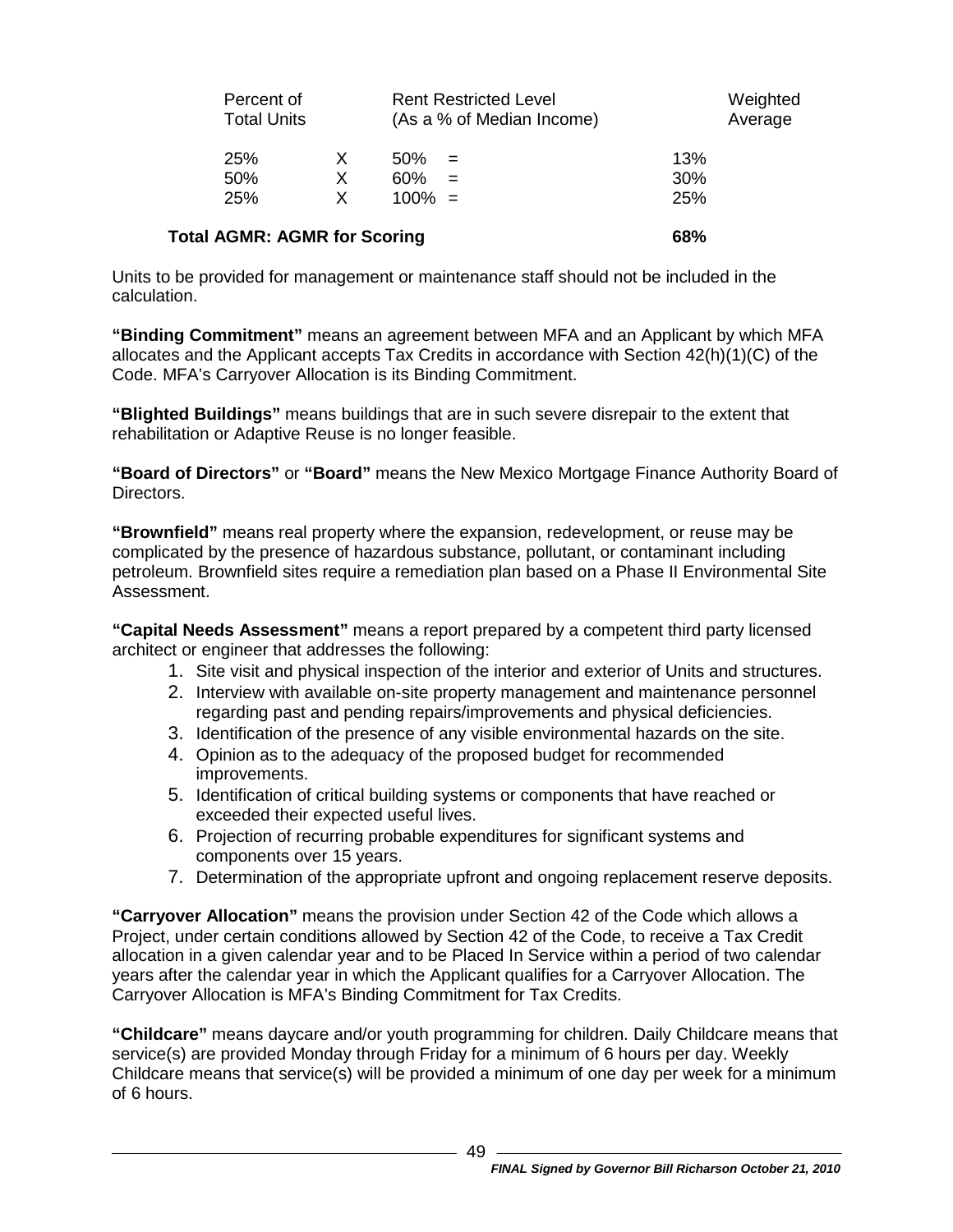**"Code"** means the Internal Revenue Code of 1986, as in effect on the date of the Qualified Allocation Plan, together with corresponding and applicable final, temporary or proposed regulations and revenue rulings issued with respect thereto by the Treasury or the Internal Revenue Service of the United States.

**"Complete Application"** is an Initial Application meeting all of the requirements in "Content and Format" in **Section [IV.A.4](#page-22-1)**.

**"Compliance Monitoring"** means the Agency's procedure, as required by Section 42 of the Code and detailed in MFA's Tax Credit Monitoring and Compliance Plan, of auditing and inspecting all completed Tax Credit Projects.

**"Compliance Period"** means, with respect to any building that is included in a Tax Credit Project, a minimum period of 15 years beginning on the first day of the first taxable year of the Tax Credit period with respect thereto in which a Tax Credit Project shall continue to maintain the Low Income Units as Low Income Units pursuant to the Applicant's Set Aside Election in the Application, pursuant to Section 42 of the Code.

**"Concerted Community Revitalization Plan"** means a Metropolitan Redevelopment Plan as defined in NMSA 3-60A, or a similar written plan, prepared and enacted by a local, county or tribal government at least six months prior to the application deadline, which identifies barriers to community vitality and promotes specific concerted revitalization activities within an area having distinct geographic boundaries.

**"Consolidated Plan"** means the plan prepared in accordance with HUD Regulations, 24 C.F.R. 91 (1994), which describes needs, resources, priorities and proposed activities to be undertaken with respect to certain HUD programs.

**"Construction Costs"** means, for purposes of calculating builder profit, overhead and general requirements, the on-site and construction costs in the construction contract, before profit, overhead and general requirements, and at Initial Application and Carryover a reasonable construction contingency.

**"Contact Person"** means a person identified in the Initial Application with decision-making authority for the Applicant, Developer or the owner of the Project, with whom MFA will correspond concerning the Application and /or the Project.

**"Contractor's Cost Certification"** A certification prepared by a Certified Public Accountant, indicating the method of certification, all identities of interest, and certification that all construction costs included are related to the Project.

**"Cost Certification"** A certification prepared by a Certified Public Accountant on forms provided by MFA, indicating the method of certification, all identities of interest, and certification that all Project costs included are related to the Project.

**"Credit Period"** means with respect to any building that is included in a Tax Credit Project, the period of 10 years beginning with (i) the taxable year in which the building is Placed In Service, or (ii) at the election of the Developer, the succeeding taxable year.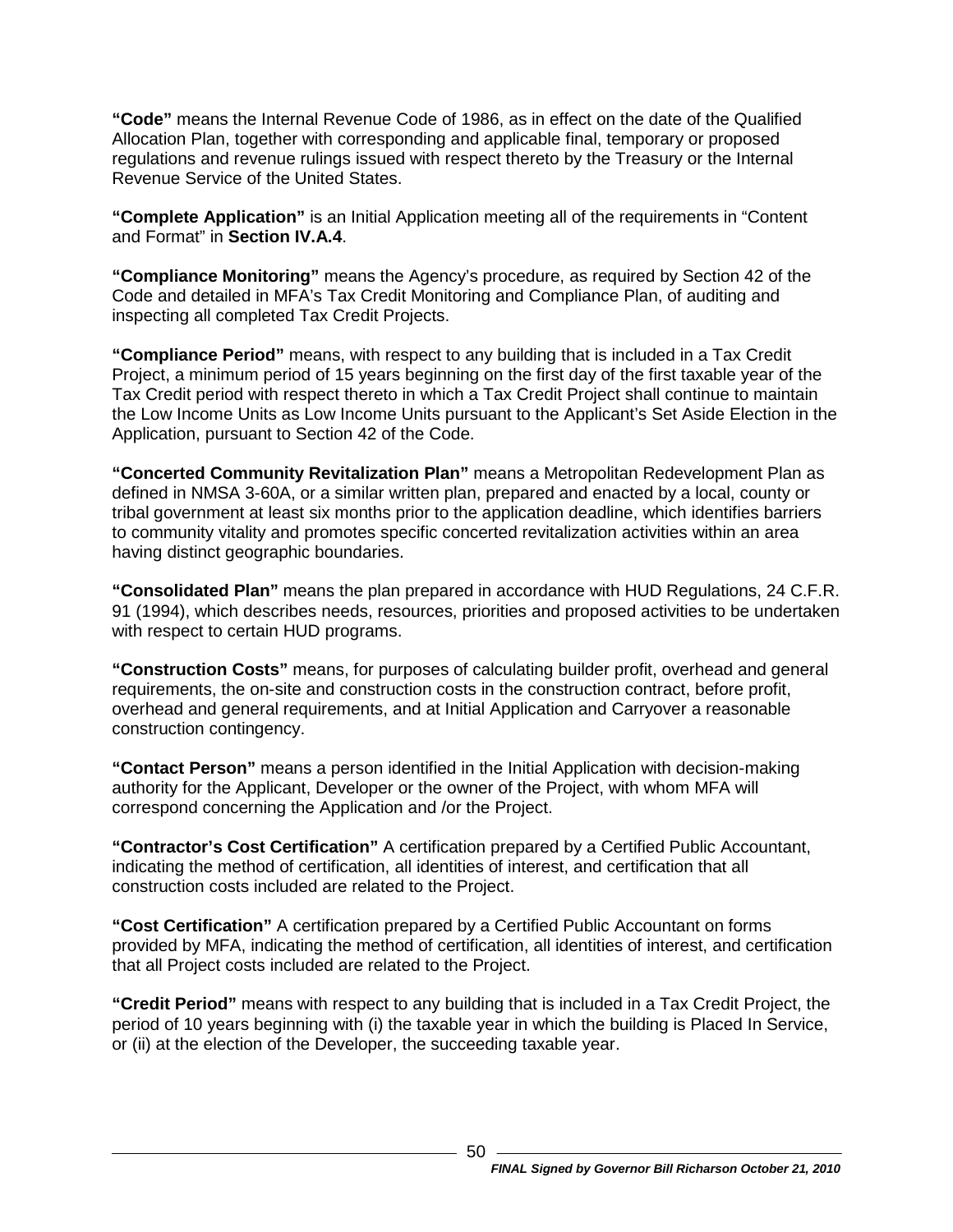**"Developer"** means any individual, association, corporation, joint venture, or partnership, which possesses the requisite skill, experience, and credit worthiness to successfully produce affordable multifamily housing.

**"Development Costs"** means the sum total of all costs incurred in the development of a Project all of which shall be subject to approval, and are approved by MFA as reasonable and necessary. Such costs may include, but are not limited to:

- 1. The cost of acquiring real property and any building thereon, including payment for options, deposits, or contracts to purchase properties.
- 2. The cost of site preparation, and development.
- 3. Any expenses relating to the issuance of Tax Exempt Bonds or taxable bonds by the Agency, if any, related to the Project.
- 4. Fees in connection with the planning, execution, and financing of the Project, such as those of architects, engineers, attorneys, accountants, and the Agency.
- 5. The cost of studies, surveys, plans, permits, insurance, interest, financing, tax and assessment costs, and other operating and carrying costs incurred during construction, rehabilitation, or reconstruction of the Project.
- 6. The cost of the construction, rehabilitation, and equipping of the Project.
- 7. The cost of land improvements, such as landscaping and off-site improvements related to the Project, whether such costs are paid in cash, property, or services.
- 8. Expenses in connection with initial occupancy of the Project.
- 9. Allowances established by the Agency for working capital, contingency reserves, and reserves for any anticipated operating deficits during the first 2 years after completion of the Project.
- 10.The cost of such other items, including relocation cost, indemnity and surety bonds, premium on insurance, and fees and expenses of trustees, depositories, and paying agents for bonds.

**"Difficult Development Area"** means any area designated by the Secretary of Housing and Urban Development as having high construction, land, and utility costs relative to Area Gross Median Income in accordance with Section 42(d)(5) of the Code.

**"Eligible Application" or "Eligible Project"** means an Application or Project which has met all Minimum Project Threshold Requirements.

**"Eligible Basis"** means the sum of the eligible cost elements that are subject to depreciation, such as expenditures for new construction, rehabilitation and building acquisition.

**"Eligible Persons"** or **"Eligible Households"** means one or more natural persons or a family, irrespective of race, creed, national origin or sex, determined by the Agency to be of low or very low income. In determining the income standards of eligible persons for its various programs, the Agency shall take into account the following factors:

- 1. Requirements mandated by federal law;
- 2. Variations in circumstances in the different areas of the state;
- 3. Whether the determination is for rental housing; and
- 4. The need for family size adjustments.

**"Executive Director"** means the Executive Director of the New Mexico Mortgage Finance Authority.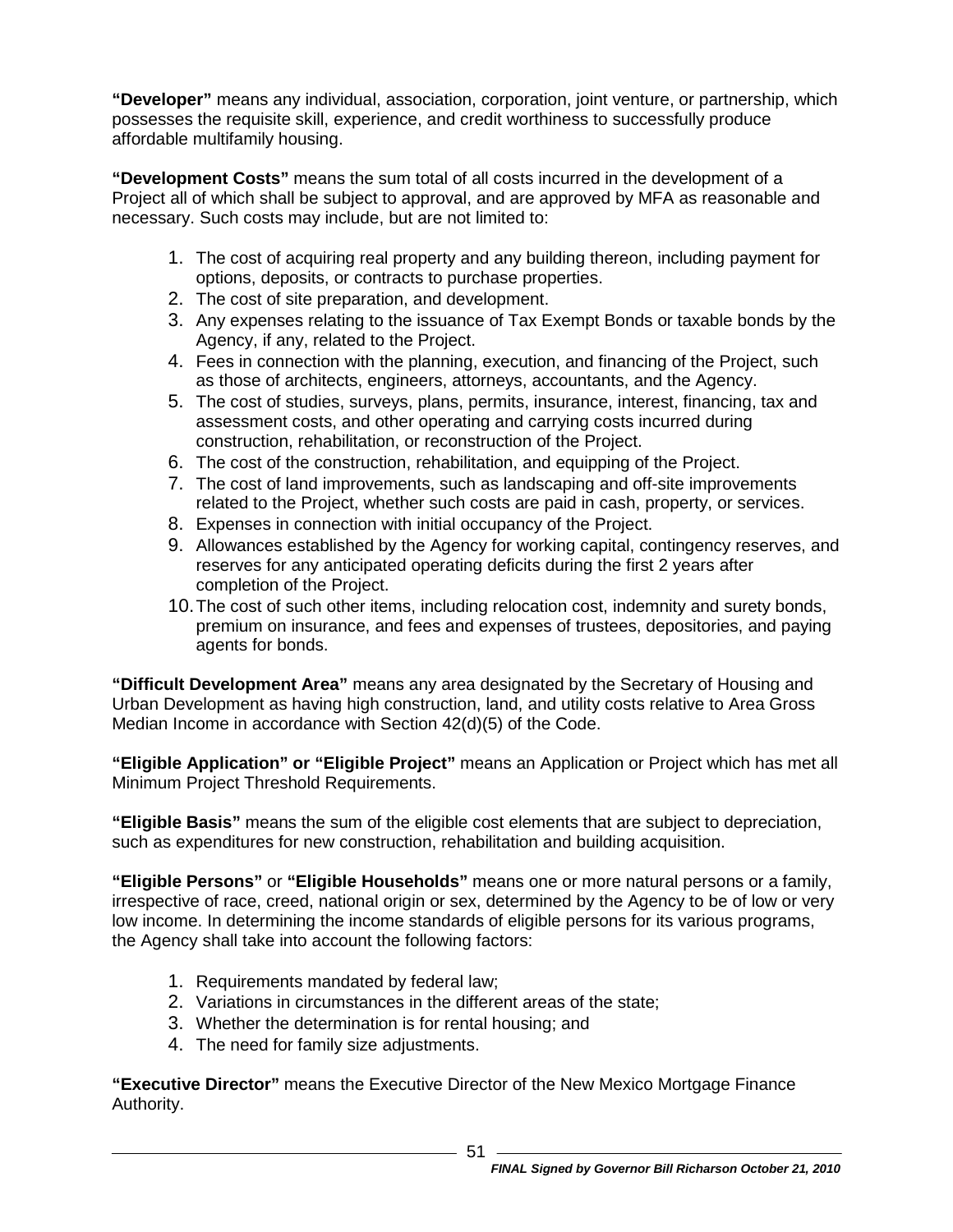**"Extended Use Period"** means, with respect to any building that is included in a Tax Credit Project, the period that begins on the first day of the Compliance Period and ends on the later of (i) the ending date of the term specified by the Applicant in the Initial Application Package and recorded in the Land Use Restriction Agreement or (ii) the date that is the fifteenth anniversary of the last day of the Compliance Period, unless earlier terminated as provided in Section 42(h)(6) of the Code or more stringent requirements of the HCA as reflected in the LURA.

**"Feasibility Analysis"** means a financial analysis based on rules established by the IRS and MFA to determine a Project's financial feasibility, which is completed to ascertain a Tax Credit amount, the adequacy of financing sources, the income required to support operation of the Project, etc.

**"Federal Grant"** means any Federal Grant except those specifically excluded in Section 1.42- 16(b) of the Treasury regulations.

**"Federal Subsidy"** means Tax Exempt Bonds.

**"Federally-Assisted Building"** means any building which is substantially assisted, financed, or operated under Section 8 of the United States Housing Act of 1937, Section 221(d)(3), Section 221(d)(4), or 236 of the United States Housing Act, Section 515 of the Housing Act of 1949, or any other program administered by the Department of Housing and Urban Development or by the Rural Housing Service of the Department of Agriculture.

**"Final Allocation"** means a determination by MFA that a Project is complete and that a certain amount of Tax Credits is warranted. The Final Allocation must be requested by the Project Owner, and culminates in delivery of IRS Form 8609 by MFA.

**"Financing Commitment"** means a commitment for permanent or construction financing which 1) is not subject to further approval by any loan committee or board of directors or other entity of the creditor making the commitment, 2) contains specific terms of funding and repayment, and 3) contains language stating that the loan will be subordinated to the LURA.

**"General Partner"** means that partner or collective of partners identified as the general partner of the partnership that is the Project Owner and that has general liability for the partnership. If the Project Owner is a limited liability company, the term "General Partner" shall mean the managing member or members with management responsibility for the limited liability company.

**"Government Entity or Instrumentality"** means any agency or other government created entity of the State of New Mexico, the counties or municipalities of New Mexico, or the tribal governments of New Mexican tribes and pueblos.

**"Homeless"** means a) an individual or family which lacks a fixed, regular, and adequate nighttime residence; or b) an individual or family which has a primary nighttime residence that: 1) a supervised publicly or privately operated shelter designed to provide temporary living accommodations (including welfare hotels, congregate shelter, and transitional housing for persons with mental illness); 2) an institution that provides a temporary residence for individuals intended to be institutionalized, or previously institutionalized; 3) a public or private place not designed for, or ordinarily used as, a regular sleeping accommodation for human beings; or 4) individuals who are certified by their case manager as "doubling up", "couch surfing" or staying with another household of a relative or friend. The term does not include any individual imprisoned or otherwise detained pursuant to an Act of the Congress or State law.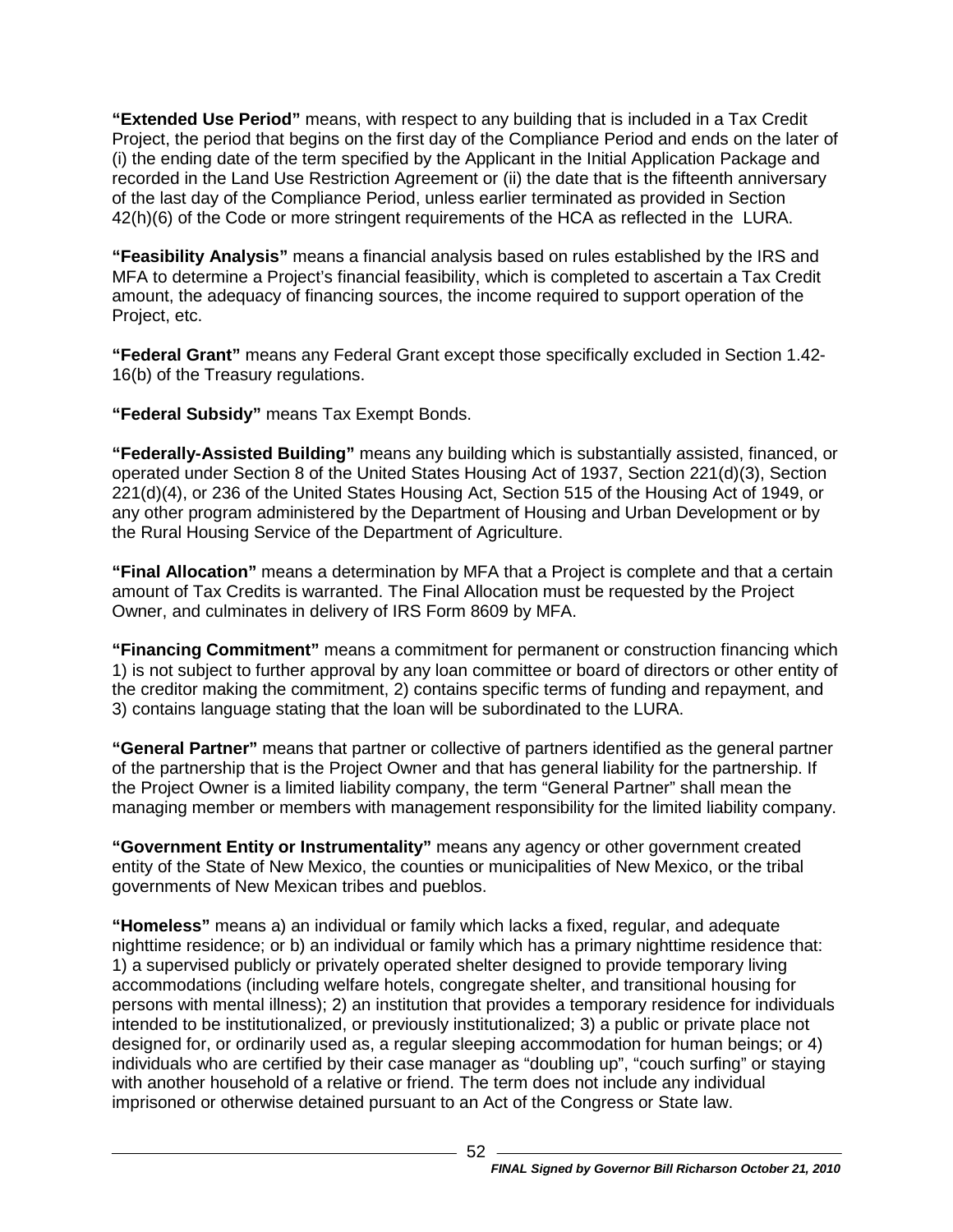**"Households Comprised of Individuals with Children"** means households that include one or more persons under the age of 18 years.

**"HUD"**means the U.S. Department of Housing and Urban Development.

**"Identity of Interest"** occurs when any officer, director, board member, or authorized agent of any development team member (consultant, general contractor, attorney, management agent, seller of the land, etc.): (a) is also an officer, director, board member, or authorized agent of any other development team member; (b) has any financial interest in any other development team member's firm or corporation; (c) is a business partner of an officer, director, board member, or authorized agent of any other development team member; (d) has a family relationship through blood, marriage or adoption with an officer, director, board member, or authorized agent of any other development team member; or (e) advances any funds or items of value to the sponsor/borrower.

**"Initial Application"** means the Application first provided to MFA on or before an Application Deadline to request an allocation of Tax Credits.

**"Land Use Restriction Agreement"** or **"LURA"** means the agreement submitted to the Agency restricting the property to affordable housing use during the Compliance Period and Extended Use Period.

**"Letter of Determination"** means the letter issued by MFA pursuant to Section 42(m)(1)(D) of the Code advising the Project Owner that MFA has made the determination that a Tax Exempt Bond Financed Project satisfies the requirements for an allocation of Tax Credits under the QAP conditioned upon Project compliance with Section 42 of the Code.

**"Local Government"** means any county, municipality, tribe or other general-purpose political subdivision in the State of New Mexico.

**"Local Lead Agencies"** (LLAs) are organizations selected by the New Mexico Behavioral Health Collaborative, or its designee or successor in interest, to be responsible for supportive services including acting as referral agents for community services, providing and coordinating services provided by local service providers for Special Needs Households. LLAs organize needed services for a specific geographic area, and/or specific target population. The LLA will enter into a formal agreement to provide tenant pre-screening, tenant referrals to the property manager, and social service coordination as well as serving as the Tenant Services Liaison. The LLA will remain in place for the length of the compliance and extended use period.

**"Local Notice"** means MFA's letter to the Chief Executive Office (or the equivalent) of the local jurisdiction within which the Project is located, which provides a thirty (30) day period to comment on the Project pursuant to Code Section 42(m)(1)(A)(ii).

"**Low Income Housing Tax Credit Program"** or **"HTC Program"** means the rental housing program administered by MFA pursuant to Section 42 of the Code and by the State of New Mexico Executive Order 97-01.

**"Low Income Tenants"** are households that occupy Set Aside Units.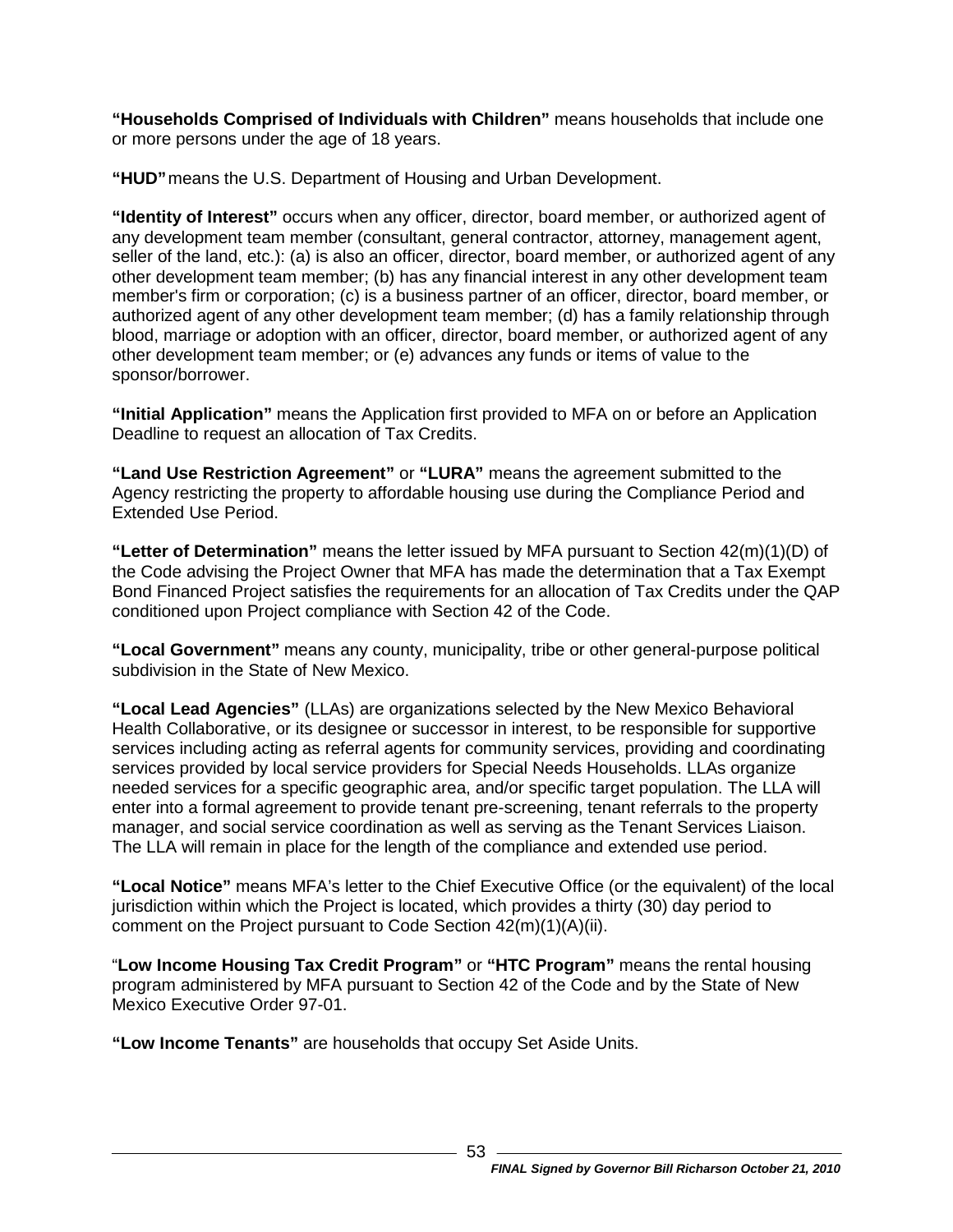**"Low Income Units"** or **"Set Aside Units"** shall mean units which are rent restricted and set aside for tenants whose income does not exceed 50 percent, 60 percent or some lower percentage, whichever is elected, of Area Gross Median Income.

**"Market Rate Units"** means residential rental units that are not Low Income Units.

**"Minimum Score"** means the lowest score with which an Application will be considered to have passed the Minimum Project Threshold Requirement related to scoring.

**"Mortgage Revenue Bonds (MRB)"** or **"Tax Exempt Bonds"** means bonds issued by state designated issuers, including MFA, which may be used to finance HTC Projects subject to Project allocations made by the State Board of Finance.

"November 15<sup>th</sup>" means November 15<sup>th</sup>, unless this date falls on a weekend or a holiday, in which case it means the first business day following November  $15<sup>th</sup>$ .

**"Ownership of Land"** means holding fee title or a qualified leasehold interest.

**"Participating Title Company"** means a New Mexico title company that maintains pooled, interest-bearing transaction account(s) pursuant to the Land Title Trust Fund Act of 1997.

**"Placed in Service"** means the date on which the first Unit of a new construction Project is certified or otherwise officially declared as available for occupancy. For acquisitions of existing Projects, it is the date of transfer to a new Project Owner.

**"Principal"** means an Applicant, any general partner of an Applicant, and any officer, director, board member or any shareholder, general partner, managing member, or affiliate of an Applicant. It also includes any entity receiving any part of a developer fee for a Project. For Project compliance purposes (**Section IV.C.11**), Principal would include shareholders with interests of 25 percent or more, all officers of a corporation (whether Board members or employees), all general partners or members. If an individual shareholder, officer, partner or member does not have any property interests outside of the information already disclosed for the Applicant, they can state that and provide a signed Compliance Affidavit.

**"Program"** means the HTC Program as administered by MFA.

**"Project"** means any work or improvement located or to be located in the state, including real property, buildings, and any other real and personal property, designed and intended for the primary purpose of providing decent, safe, and sanitary residential housing for individuals, whether new construction, acquisition of existing residential housing, or the remodeling, improvement, rehabilitation, or reconstruction of existing housing, together with such related non-housing facilities as the Agency determines to be necessary, convenient, or desirable.

**"Project Expenses"** means usual and customary operating and financial costs. The term does not include extraordinary capital expenses, development fees and other non-operating expenses.

**"Project Owner"** means the legal entity that ultimately owns the Project and to which tax credits will be allocated.

**"Project Selection Criteria"** means the criteria used to score a Project for Tax Credit allocation purposes.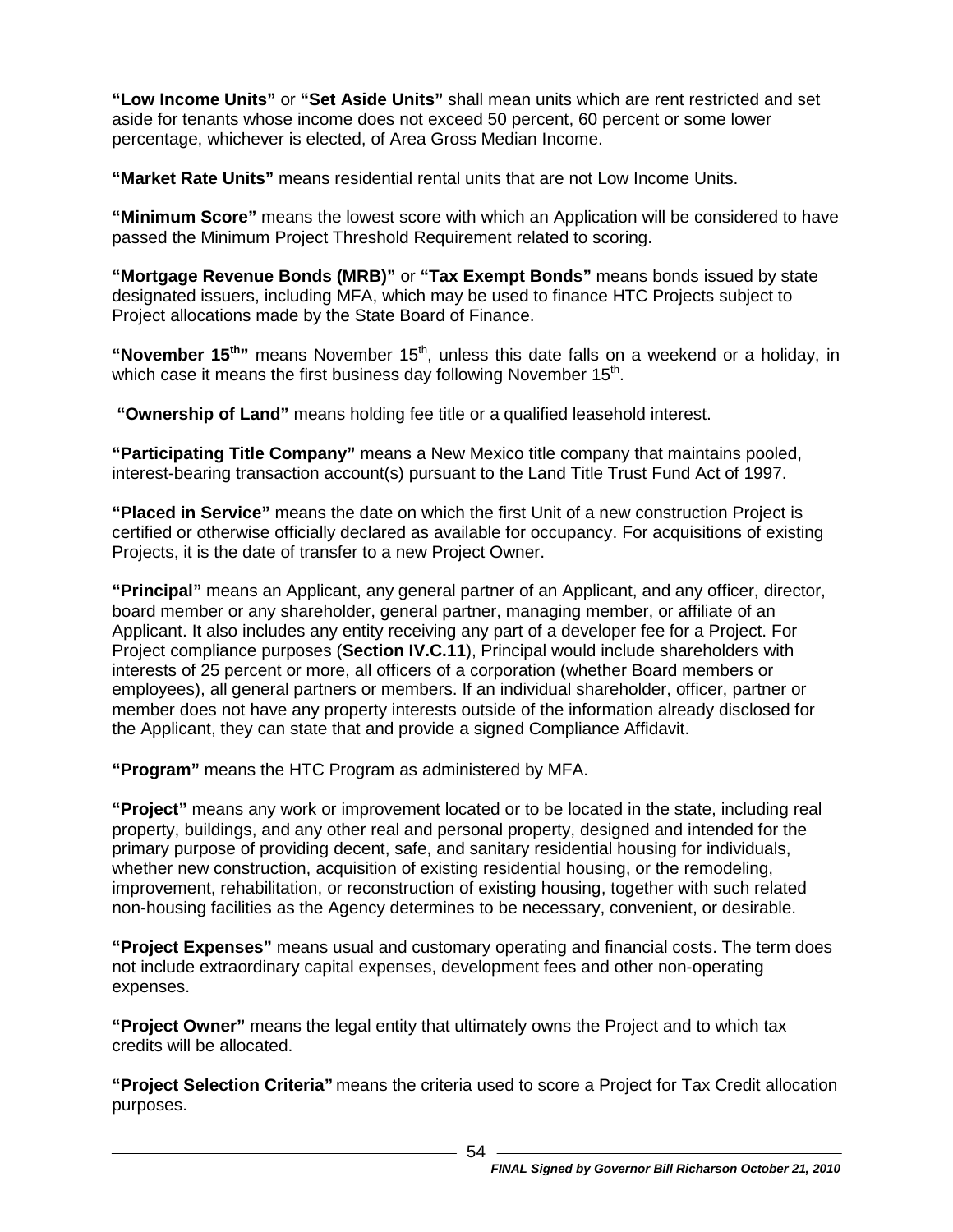**"Qualified Allocation Plan"** or **"QAP"** means this Qualified Allocation Plan, which was adopted by Board Action on October 20, 2010 and made effective as of January 1, 2011, and which was approved by the Governor of the State of New Mexico pursuant to Section 42(m)(1)(B) of the Code and sets forth the Project Selection Criteria and the preferences for Projects which will receive Tax Credits.

**"Qualified Basis"** means the portion or percentage of the Eligible Basis that qualifies for the Tax Credit. It is calculated by multiplying the Eligible Basis by the Applicable Fraction.

**"Qualified Census Tract"** means any Census tract which is designated by the Secretary of Housing and Urban Development as having 50 percent or more of the households at an income level which is less than 60 percent of the Area Gross Median Income in accordance with Section 42(d)(5) of the Code.

**"Qualified Leasehold Interest"** means a leasehold interest running at least as long as the Extended Use Period.

**"Qualified Nonprofit Organization"** means a nonprofit entity as defined for the purposes of the federal nonprofit Set Aside in Code Section 42(h)(5)(c). The organization must meet the requirements of Code Section  $501(c)(3)$  or  $501(c)(4)$ , and have the fostering of low income housing as one of its purposes. Additional requirements, including delivery of an IRS designation letter, must be met for scoring purposes.

**"Rehabilitation Costs"** means, as stated in Code Section 42(e)(2), the amounts chargeable to capital accounts and incurred for property in connection with the rehabilitation of a building. For the purposes of the calculation in scoring Criterion #4, only rehabilitation "hard" costs will be considered, which are those costs that would be included in a construction contract.

**"Rent Restricted Unit"** means, with respect to a Tax Credit Project, a unit for which the gross rent does not exceed 30 percent of the imputed AGMI limitation applicable to such unit as chosen by the Applicant in the Application and in accordance with the Code. Gross rent must be determined from the rent charts included in the Application Package and must correspond to the percentage of AGMI selected by the Applicant in the Application. It includes the cost of utilities, and must be reduced by the amount of tenant-paid utilities. Gross rent includes all income for the unit, including tenant and any subsidy payments. See also "Unit".

**"Reservation" or "Reservation Contract"** means the contract executed by MFA and the Applicant with respect to an allocation of Tax Credits, which states the conditions to be met by the Applicant prior to issuance of a Carryover Allocation.

**"Reservation Letter"** or **"Reservation"** means a document issued by MFA which describes the amount of Credits provisionally awarded to a Project and the conditions which the Project Owner must meet in order to obtain a Binding Commitment for Tax Credits.

**"Reserved"** means that the units may not be rented to other categories of households unless the Project Owner demonstrates a subsequent change in the level of demand for such units and a good faith effort to obtain the originally targeted tenant category. Any such change in tenant characteristics must be approved in advance by MFA.

**"Rural Development"** or **"RD"** or **"USDA"** (previously called "Farmer's Home Administration" or "FmHA" of the United States Department of Agriculture) means Rural Development or other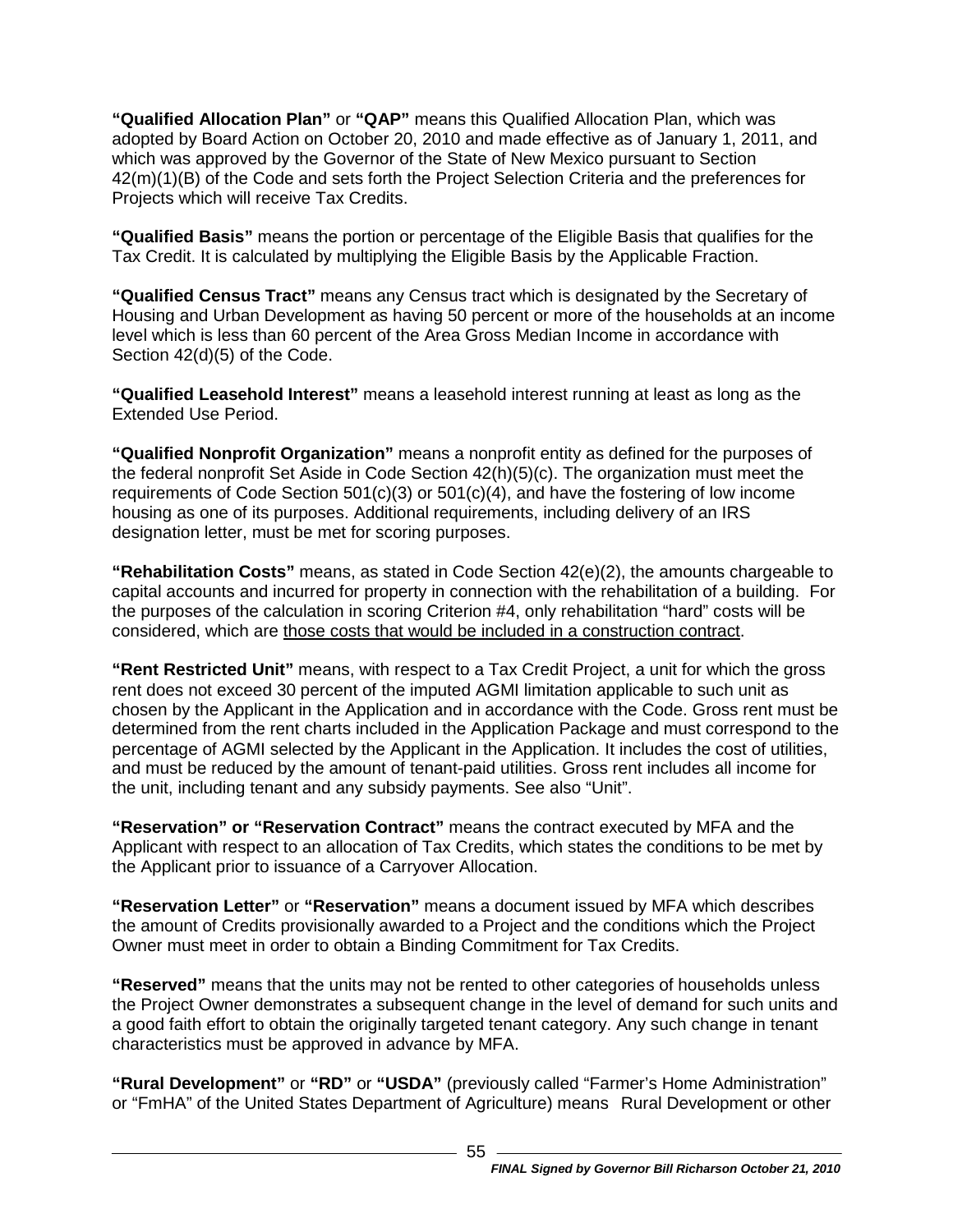agency or instrumentality created or chartered by the United States to which the powers of the RD have been transferred.

**"Senior Households"** means households that include at least one person 55 years of age or older.

**"Senior Housing"** means Projects specifically designed for exclusive use by senior tenants. Senior is defined as those persons 55 years of age or older.

**"Service Enrichment Plan"** means a plan prepared for the provision of enrichment services to Households with Children, or Senior Housing Tenants. This plan must specify 1) all services to be provided to tenants, 2) all entities providing such services, 3) where services will be provided, 4) frequency or schedule of services, 5) annual costs of all services, and 6) sources of payments for such services and isolate all expenditures planned from Project cash flow. Project Owner must provide a certification that services will be provided as detailed in the plan and service providers must provide a letter of intent to provide services. The letter of intent must indicate: 1) a description of the service to be provided including frequency, 2) indicate that services, will be provided on-site, and 3) specify any fee for services provided. A resume or other evidence of qualification of each service provider must be attached to the plan. Services included must be long-term, significant and meaningful as determined by MFA, they must be appropriate to the specific needs of the given tenant population, available on a regular basis, and no fees for the basic service except for as specifically allowed for in the scoring criterion.

**"Set Aside"** means all or a portion of a Project's Units that are Rent Restricted and/or limited to use by a specified tenant income category, or a particular special needs tenant group. Set Asides will be described in the LURA.

**"Set Aside Election"**means the federally imposed minimum proportion of total Project units set aside as Low Income Units at one or more Area Gross Median Income level(s). This election is made by the Applicant, and meets the minimum requirements of Code Section 42: larger proportions of units are generally set aside by the Applicant and restricted in the LURA.

**"Set Aside Units"** means "Low Income Units".

**"Single Room Occupancy"** (SRO) means housing consisting of single room dwelling units. The unit must contain either food preparation and/or sanitary facilities.

**"Special Needs Households"** means households in which an individual or household member is in need of supportive services, tenancy supports, and housing and has a substantial, long term disability, which includes any of the following: (1) Serious Mental Illness; (2) Addictive Disorder (i.e., individuals in treatment and demonstrated recovery from substance abuse disorder); (3) Developmental Disability (e.g., intellectual disability, autism, or other disability acquired before the age of 22); (4) Physical, sensory, or cognitive disability occurring after the age of 22; 5) Disability caused by effects of chronic illness (e.g., people with HIV/AIDS who are no longer able to work); (6) Age-related Disability (e.g., frail elderly, or, young adults with other special needs who have been in the foster care or juvenile services system), or, 7) households/individuals who are homeless.

**"State-Assisted Building"** means any building which is substantially assisted, financed, or operated under any State law similar in purposes to Section 8 of the United States Housing Act of 1937, Section 221(d)(3), Section 221(d)(4), or 236 of the United States Housing Act, Section 515 of the Housing Act of 1949, or any other program administered by the Department of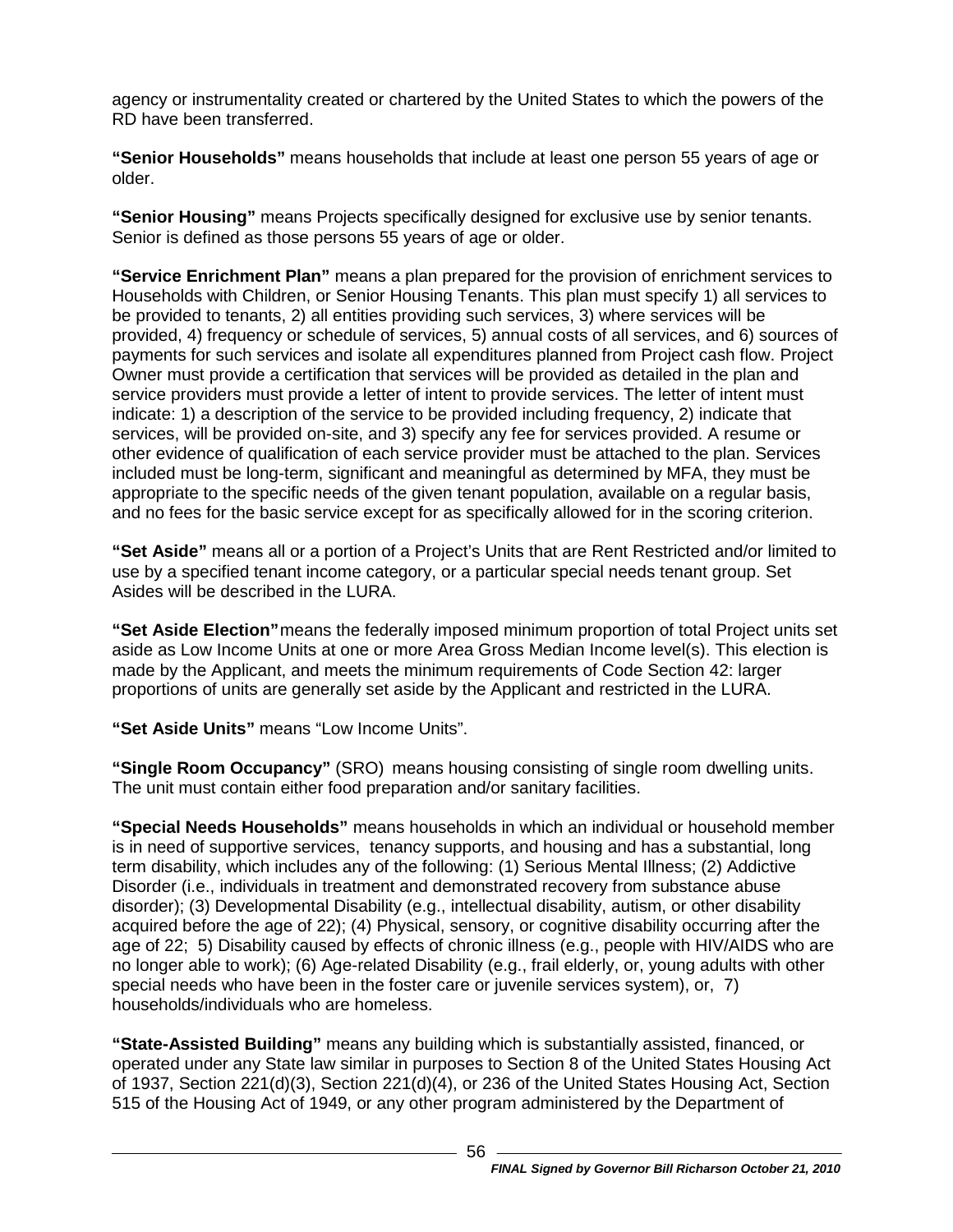Housing and Urban Development or by the Rural Housing Service of the Department of Agriculture.

**"Subsidy Layering Review"** or **"911 Review"** means the review conducted under subsidy layering guidelines adopted by HUD in order to assure that excessive subsidies are not provided to Projects which receive both Tax Credits and other governmental assistance.

**"Tax Credit Allocation"** means Tax Credits approved for a Project by MFA in an amount determined by MFA as necessary to make a Project financially feasible and viable throughout the Project's Compliance Period pursuant to Section 42(m)(2)(A) of the Code.

**"Tax Credit Project"** means the proposed or existing rental housing development(s) for which Tax Credits have been applied for or received.

**"Tax Credit Ceiling Rents"** means the maximum rent that may be charged for a Rent Restricted Unit.

**"Tax Exempt Bond Financed Project"** means a Project, which is being financed by the issuance of Tax Exempt Bonds subject to applicable volume cap pursuant to Section 42(h)(4) of the Code.

**"Tenant Conversion Plan"** means a written plan acceptable to MFA, describing the method to be used to enable tenants to acquire ownership of their units at such time as conversion to owner occupancy is allowed under Code Section 42. The Project Owner must provide and describe the type of homeownership, financial, and maintenance counseling to be offered. The Project Owner must describe in detail how the unit will be converted from a rental unit to homeownership. Other items the plan must contain include:

- 1. How the unit will be offered for sale and remain affordable.
- 2. How the value and sales price of the home will be determined at the time of purchase.
- 3. Any favorable financing or down payment assistance.
- 4. Formation of any neighborhood associations, and if so the benefits and responsibilities outlined within the proposal.
- 5. Copy of the plot plan for ultimate subdivision, or proposed condominium declaration.

**"Threshold Review"** means the assessment of a Project with respect to Minimum Project Threshold Requirements as defined in the QAP.

**"Threshold Tests"** are the Minimum Project Threshold Requirements described in **Section 3.3** that must be achieved for a Project to be considered further for an allocation.

**"Total Development Cost"** means the total of all costs incurred or to be incurred by the Project in acquiring, constructing, rehabilitating, and financing the Project. For purposes of calculating developer fees, Total Development Cost will be adjusted to exclude developer fees, consultant fees, and all reserves. For purposes of calculating Cost Limits and Efficient Use of Tax Credits scoring, the purchase price attributed to the land, any costs related to commercial space, and reserves (not eligible for tax credits) will be excluded.

**"Unit"** means all residential rental housing units in a Project, including manager and employee units.